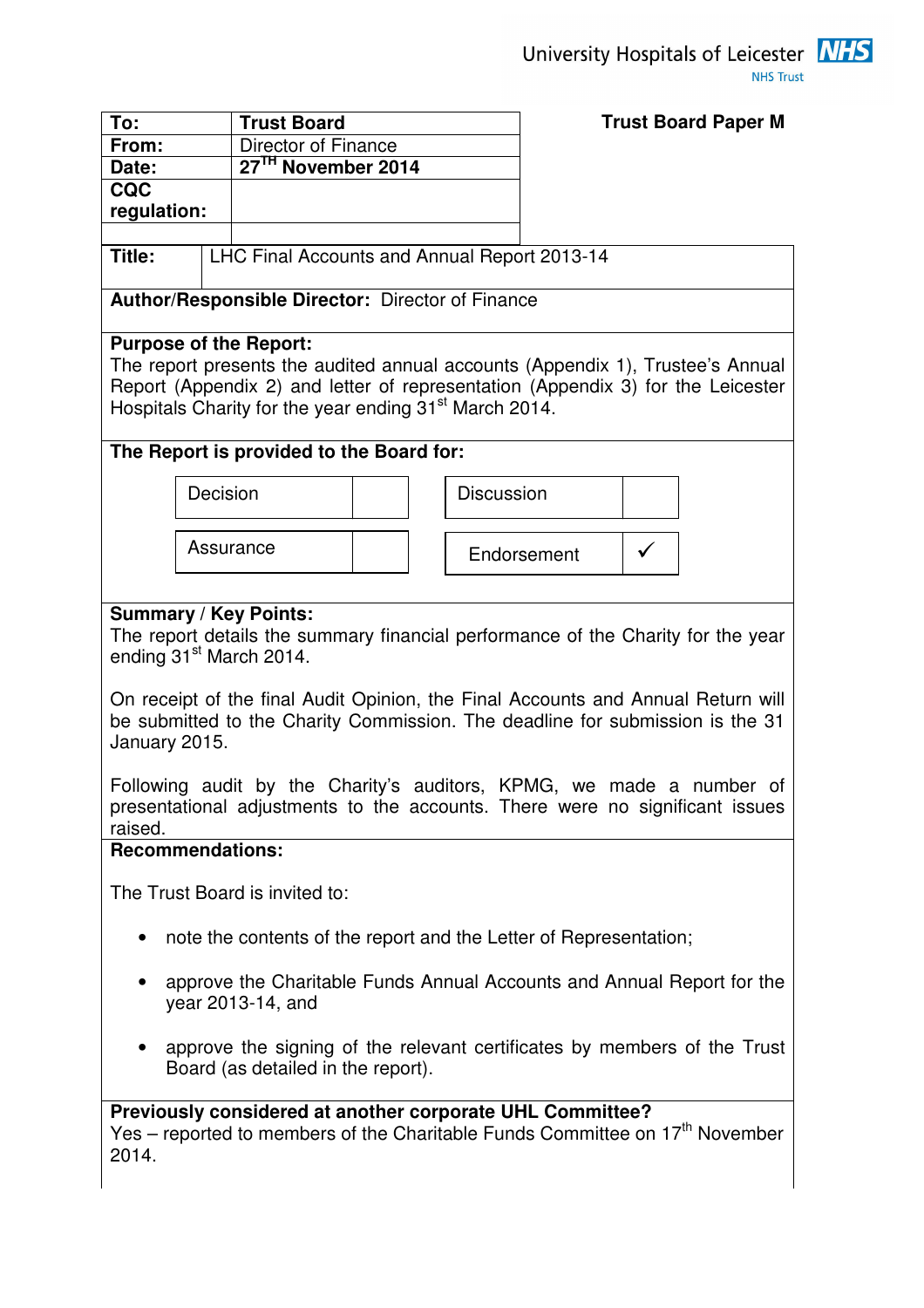| <b>Strategic Risk Register</b>                           | Performance KPIs year to date |
|----------------------------------------------------------|-------------------------------|
| N/A                                                      | N/A                           |
| <b>Resource Implications (eg Financial, HR)</b>          |                               |
| N/A                                                      |                               |
| <b>Assurance Implications</b>                            |                               |
| N/A                                                      |                               |
| <b>Patient and Public Involvement (PPI) Implications</b> |                               |
| N/A                                                      |                               |
| <b>Equality Impact</b>                                   |                               |
| N/A                                                      |                               |
| <b>Information exempt from Disclosure</b>                |                               |
| N/A                                                      |                               |
| <b>Requirement for further review?</b>                   |                               |
| N/A                                                      |                               |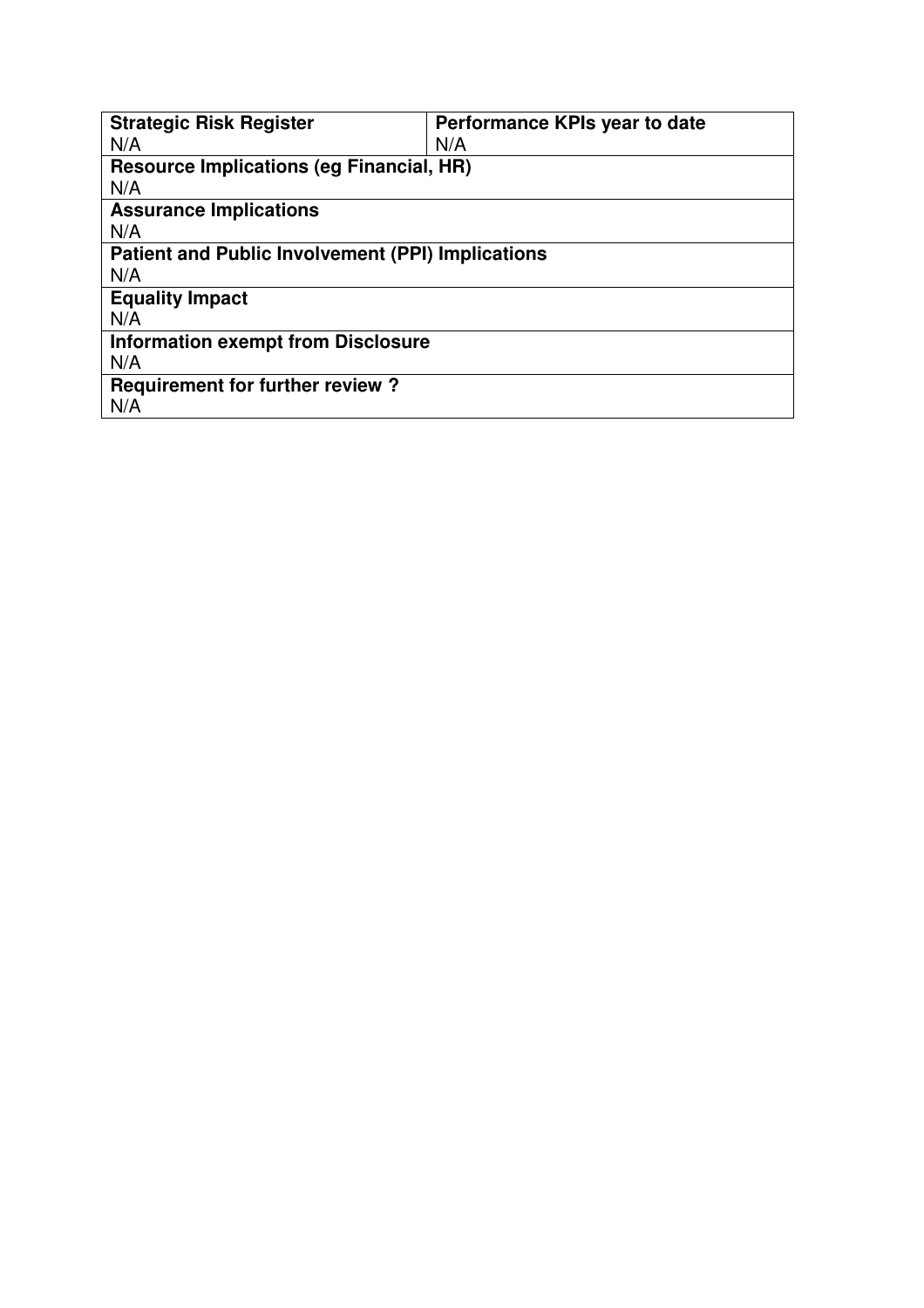### **UNIVERSITY HOSPITALS OF LEICESTER NHS TRUST**

- **REPORT TO: TRUST BOARD**
- **DATE: 27TH NOVEMBER 2014**
- **REPORT FROM: PAUL TRAYNOR DIRECTOR OF FINANCE**

### **SUBJECT: FINAL ACCOUNTS AND ANNUAL REPORT 2013-14 FOR THE LEICESTER HOSPITALS CHARITY**

### **1. INTRODUCTION**

- 1.1 The report presents the audited annual accounts (Appendix 1), Trustee's annual report (Appendix 2) and letter of representation (Appendix 3) for the Leicester Hospitals Charity for the year ending 31<sup>st</sup> March 2014.
- 1.2 The accounts and annual report were submitted to members of the Charitable Funds Committee on the 17<sup>th</sup> November.
- 1.3 This paper will summarise the headline financial figures and outline the process for finalising and submitting the annual accounts.

### **2. SUMMARY FINANCIAL PERFORMANCE**

### **Balance Sheet**

- 2.1 The net assets of the Charity have increased by £419k to £5,590k during the 12 months ending 31 March 2014 (the Income and Expenditure section of this report gives further details).
- 2.2 The balance sheet shows an increase in net current assets of £616k due to an increase in debtors (£403k), an increase in creditors (£208k) and an increase in cash (£421k) held at year end. This means that the Charity now has net current assets of £854k.
- 2.3 The balance sheet shows a reduction in the value of fixed asset investments of £197k.

### **Income & Expenditure**

2.4 The Charity generated a £419k surplus on the Statement of Financial Activities, with an excess of expenditure compared to income of £406k and an investment gain of £13k.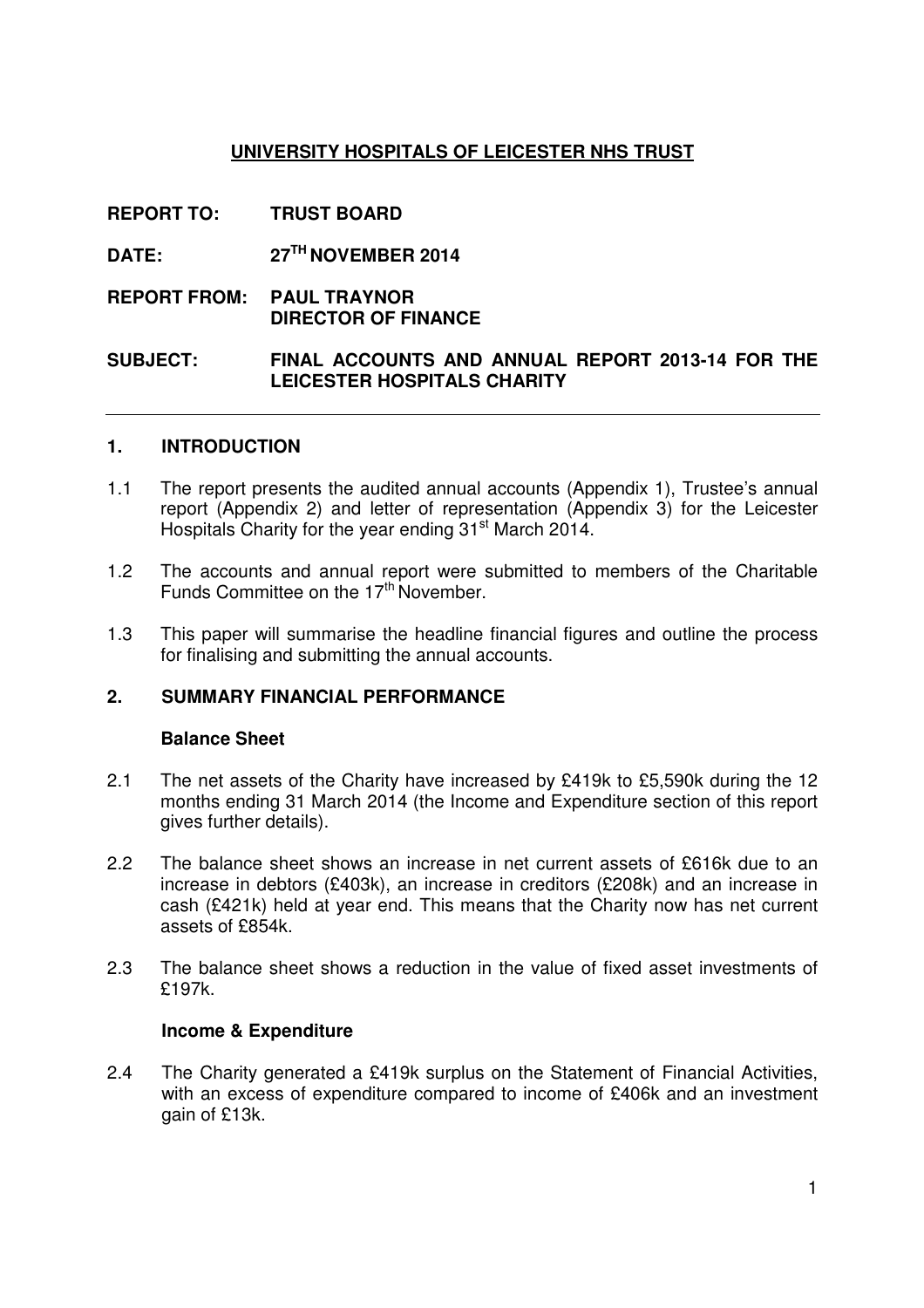### **Income**

- 2.5 Total incoming resources have increased from £2,120k in 2012/13 to £2,424k in 2013/14.
	- Donated income has increased from £563k in 2012/13 to £830k in 2013/14.
	- Legacy income has increased from £385k in 2012/13 to £957k in 2013/14.
	- Income from fundraising initiatives has decreased from £978k in 2012/13 to £443k in 2013/14.
	- Investment income has stayed the same with £194k in 2012/13 and 2013/14.

### **Expenditure**

- 2.6 Total Charity expenditure has decreased from £2,895k in 2012/13 to £2,018k in 2013-14.
	- The cost of generating voluntary income increased from £316k in 2012/13 to £342k in 2013/14. These costs have increased partly due to investment in corporate signage across the Trust with large Dr Fox signs now located in prominent positions on each site.
	- Grant expenditure has decreased from £2,555k in 2012/13 to £1,650k in 2013/14. A large element of which is due to the increased spend in 2012-13 on the OurSpace scheme.

| <b>Grant Category</b>        | 2012/13<br>(E'000) | 2013/14<br>(E'000) | <b>Change</b><br>(E'000) |
|------------------------------|--------------------|--------------------|--------------------------|
| <b>Patient Benefits</b>      | 678                | 665                | 13                       |
| <b>Staff Benefits</b>        | 225                | 298                | 73                       |
| Research                     | 101                | 63                 | (38)                     |
| <b>Capital Contributions</b> | 1,551              | 623                | (928)                    |
| <b>Total</b>                 | 2,555              | 1,650              | (905)                    |

### **Table 1 – Summary of Grant Expenditure 2012/13 & 2013/14**

### **3. FINAL ACCOUNTS PROCESS**

- 3.1 Following audit by the Charity's auditors, KPMG, we made a number of minor presentational adjustments to the accounts. KPMG's ISA 260 audit report is included in Appendix 4 and the main findings are as follows:
	- KPMG expect to issue an unqualified audit opinion on receipt of our signed certificates.
	- There are no unadjusted audit differences which need to be reported. All of the adjustments were presentational in nature and were corrected.
	- No high or medium level recommendations have been made in KPMG's ISA 260 report.
- 3.2 The management responses to KPMGs ISA 260 report are shown overleaf.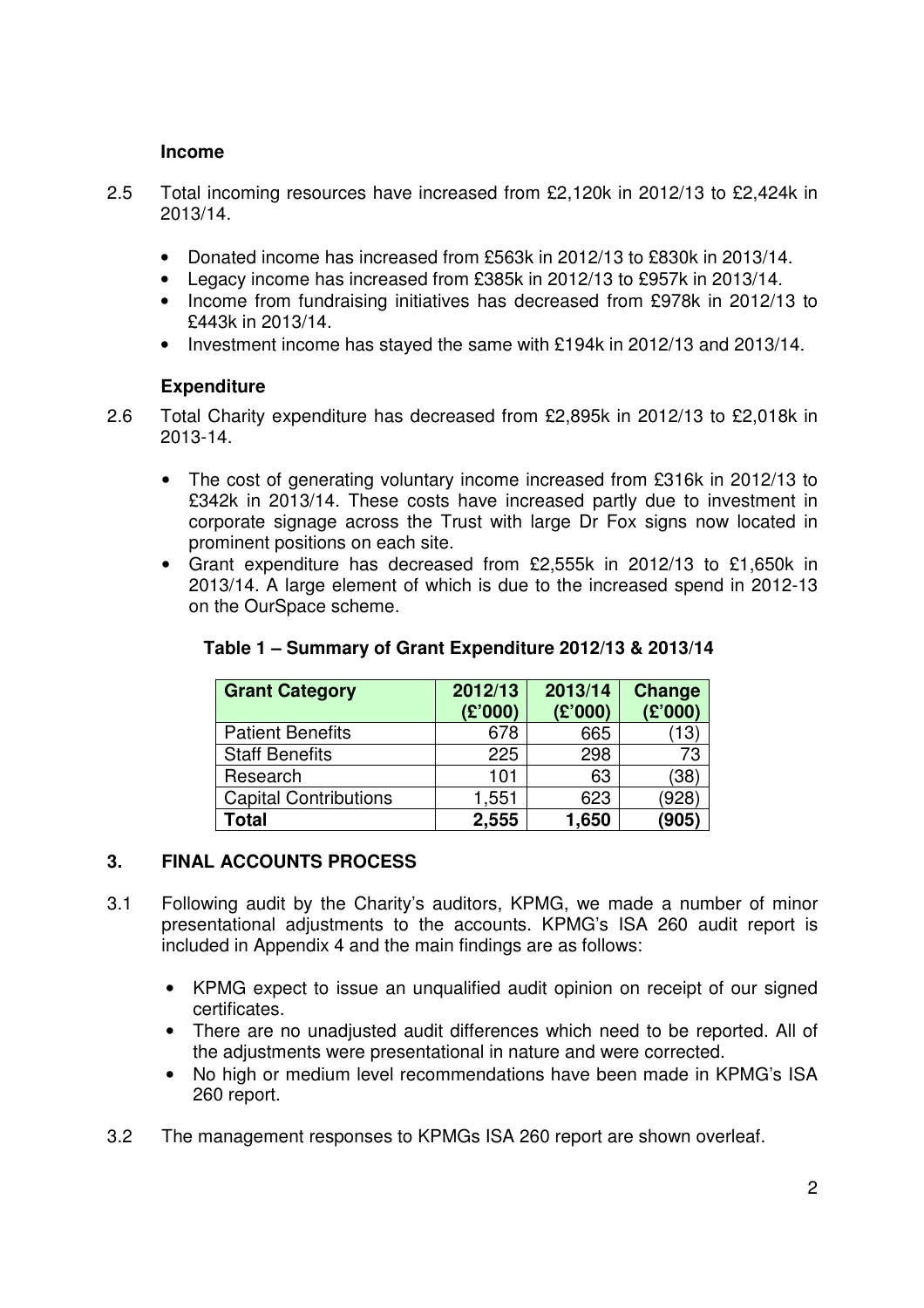| <b>Recommendation</b>                                                                                                                                                                                                                                                                                                                                                                                                                                                                                             | <b>Risk</b> | Management response / responsible officer / due                                                                                                                                                                                                                                                                                                                                                                                                                                                                                                                                                                                                                              |
|-------------------------------------------------------------------------------------------------------------------------------------------------------------------------------------------------------------------------------------------------------------------------------------------------------------------------------------------------------------------------------------------------------------------------------------------------------------------------------------------------------------------|-------------|------------------------------------------------------------------------------------------------------------------------------------------------------------------------------------------------------------------------------------------------------------------------------------------------------------------------------------------------------------------------------------------------------------------------------------------------------------------------------------------------------------------------------------------------------------------------------------------------------------------------------------------------------------------------------|
|                                                                                                                                                                                                                                                                                                                                                                                                                                                                                                                   | level       | date                                                                                                                                                                                                                                                                                                                                                                                                                                                                                                                                                                                                                                                                         |
| 1<br>The Charity should ensure that<br>minutes for each Committee<br>meeting are taken accurately,<br>and distributed to members for<br>review and approval in a timely<br>manner afterwards.<br>Charitable fund<br>expenditure<br>the<br>by<br>requiring<br>approval<br>Committee should<br>only<br>be<br>undertaken<br>written<br>once<br>confirmation<br>has<br>been<br>recorded of approval.                                                                                                                  | ❷           | <b>Management response</b><br>The Charitable Funds Committee will agree an<br>appropriate timescale for the production<br>and<br>dissemination of the minutes of each meeting and<br>monitor performance.<br>A summary of the status of the applications<br>considered at each meeting will be distributed<br>promptly after each meeting, in advance of the full<br>minutes, to mitigate against any delay in charitable<br>expenditure.<br>Approval will only be confirmed once this documented<br>evidence has been received within the Charity<br>Finance Team.<br><b>Responsible Officers</b><br>Director of Corporate and Legal Affairs<br><b>Financial Controller</b> |
|                                                                                                                                                                                                                                                                                                                                                                                                                                                                                                                   |             | <b>Due Date</b><br>November 2014                                                                                                                                                                                                                                                                                                                                                                                                                                                                                                                                                                                                                                             |
| $\overline{2}$<br>The Charity should develop a<br>medium term policy for use of<br>funds<br>that<br>to<br>ensure<br>its<br>utilised<br>are<br>reserves<br>appropriately for<br>charitable<br>fund expenditure in line with<br>the charitable objectives rather<br>simply<br>accumulate<br>than<br>interest through investment.                                                                                                                                                                                    | ❷           | <b>Management response</b><br>Agreed - this is being taken forward through our<br>current funds restructure and subsequent production<br>of detailed expenditure and fundraising plans and<br>policies.<br><b>Responsible Officers</b><br><b>Financial Controller</b><br><b>Head of Fundraising</b><br><b>Due Date</b><br><b>March 2015</b>                                                                                                                                                                                                                                                                                                                                  |
| 3<br>The Charity should ensure that<br>Charitable<br><b>Funds</b><br>the<br>adheres<br>Committee<br>its<br>to<br>Reference,<br>Terms<br>of<br>and<br>where<br>issues<br>arise<br>these<br>should be reported to the Trust<br>Board. If the current Terms of<br>Reference<br>deemed<br>are<br>inappropriate then they should<br>be updated to reflect new<br>arrangements, whilst the Trust<br>should<br>look<br>to<br>appoint<br>additional NEDs as members<br>to ensure meetings are able to<br>be held quorate. | ❷           | <b>Management response</b><br>The Trust is currently reviewing the terms of reference<br>for each of the Board sub-groups including the<br>Charitable Funds Committee.<br>This review will also consider the membership of each<br>of these groups to ensure that they remain quorate at<br>all times.<br><b>Responsible Officers</b><br>Director of Corporate and Legal Affairs<br><b>Due Date</b><br>March 2015                                                                                                                                                                                                                                                            |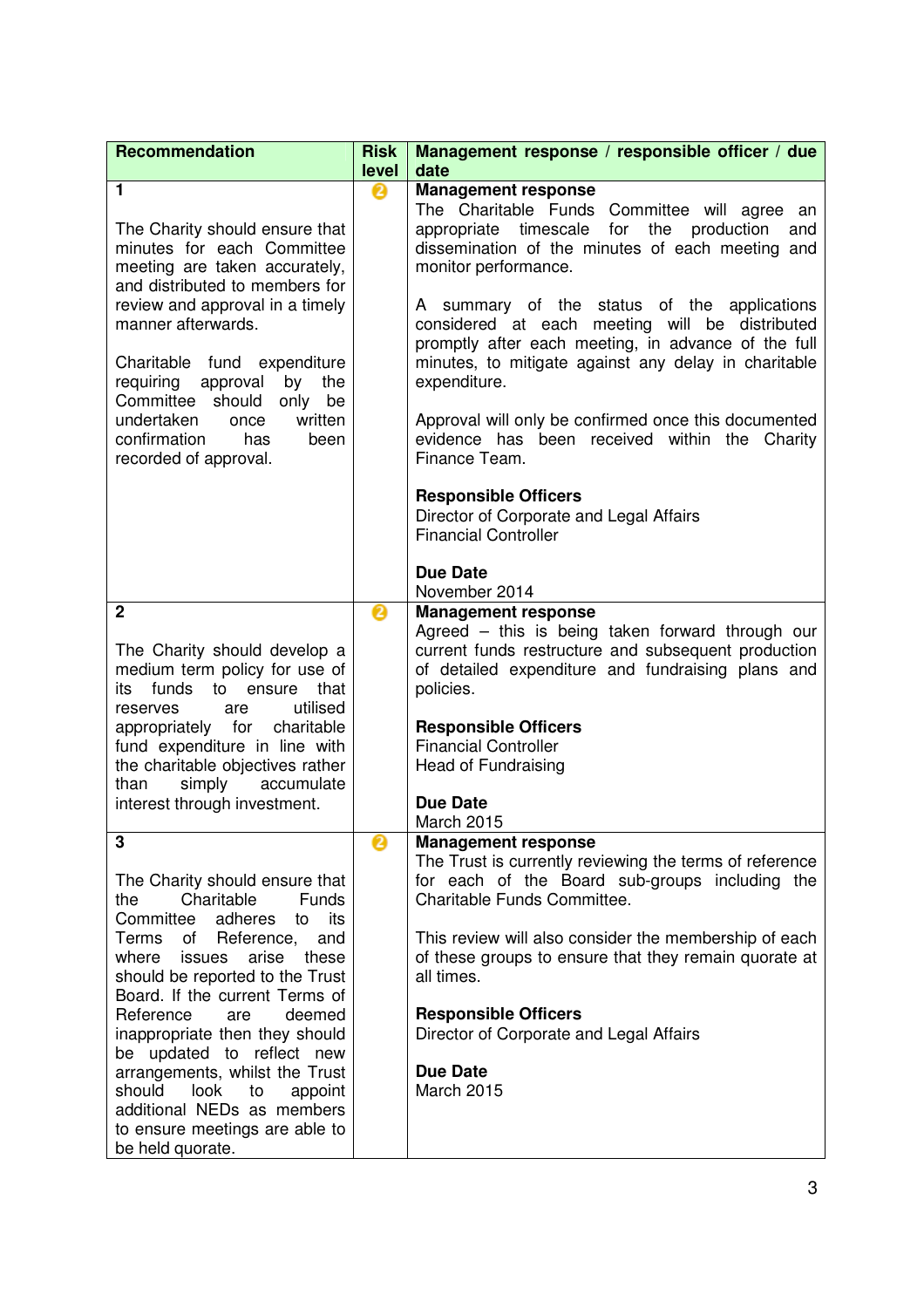### **4. FINAL ACCOUNTS PROCESS**

- 4.1 The Final Accounts are being presented to the Trust Board for adoption.
- 4.2 On receipt of the final audit opinion, the final accounts and annual return will be submitted to the Charity Commission. The deadline for submission is the 31 January 2015. As in previous financial years, there is an additional requirement to submit a summary information return to the Charity Commission outlining key aspects of the Charity. The information provided in this return reflects particular items within the annual accounts and annual report.

### **5. LETTER OF REPRESENTATION**

- 5.1 Appendix 3 contains the proposed Letter of Representation from KPMG and they do not require any specific representations.
- 5.2 A letter headed copy of this letter and copies of required certificates will be circulated separately at the meeting.

### **6. RECOMMENDATION**

- 6.1 The Trust Board is invited to:
	- **note the contents of the above report, and the Letter of Representation;**
	- **approve the Charitable Funds Annual Accounts and Annual Report for the year 2013-14, and**
	- **approve the signing** (in non-black ink) **of the relevant certificates by members of the Trust Board, as follows** (signatories are shown in brackets)**:**
		- **Charitable Funds Statement of Trustee's responsibilities in respect of the Trustee's annual report and the financial statements** (Chairman, and the Interim Director of Financial Strategy acting on behalf of the corporate trustee)**;**
		- **Balance Sheet** (a member of the Trust Board acting on behalf of the corporate trustee)**, and**
		- **Management Letter of Representation** (Chairman).

**PAUL TRAYNOR DIRECTOR OF FINANCE**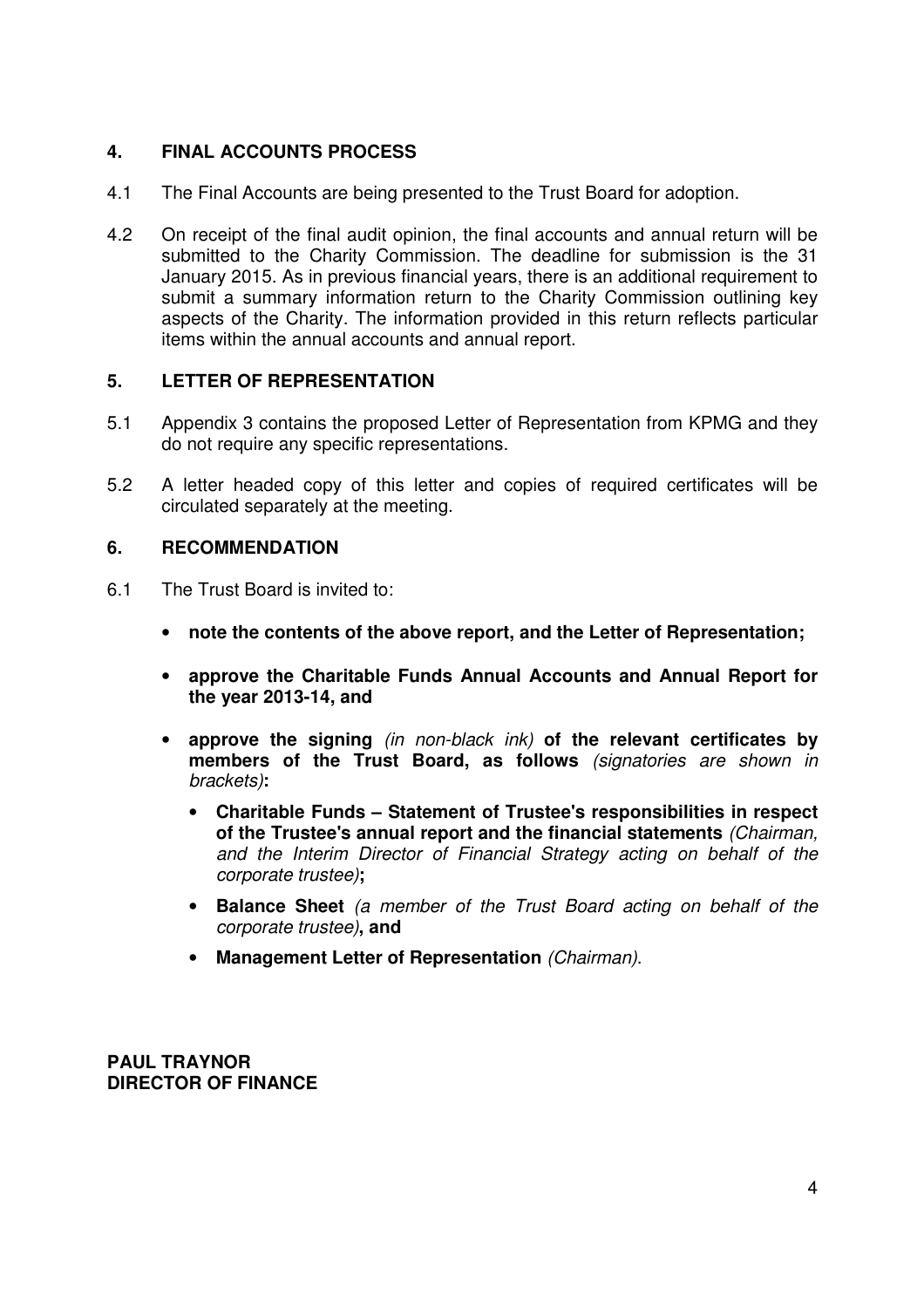#### **Note 1 - Accounting Policies**

#### **a) Basis of preparation**

The financial statements have been prepared on an accruals basis. The financial statements have been prepared under the historical cost convention with the exception of investments which are included at market value. The financial statements have been prepared in accordance with Accounting and Reporting by Charities: Statement of Recommended Practice (SORP 2005) issued in March 2005 and applicable UK Accounting Standards and the Charities Act 2011.

#### **b) Apportionment charges**

The costs of fundraising, overhead and support costs have either been directly allocated or apportioned to funds on an appropriate basis. Where costs require apportionments, these have been charged to funds on a quarterly basis using average quarterly fund balances as the basis of apportionment. For purposes of the Statement of Financial Activities, overhead costs have been split between fundraising, charitable activities and governance costs.

#### **c) Incoming resources**

All incoming resources are recognised once the Charity has entitlement to the resources, it is certain that the resources will be received and the monetary value of incoming resources can be measured with sufficient reliability.

#### **d) Incoming resources from legacies**

Legacies are accounted for as incoming resources either upon receipt or where the receipt of the legacy is virtually certain. This will be once confirmation has been received from the representatives of the estate(s) that payment of the legacy will be made or property transferred and once all conditions attached to the legacy have been fulfilled and the amount of the incoming resources can be measured with sufficient reliability.

#### **e) Incoming resources from endowments**

Investment income received on the Capital In Perpetuity (CIP) general purpose endowment fund is receipted into the fund as unrestricted income.

### **f) Gifts in kind**

Gifts in kind are recorded in the statement of financial activities as incoming resources if they are given and held as stock for distribution by the Charity, and an equivalent amount will be disclosed as resources expended to reflect their distribution. Assets given for use by the Charity are included within incoming resources and also recognised as a fixed asset when receivable. Where a gift has been made in kind and on Trust for future conversion into cash for use by the Charity, then the incoming resources will be recognised if material and when receivable, with an adjustment being made to the valuation upon realisation of the gift.

#### **g) Funds structure**

Where there is a legal restriction on the purpose to which a fund may be put, the fund is classified in the accounts as a restricted fund. Funds where capital is held to generate income for charitable purposes cannot itself be spent and are accounted for as endowment funds. Unrestricted funds are those which the Trustee is free to use for any purpose in furtherance of the charitable objects. Unrestricted funds include designated funds which are funds the Trustees have chosen to earmark for set purposes, although there is no legal restriction as to

#### **h) Resources expended**

The funds held on trust accounts are prepared in accordance with the accruals concept. Expenditure is recognised once there is a legal or constructive obligation to make a payment to a third party.

#### **i) Grants payable**

Grants payable are payments, made to third parties (including NHS bodies) in the furtherance of the charitable objectives. They are accounted for on an accruals basis and are recognised in the accounts where the conditions for their payment have been met or where a

#### **j) Costs of generating funds**

The cost of generating funds are the costs associated with generating income for the funds held on trust. This will include the costs associated with the salaries of the fundraising department and investment management fees.

#### **k) Support and overhead costs**

Support and overhead costs are accounted for on an accruals basis and mainly relate to recharges of the appropriate proportion of costs incurred for the administration and management support supplied by the University Hospitals of Leicester NHS Trust.

#### **l) Pensions**

The Charity is a grant making Charity and has no employees. Staff recharged to the Charity are employed by the University Hospitals of Leicester NHS Trust under NHS terms and conditions and form part of its pension arrangements. Recharges to the Charity are inclusive of pension costs.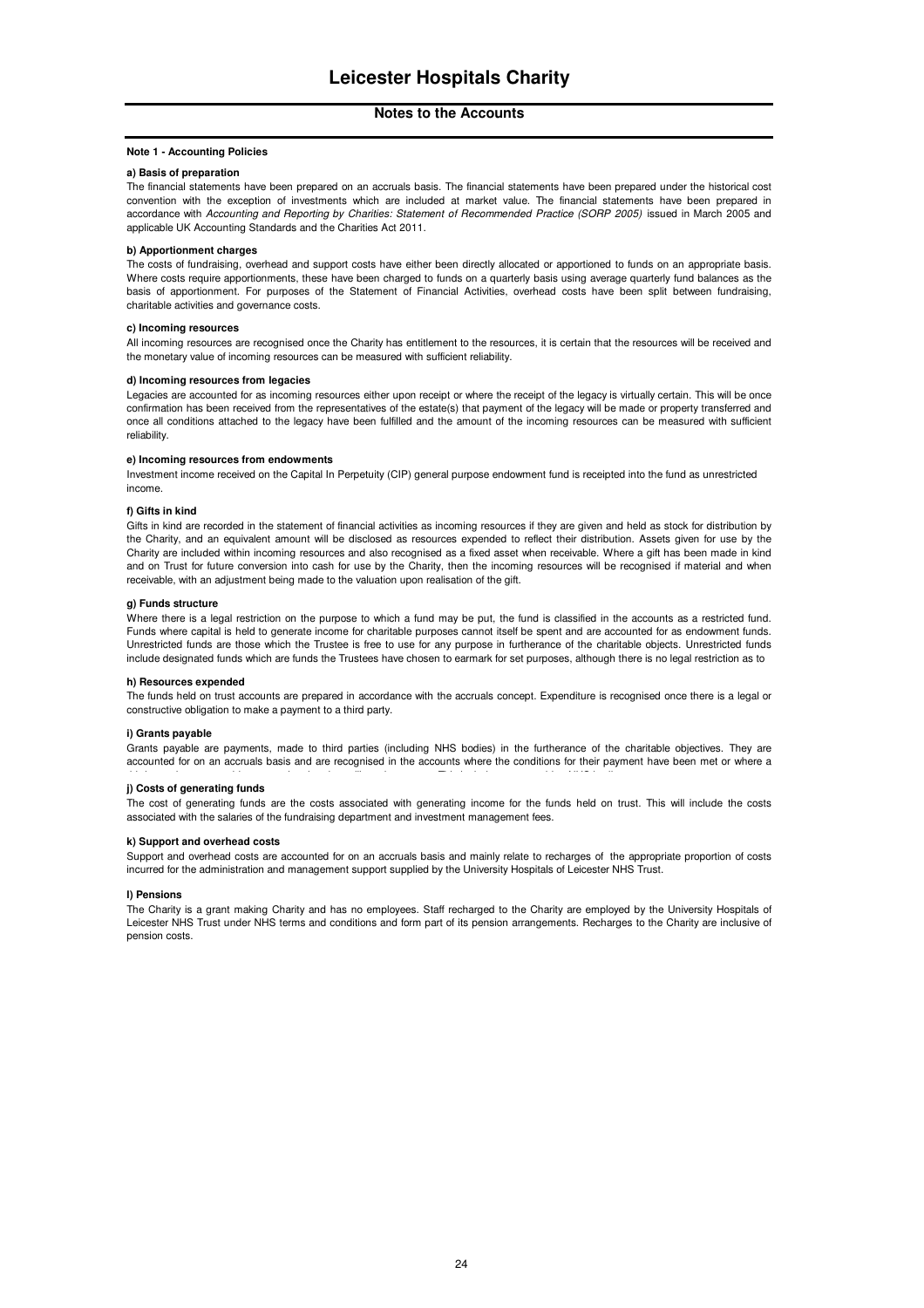#### **Note 1 - Accounting policies continued**

#### **l) Pensions continued**

Past and present employees of the NHS Trust are covered by the provisions of the NHS pension scheme. The scheme is unfunded from a defined benefits scheme that covers NHS employers, general practitioners and other bodies, allowed under the direction of the Secretary of State in England and Wales. As a consequence it is not possible for the NHS Trust to identify its share of the underlying scheme liabilities. Therefore the scheme is accounted for as a defined contribution scheme under FRS 70 in these accounts.

#### **m) Charitable activities**

Cost of charitable activities comprise all costs incurred in the pursuit of charitable objects of the Charity. These costs comprise direct costs incurred as a result of the awarding of grants and an apportionment of overhead and support costs.

#### **n) Governance costs**

Governance costs comprise all costs incurred in the governance of the Charity. These include costs related to statutory external audit and internal audit together with a proportion of finance management time associated with governance activities.

#### **o) Fixed asset investments**

Investments are stated at market value as at the balance sheet date. The statement of financial activities includes the net gains and losses arising on revaluation and disposals throughout the year.

#### **p) Realised gains and losses**

All gains and losses are taken to the Statement of Financial Activities as they arise. Realised gains and losses on investments are calculated as the difference between sales proceeds and opening market value (or purchase date if later). Unrealised gains and losses are calculated as the difference between market value at the year end and opening market value (or purchase date if later).

#### **(q) VAT**

The Charity currently utilises benefits from the use of VAT exemption certificates for relevant purchases for donations to the NHS Trust. The Charity also reclaims VAT on relevant contracted out services that are supplied to the NHS Trust as part of the awarding of grants. Any irrecoverable VAT is charged back against the category of resources expended for which it was incurred.

#### **Note 2 - Related party transactions**

| Name of connected organisation            | University Hospitals of Leicester NHS Trust (the Trust).<br>The Trust, which is the corporate trustee, provides accommodation and managerial support<br>to the Charity. Members of the Trust Board sit on the Charitable Funds Committee which<br>overseas the workings of the Charity. |
|-------------------------------------------|-----------------------------------------------------------------------------------------------------------------------------------------------------------------------------------------------------------------------------------------------------------------------------------------|
| Turnover of connected organisation        | £770 million in 2013-14 (£759 million in 2012-13)                                                                                                                                                                                                                                       |
| Surplus/deficit of connected organisation | £39.7 million defloit in 2013-14 (£91k surplus in 2012-13)                                                                                                                                                                                                                              |

The Trust is the sole beneficiary of the Charity. Following the approval of grant applications received from the Trust, the Charity incurs expenditure which benefits the Trust's patients, their carers and the staff who look after them. The funding amounted to £1.65m (£2.56m in 2012-13) and is reflected under charitable activities within the Statement of Financial Activities. During the year no members of the Trust Board or senior Trust staff or parties related to them were beneficiaries of the Charity.

The Charity has paid charges amounting to £100k to the Trust in the year for accommodation charges, Finance staff and senior management costs. The Charity's fundraising staff are paid directly by the Trust and recharged to the Charity.

#### **Note 3 - Incoming resources**

The income received by the Charity has been categorised on the face of the Statement of Financial Activities. This mainly comprises of donations, legacies, fundraising and investment income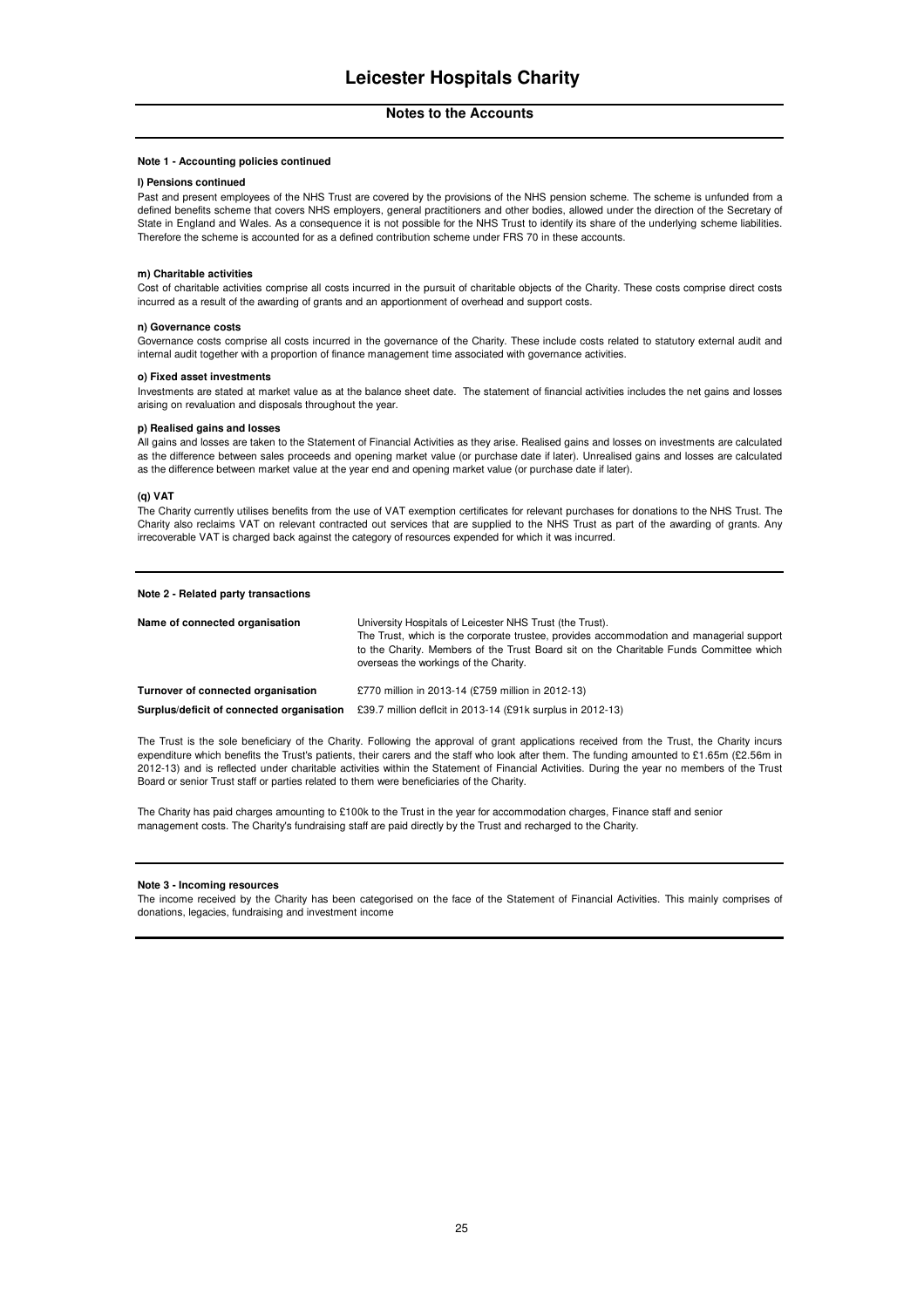#### **Note 3 - Income from trading activities**

The Charity runs the staff lottery which is classed as a trading activity by the Charity Commission. Income from the staff lottery was £193k (£186k in 2012-13). In 2013-14, total prize money of £114k was paid out of this income.

### **Note 4 - Resources expended**

The Statement of Financial Activities summarises expenditure between Charitable Activities, the costs of generating funds and costs of governance.

### **Note 4.1 - Costs of generating funds**

|                                  | 2013-14<br>£'000 | 2012-13<br>£'000 |
|----------------------------------|------------------|------------------|
|                                  | 156              | 149              |
| Fundraising team salaries        |                  |                  |
| Staff lottery prizes             | 114              | 115              |
| Appeals and events expenditure   | 13               | 22               |
| Printing, stationery & marketing | 6                | 6                |
| Other miscellaneous costs        | 53               | 24               |
| Total cost of generating funds   | 342              | 316              |
|                                  |                  |                  |

### **Note 4.2 - Analysis of charitable activities**

The only charitable activity that the Charity undertakes in is the awarding of grants. The Charity does not make grants to individuals and the actual disbursement received by the beneficiaries for each category is disclosed below. These figures include an apportionment of support costs.

|                               | <b>Grant Funded</b> | Support | Total     | Total     |
|-------------------------------|---------------------|---------|-----------|-----------|
|                               | Activity            | Costs   | $13 - 14$ | $12 - 13$ |
|                               | £'000               | £'000   | £'000     | £'000     |
| Patient welfare and amenities | 624                 | 41      | 665       | 678       |
| Staff welfare and amenities   | 280                 | 18      | 298       | 225       |
| Research                      | 59                  | 4       | 63        | 101       |
| Capital contributions         | 585                 | 38      | 623       | 1,551     |
| <b>Total grants</b>           | 1,548               | 102     | 1,650     | 2,555     |

All grants are made to the Trust. The Trustee operates a Scheme of Delegation through which all grant funded activity is managed by fund managers, responsible for the day to day disbursements on their projects. This activity is undertaken in accordance with the directions set out by the Trustee in its Standing Orders and Standing Financial Instructions which have been adopted by the Charity.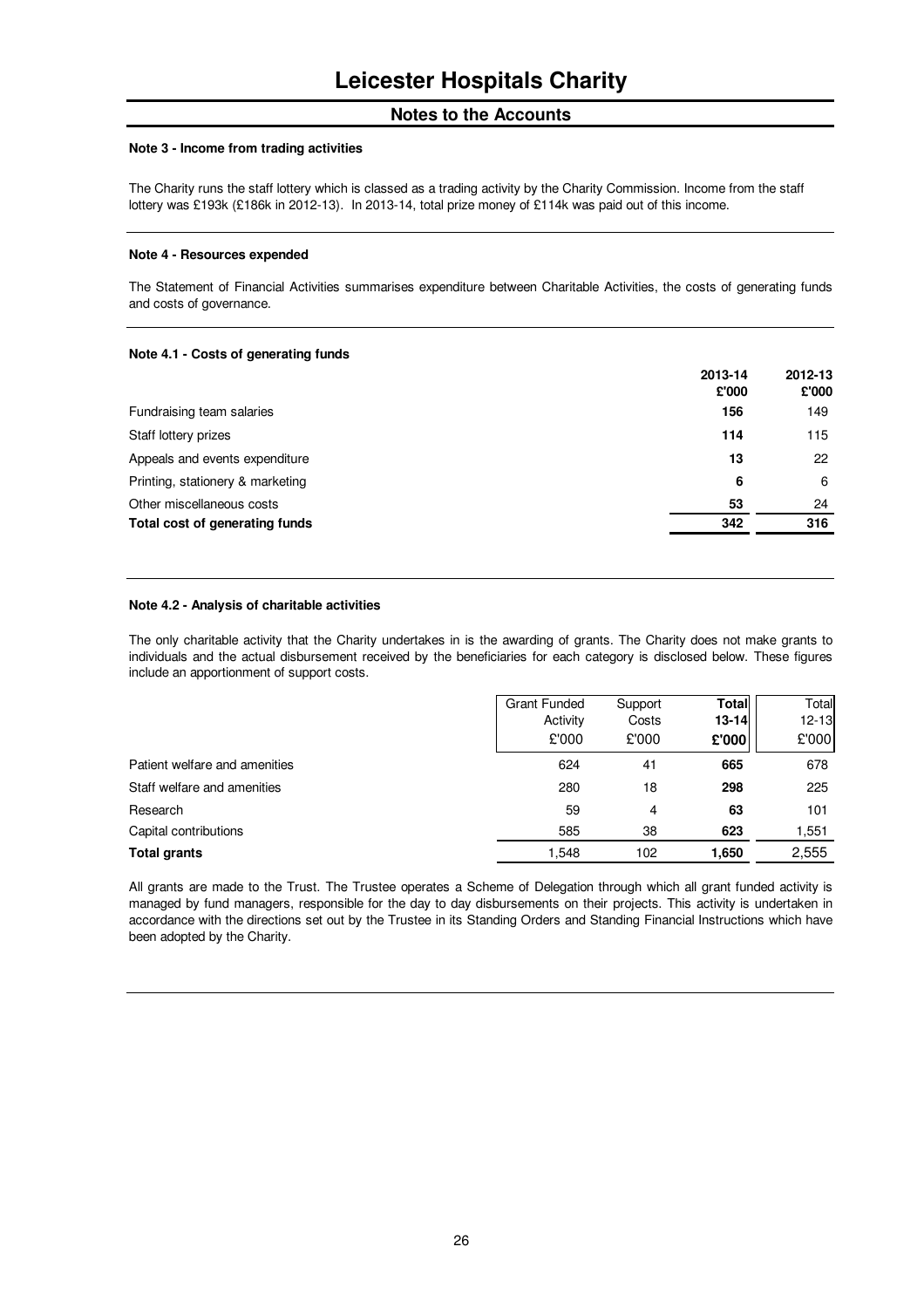#### **Note 4.3 - Analysis of support and overhead costs**

The Charity apportions all its support and overhead costs to individual funds on a pro rata basis based on average quarterly fund balances. Specific amounts related to audit fees and salaries are allocated to governance and the residual amount is apportioned between the costs of generating voluntary income and charitable activities (grantmaking). Finance management salaries have been allocated based on the estimated time worked in each area. This is illustrated in the Table below:

|                                       | Allocated to<br>Governance<br>£'000 | Residual<br>Amount<br>£'000 | <b>Basis of</b><br>Apportionment |
|---------------------------------------|-------------------------------------|-----------------------------|----------------------------------|
| Audit fees                            | 8                                   | $\overline{\phantom{a}}$    | Governance                       |
| Insurance                             | 6                                   | $\overline{\phantom{a}}$    | Governance                       |
| Finance administration salaries       |                                     | 45                          | Proportionate to grants          |
| Finance accounting & reporting system |                                     | $\overline{\phantom{a}}$    | Proportionate to grants          |
| Finance management salaries (25%)     | 8                                   | $\overline{\phantom{a}}$    | Governance                       |
| Finance management salaries (75%)     |                                     | 27                          | Proportionate to grants          |
| Charity accommodation costs           |                                     | 18                          | Proportionate to grants          |
| Finance - other                       |                                     | 15                          | Proportionate to grants          |
| Total support and overhead costs      | 22                                  | 105                         |                                  |

#### **Note 4.4 - Analysis of staff costs**

The Charity does not employ any direct staff but is recharged with the costs of staff from the NHS Trust. These staff provide administration, accounting, fundraising and management support to the Charity and their costs are summarised in the Table below:

|                                          | 2013-14 | 2012-13 |
|------------------------------------------|---------|---------|
|                                          | £'000   | £'000   |
| Fundraising & appeals team               | 155     | 149     |
| Finance accounting & administration team | 82      | 70      |
| <b>Total staff costs</b>                 | 237     | 219     |
| This can be further analysed as follows: | 2013-14 | 2012-13 |
|                                          | £'000   | £'000   |
| Salaries                                 | 208     | 191     |
| Pensions                                 | 16      | 12      |
| National insurance contributions         | 13      | 16      |
| <b>Total staff costs</b>                 | 237     | 219     |

The average number of full time equivalent employees during the year was 5 (5 in 2012-13). No employee had emoluments in excess of £60,000 (0 in 2012-13).

#### **Note 4.5 - Auditors remuneration**

The External Auditor's remuneration of £7,704 (£7,704 in 2013-14) related solely to the audit of the Charity's accounts, with no additional work undertaken.

#### **Note 4.6 - Grant returned to third parties**

There were no grants returned to third parties in 2013-14 (£0 in 2012-13)

#### **Note 5 - Fixed asset investments**

r

The Charity does not hold any tangible or heritage assets. The only fixed assets that the Charity holds relate to an investment portfolio managed by the Trust's investment managers.

| Note 5.1 - Movement in fixed asset investments<br>Market value at 1st April 2013 | 2013-14<br>£'000<br>4.933 | 2012-13<br>£'000<br>5,227 |
|----------------------------------------------------------------------------------|---------------------------|---------------------------|
| Add: additions to investment at cost                                             | 0                         | 886                       |
| Less: disposals at carrying value                                                | (209)                     | (1,613)                   |
| Add: net gain (loss) on revaluation                                              | 12                        | 433                       |
| Market value as at 31st March 2014                                               | 4.736                     | 4,933                     |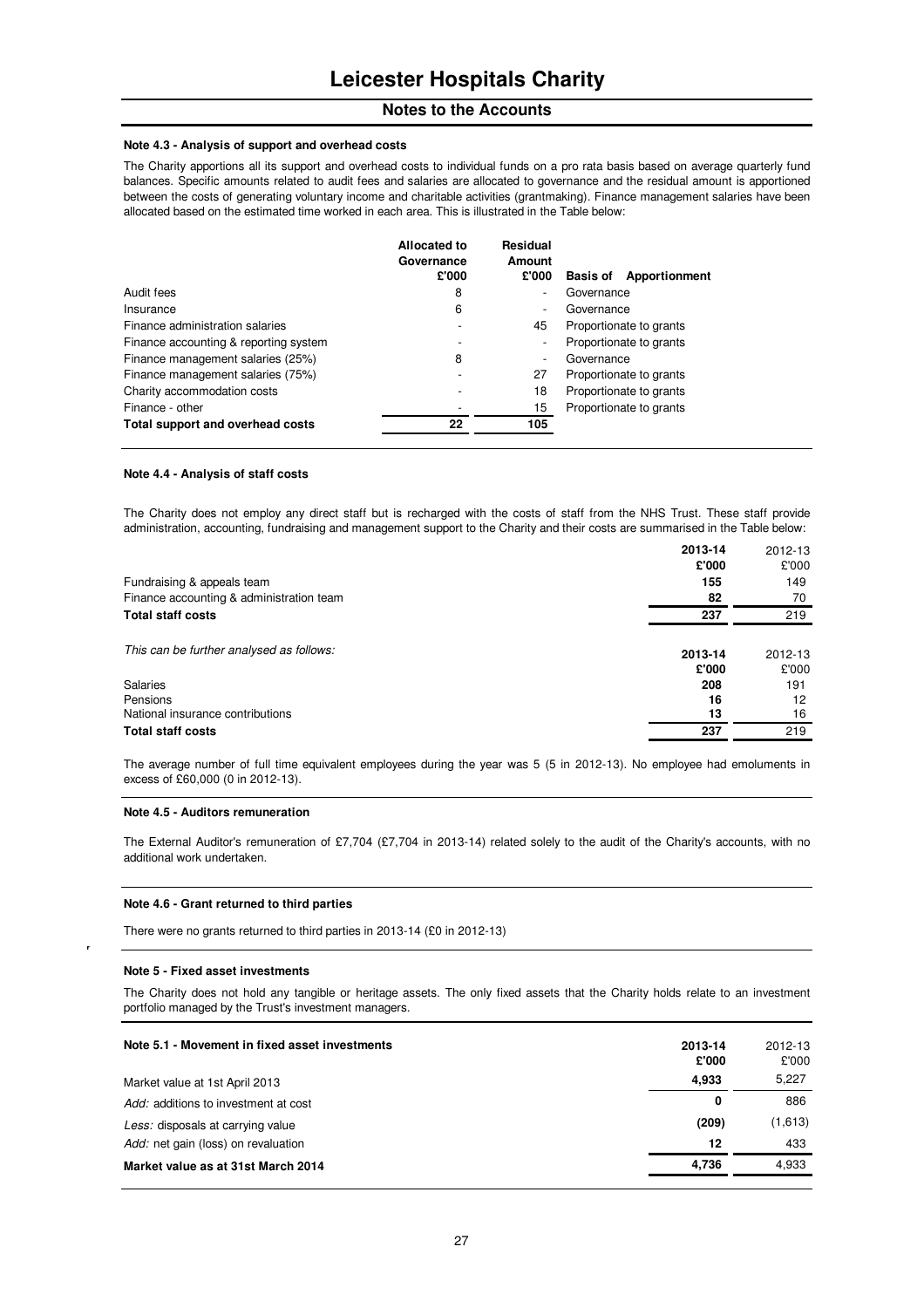# **Leicester Hospitals Charity**

### **Notes to the Accounts**

| Note 5.2 - Analysis of investment portfolio                                           |       |            |               |               |
|---------------------------------------------------------------------------------------|-------|------------|---------------|---------------|
|                                                                                       | Held  | Held       | 2013-14 Total | 2012-13 Total |
|                                                                                       | in UK | outside UK | £'000         | £'000         |
|                                                                                       | £'000 | £'000      |               |               |
| Investments listed in unit trusts                                                     | 3,369 | 1,266      | 4,635         | 4,915         |
| Cash held as part of investment portfolio                                             | 101   | 0          | 101           | 18            |
| Market Value as at 31st March 2014                                                    | 3,470 | 1,266      | 4,736         | 4,933         |
| Note 5.3 - Investments                                                                |       | Value      |               | $%$ of        |
|                                                                                       |       | £'000      |               | portfolio     |
| <b>Equities</b><br><b>UK</b> equities                                                 |       |            |               |               |
| Cazenove Equity Inc Trust for Charities                                               |       | 1,455      |               | 31%           |
| Cazenove The Growth Trust for Charities Income Units<br><b>International equities</b> |       | 638        |               | 13%           |
| BNY Mellon FD Mngr Newton Asian INC INST INC                                          |       | 382        |               | 8%            |
| M&G Investment Man Global Dividend I INC                                              |       | 460        |               | 10%           |
| <b>Total equities</b>                                                                 |       |            | 2,935         | 62%           |
| <b>Bonds</b>                                                                          |       |            |               |               |
| <b>UK Bonds</b>                                                                       |       |            |               |               |
| Schroder UK Corporate Bond Fund C Inc                                                 |       | 457        |               | 10%           |
| Cazenove The Income Trust for Charities Income Units                                  |       | 235        |               | 5%            |
| <b>International Bonds</b>                                                            |       |            |               |               |
| Schroder ISF Strategic Credit C Class GBP Inc                                         |       | 424        |               | 9%            |
| <b>Total Bonds</b>                                                                    |       |            | 1,116         | 24%           |
| <b>Portfolio Funds</b>                                                                |       |            |               |               |
| Capita Finl Mngrs Trojan FD S Inc Nav                                                 |       |            | 402           | 8%            |
| Property                                                                              |       |            |               |               |
| Mayfair Capital In Prop Inc Trust for Charities                                       |       |            | 182           | 4%            |
| Cash                                                                                  |       |            |               |               |
| Total cash                                                                            |       |            | 101           | 2%            |
| <b>Total investments</b>                                                              |       |            | 4,736         | 100%          |
|                                                                                       |       |            |               |               |

### **Note 5.4 - Analysis of gross income from investments**

| Held  | Held       | 2013-14 Total | 2012-13 Total |
|-------|------------|---------------|---------------|
| in UK | outside UK | £'000         | £'000         |
| £'000 | £'000      |               |               |
| 140   | 51         | 191           | 192           |
|       |            |               |               |
| 143   | 51         | 194           | 194           |
|       |            |               |               |

### **Note 6 - Analysis of debtors**

|                                                    | 2013-14 Total<br>£'000 | 2012-13 Total<br>£'000 |
|----------------------------------------------------|------------------------|------------------------|
| Amounts falling due within one year:               |                        |                        |
| Accrued income                                     | 589                    | 245                    |
| Debtors - recharges due from UHL NHS Trust         | 88                     | 47                     |
| Other debtors                                      | 50                     | 32                     |
| Total debtors falling due within one year          | 727                    | 324                    |
| Total debtors falling due after more than one year |                        |                        |
| <b>Total debtors</b>                               | 727                    | 324                    |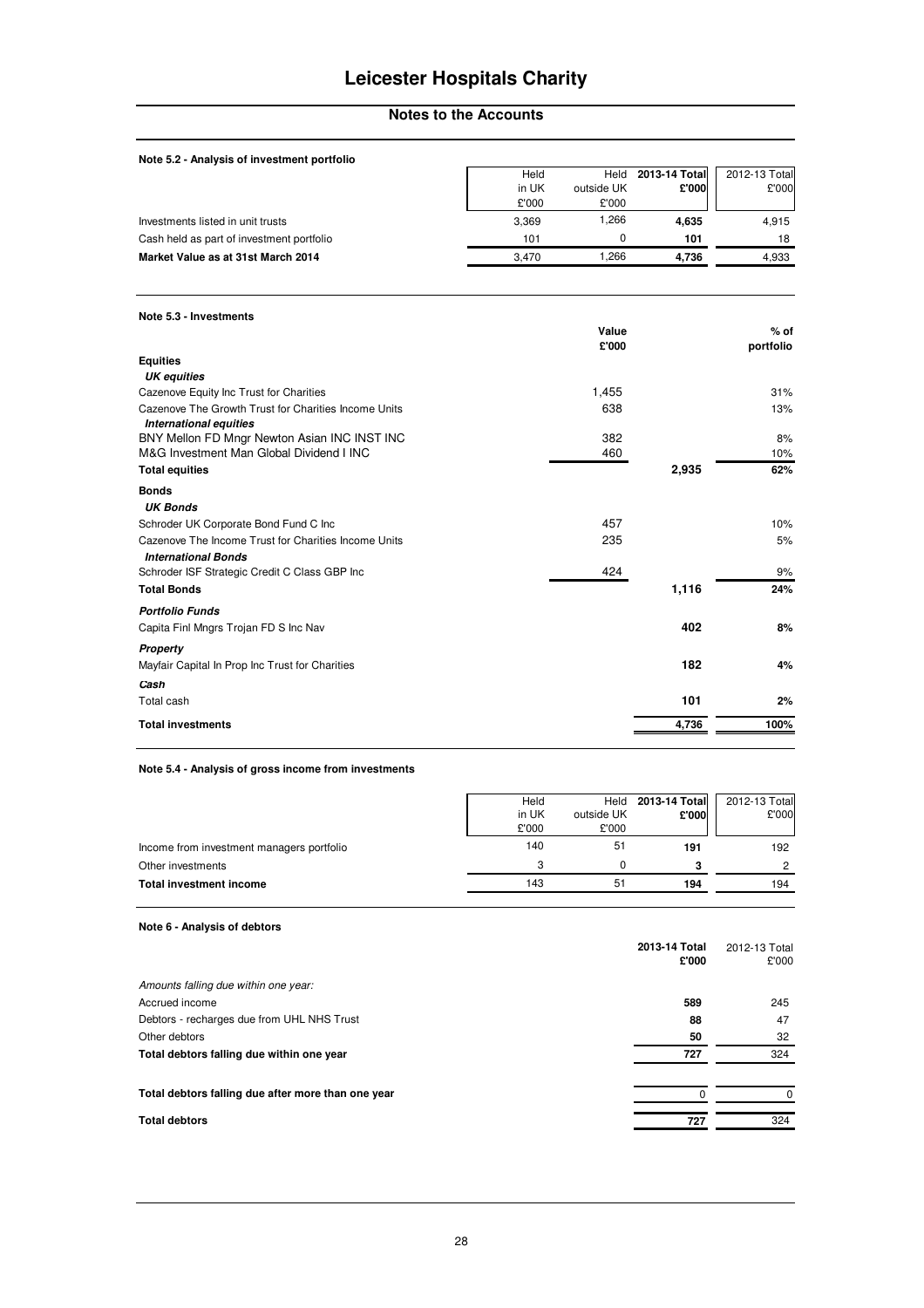### **Leicester Hospitals Charity**

### **Notes to the Accounts**

#### **Note 7 - Analysis of creditors**

|                                              | 2013-14 Total | 2012-13     |
|----------------------------------------------|---------------|-------------|
|                                              | £'000         | Total £'000 |
| Amounts falling due within one year:         |               |             |
| Accruals                                     |               |             |
| Creditors - recharges due to UHL NHS Trust   | 159           | 133         |
| Other creditors                              | 225           | 42          |
| Total creditors falling due within one year  | 384           | 176         |
| Amounts falling due after more than one year | 0             | 0           |
| <b>Total creditors</b>                       | 384           | 176         |

#### **Note 8.1 Endowment funds**

|                                 | Incoming  | Resources | Transfers |        | Gains and Balance at 31 | <b>Balance</b> at |
|---------------------------------|-----------|-----------|-----------|--------|-------------------------|-------------------|
|                                 | Resources | Expended  |           | losses | March 2014              | 1st April 2013    |
|                                 |           |           |           |        |                         |                   |
|                                 | £'000     | £'000     | £'000     | £'000  | £'000                   | £'000             |
| CIP general purpose             |           |           |           |        | 1.047                   | 1,047             |
| Endowment fund unrealised gains |           |           |           |        | 50                      | 48                |
| <b>Total endowment funds</b>    |           |           | 0         |        | 1.097                   | .095              |

The unrealised gains are unapportioned gains which relate to endowment funds in their entirety. The Charity does not apportion unrealised gains across funds.

| Note 8.2 - Details of endowment funds |                                           |
|---------------------------------------|-------------------------------------------|
| Name of Fund                          | Description, Nature and Purpose of Fund   |
| CIP general purpose                   | Income to be used for any general purpose |

**Note 8.3 - Analysis of material restricted & unrestricted funds**

|                                         | Incoming<br>Resources | Resources<br>Expended | Transfers |        | Gains and Balance at 31<br>March 2014 | Balance at<br>1st April 2013 |
|-----------------------------------------|-----------------------|-----------------------|-----------|--------|---------------------------------------|------------------------------|
|                                         |                       |                       |           | losses |                                       |                              |
|                                         | £'000                 | £'000                 | £'000     | £'000  | £'000                                 | £'000                        |
| <b>Restricted Funds</b>                 |                       |                       |           |        |                                       |                              |
| Pathology - Blood Bank                  | 4                     | (7)                   |           |        | 111                                   | 114                          |
| Medicine - Diabetes Research            | 9                     | (13)                  |           |        | 71                                    | 75                           |
| Wellbeing At Work                       |                       | (71)                  | 48        |        | 48                                    | 71                           |
| Lord Mayor's Forget Me Not Appeal       | $\overline{c}$        | (19)                  |           |        | 52                                    | 69                           |
| <b>UHL Staff Lottery</b>                | 199                   | (124)                 | (48)      |        | 90                                    | 63                           |
| Cardio-Respiratory Patient Benefit      | 2                     | (49)                  |           |        | 0                                     | 47                           |
| <b>Foxtrot Walk</b>                     | 2                     | (6)                   |           |        | 43                                    | 47                           |
| Diabetes Care - Roy Bates               | 2                     | (3)                   | (1)       |        | 43                                    | 45                           |
| Leicester Post Grad Medical Centre      | 1                     | (18)                  |           |        | 25                                    | 42                           |
| Others (10 funds)                       | 50                    | (26)                  | (22)      | 2      | 104                                   | 100                          |
| <b>Total restricted funds</b>           | 271                   | (336)                 | (23)      | 2      | 587                                   | 673                          |
| <b>Unrestricted Funds</b>               |                       |                       |           |        |                                       |                              |
| General Purposes of Leicester Hospitals | 598                   | (271)                 | (58)      | 2      | 878                                   | 607                          |
| Cardio Respiratory - Patient Benefit    | 128                   | (132)                 | (9)       |        | 191                                   | 204                          |
| Nursing - W.R.V.S                       | 97                    | (89)                  |           |        | 187                                   | 179                          |
| Haematology Dept - Patient Benefit      | 34                    | (55)                  |           |        | 131                                   | 152                          |
| Oncology Dept - Patient Benefit         | 185                   | (125)                 | (11)      |        | 180                                   | 131                          |
| Oncology Dept - Research & Development  | 5                     | (39)                  |           |        | 95                                    | 129                          |
| Renal - Research                        | 5                     | (8)                   |           |        | 126                                   | 129                          |
| Cancer Dept - Patient Benefit           | $\overline{7}$        | (39)                  | (1)       |        | 93                                    | 126                          |
| Others (131 funds)                      | 1,094                 | (924)                 | 102       | 7      | 2,025                                 | 1,746                        |
| <b>Total unrestricted funds</b>         | 2,153                 | (1,682)               | 23        | 9      | 3,906                                 | 3,403                        |

All transfers between funds have been appropriately approved in accordance with the Charity's policy. Where transfers have been made between restricted and unrestricted funds the purpose of both the restricted and unrestricted funds involved in the transfer were the same.

Unrealised gains represent the changes in the market value of our investments which have not been realised through the sale of those investment.

All unrestricted funds are designated funds apart from the General purposes fund. The Charity designates funds by department and as either staff benefit, patient benefit, equipment or research. The Charity permits transfers between designated funds.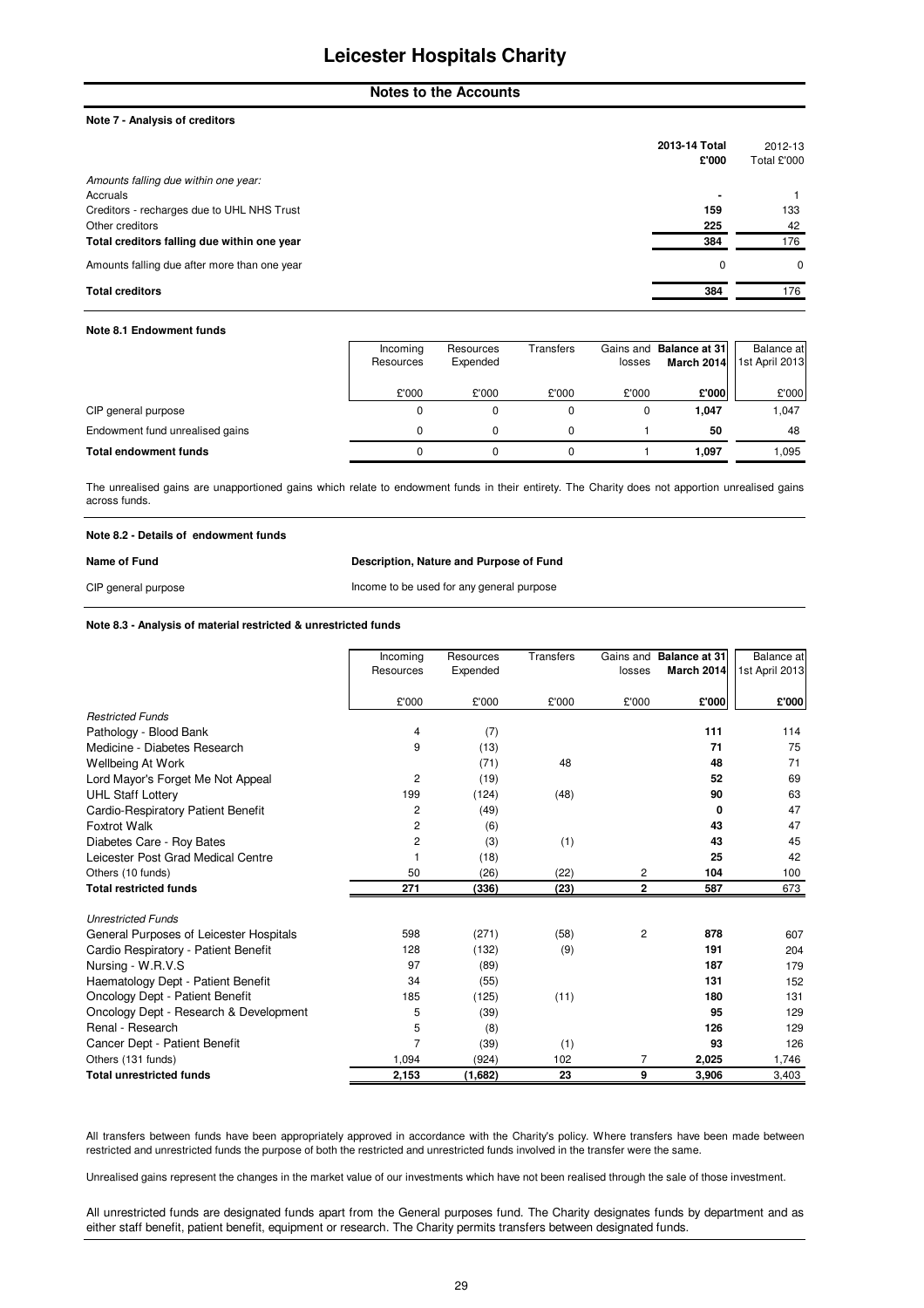#### **Note 8.4 - Details of material restricted funds**

| Name of fund                     | Description, nature and purpose of fund                      |
|----------------------------------|--------------------------------------------------------------|
| Pathology - blood bank           | To purchase equipment for the benefit of Pathology           |
| Medicine Diabetes Research       | To fund diabetes research.                                   |
| UHL staff lottery                | To provide additional resources for staff                    |
| Lord Mayors Forget Me Not Appeal | To fund expenditure related to the Charity's Dementia Appeal |

#### **Note 9 - Contingencies**

The Charity does not have any contingencies to be included in the accounts for the financial year 2013-14 (2012-13 -Nil).

#### **Note 10 - Commitments, liabilities and provisions**

The Charity has the following commitments as at the 31st March 2014:

|                     | 2013-14 | 2012-13 |
|---------------------|---------|---------|
|                     | £'000   | £'000   |
| Charitable projects | 1,226   | 761     |
| <b>Total</b>        | 1.226   | 761     |
|                     |         |         |

The Charity recognises liabilities in the accounts once there is a legal or constructive obligation to expend funds. The commitments in this note reflect the Charity's intentions to spend, and as such are not classed as liabilities in the accounts. They are all due within one year.

|                      |                   | 2013-14<br>£'000 |
|----------------------|-------------------|------------------|
| Movement within year | Opening value     | 761              |
|                      | Arising in year   | 1,868            |
|                      | Utilised in year  | (1,308)          |
|                      | Unused / reversed | (95)             |
| <b>Closing value</b> |                   | 1,226            |

#### **Note 11 - Trustee expenses and remuneration**

The Charity did not make any reimbursements for expenses or remuneration to the Corporate Trustee or any of its agents during the financial year 2013-14 (2012-13 - Nil).

#### **Note 12 - Details of transactions with the Trustee or connected parties**

The Charity did not have any connected person, other than the connected organisation noted in Note 2.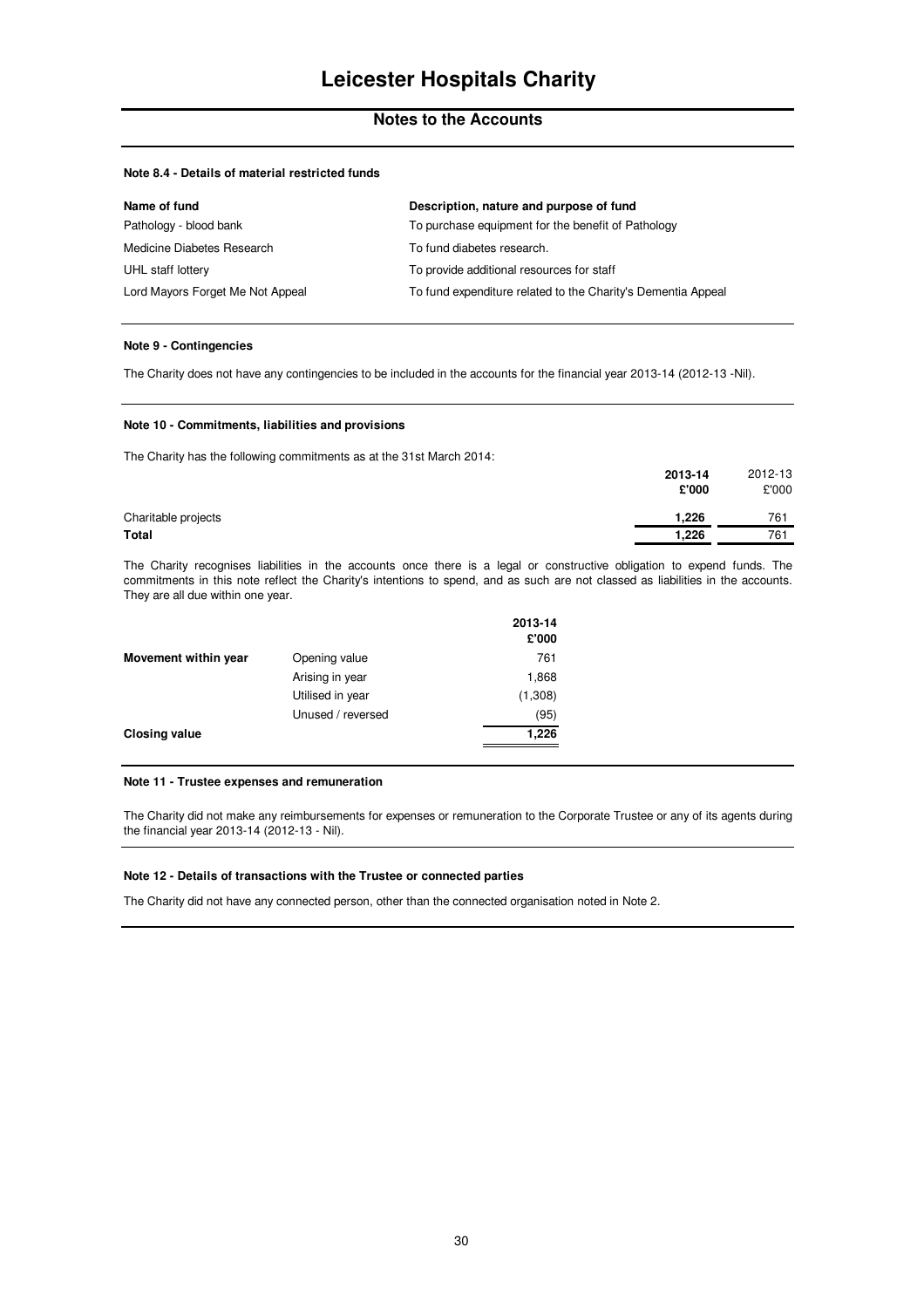# **Leicester Hospitals Charity Annual Report 2014**

### **Foreword from Richard Kilner, Acting Chairman, University Hospitals of Leicester NHS Trust.**

Coming into hospital can be a daunting experience; whether you are a patient or a visitor, the sheer size and scale of our three hospitals can be a bit overwhelming. And your stay – short or long, planned or resulting from an emergency can often feel like an ordeal. One group of patients coming into hospital faces a particularly difficult time. Every year we deliver around 11,000 babies at two of our hospitals; of those 11,000 babies born, a small number – around 200 each year – are stillborn. For the mothers this is the worst possible outcome from carrying a pregnancy to full term, and is without doubt a stressful and traumatic time.

In 2013, as a result of a heartfelt letter from a husband whose wife had lost a child, two of our midwives came to the realisation that we could do more to help mothers in this desperate situation. They wanted to make their stay in hospital better, and more peaceful. In partnership with the Leicester Hospitals Charity team, they came up with a plan, and a fundraising appeal was launched in December – the Leicester Baby Loss Appeal. Within weeks, they had raised enough money to create a brand new suite of rooms at Leicester General Hospital, for the sole use of mothers going through the tragedy of giving birth to a stillborn baby. The Garden Room was officially opened in June, and has been in use ever since. The appeal has been so successful (and there are a lot of people to thank – more of that later in this report) that two other ante-natal rooms were refurbished, and we have plans to renovate the equivalent rooms at the Leicester Royal Infirmary in the summer and autumn of 2014.

What struck me about this project was that we clearly have outstanding midwives, and staff who care deeply about the care they give to patients. But without the support of Leicester Hospitals Charity playing a key part in turning their plans into reality, we would struggle to achieve some of the things we do. It is the Charity's role in harnessing the huge generosity of the people of Leicester, Leicestershire and Rutland, that enables them to have an impact far beyond their size. Every time we are able to refurbish a room, buy a new piece of equipment, or send staff on additional training courses, it is our patients and visitors who ultimately benefit. This report looks at some of the work of the Charity over the past year. We examine just what impact it has had and how that has benefitted our patients, visitors and staff.

As Acting Chairman of the University Hospitals of Leicester NHS Trust, I have gained a unique insight into the dedication and commitment of all our staff in caring for our patients, and as a regular attender at Leicester Hospitals Charity events, I am always struck by the generosity of patients, and their families and friends in supporting the work of the Charity, which in turn supports the patients we care for. On behalf of the Trust, it is my pleasure to thank everyone who has supported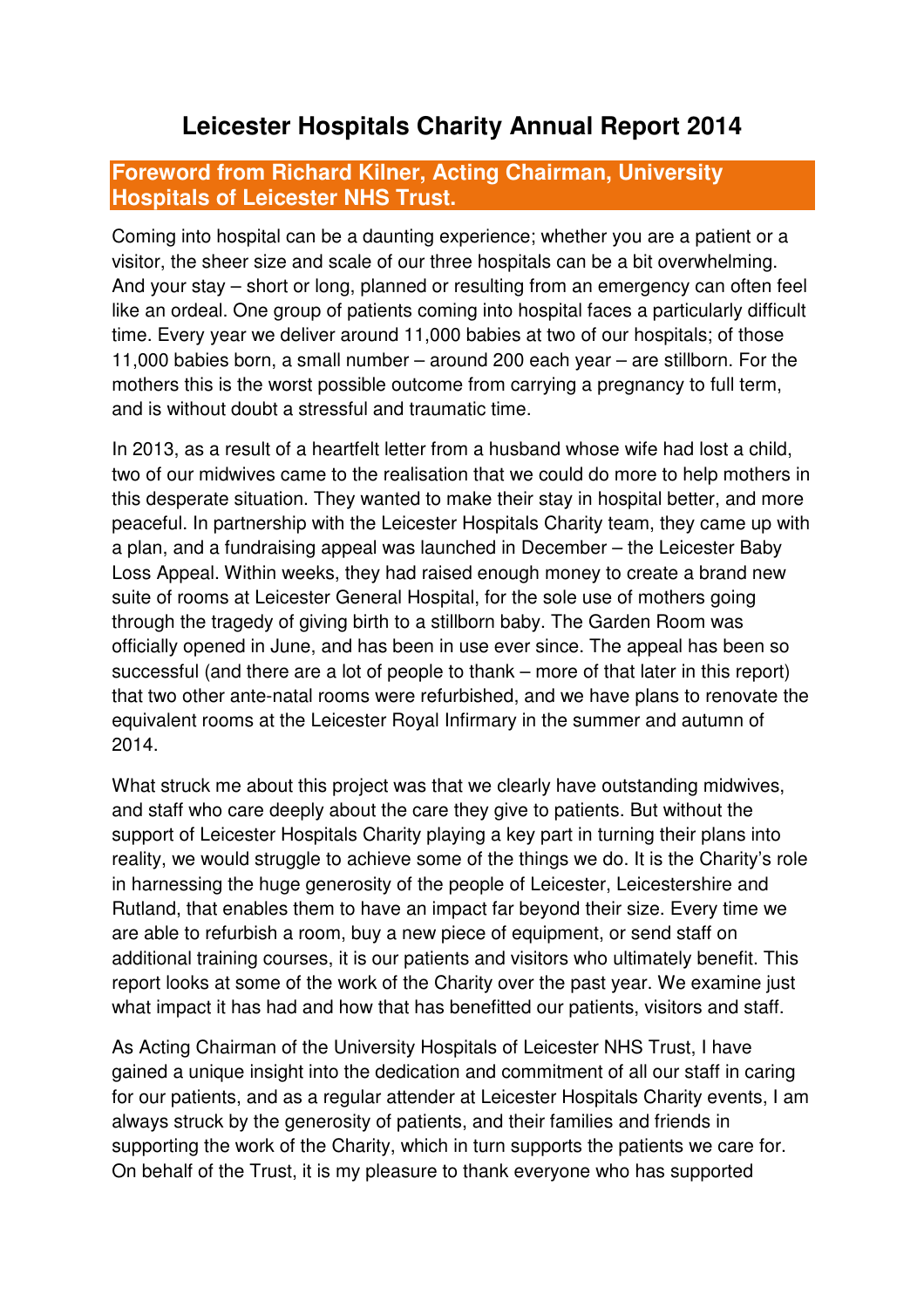Leicester Hospitals Charity over the past year. UHL acts as Corporate Trustee for the charity, and I am delighted, as Chairman, to present the Charitable Funds Annual Report for the year ended 31<sup>st</sup> March 2014.

These annual reports and accounts have been prepared by the Corporate Trustee in accordance with the Charities Act 2011. The Charity's report and accounts include all the separately established funds which benefit staff, patients and their carers; and the communities served by Leicester Hospitals Charity.

### **Mission statement**

Leicester Hospitals Charity (the Charity) exists to support patients, their carers; and the NHS staff who look after them in Leicester, Leicestershire, Rutland and beyond.

It does this through targeted fundraising campaigns and effective management of donations, to provide additional resources, assets and skills which link closely with the strategic aims of UHL and the broader strategic aims of NHS healthcare in the East Midlands.

# **Our objectives for achieving public benefit**

The Charity aims to achieve benefit for the public in all of its activities.

UHL's Trust Board reviews the Charity Commission's general guidance on public benefit when setting the terms of reference for the Charitable Funds Committee. The Charitable Funds Committee takes account of the Charity Commission's guidance on public benefit in planning the budget for each year, and in setting or reviewing the guidelines for Fund Advisors, who allocate charitable spending.

The funds of the Charity are comprised primarily of donations and legacies from members of the public and private organisations. The Charity's overall objective is to use these funds to benefit the public.

The Charity achieves this by ensuring that its funds are used for the following purposes:

- To purchase medical, surgical and other equipment and services;
- To purchase or construct assets for donation to the Trust; and
- To fund research projects

These activities benefit the public. They are not covered, or not fully supported by core NHS funds. The Charity defines "the public" as patients, their carers and the NHS staff who look after them in Leicester, Leicestershire, Rutland, and beyond.

All grant applications from the Trust for charitable expenditure are subject to review and challenge before they are approved. All applications are reported to the Charitable Funds Committee. This includes confirmation that the expenditure is for public benefit and cannot be met through core NHS funds.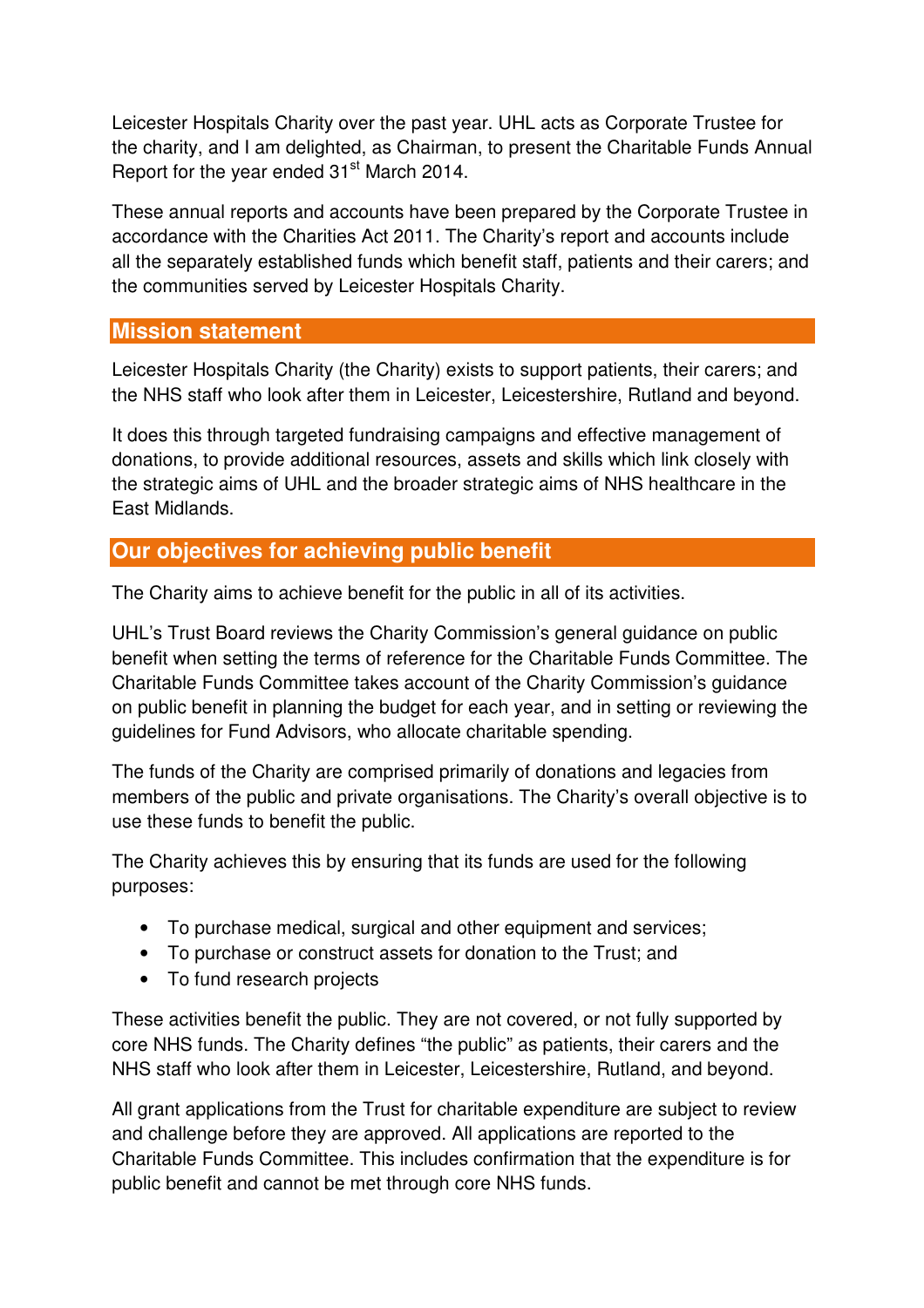Leicester Hospitals Charity is at its most effective when it combines the expertise and commitment of highly skilled NHS staff, with the generous support of the Leicester, Leicestershire and Rutland communities to bring about better quality care and support for patients.

UHL, as Corporate Trustee confirms that it has referred to the guidance contained in the Charity Commission's general guidance on public benefit when reviewing the Trust's aims and objectives and in planning future activities and setting the grantmaking policy for the year.

## **Our achievements in 2014**

During 2013-14 the Charity continued to support a wide range of charitable and health-related activities for the benefit of patients, their carers, and staff.

The Charity's funds were used to purchase goods and services that provide additional benefits to patients and staff over and above that provided by the Trust itself.

In 2013-14 the Charity received the following income:

- £830k of donations (2012-13: £563k);
- £957k of legacies (2012-13: £385k);
- £442k of fundraising income (2012-13: £978k); and
- £194k of investment income (2012-13: £194k).

We contributed £1,649k to the Trust for the benefit of its patients, visitors and staff (2012-13: £2,556k).

### **Leicester Baby Loss Appeal**

In 2013, the Charity launched the Leicester Baby Loss Appeal, to provide a bespoke suite of rooms at the Leicester General Hospital's maternity unit for mothers experiencing pregnancy loss at full term. Thanks to support from Next plc. a significant gift from an anonymous donor, and a grant from the Department of Health's Improving Maternity care settings grant programme, we were able to refurbish two ante and post-natal rooms in addition to the new unit. We also have a refurbishment plan for the bereavement rooms at the LRI, which will be completed in the autumn of 2014, thanks to the generosity of all who supported, and continue to support, the appeal.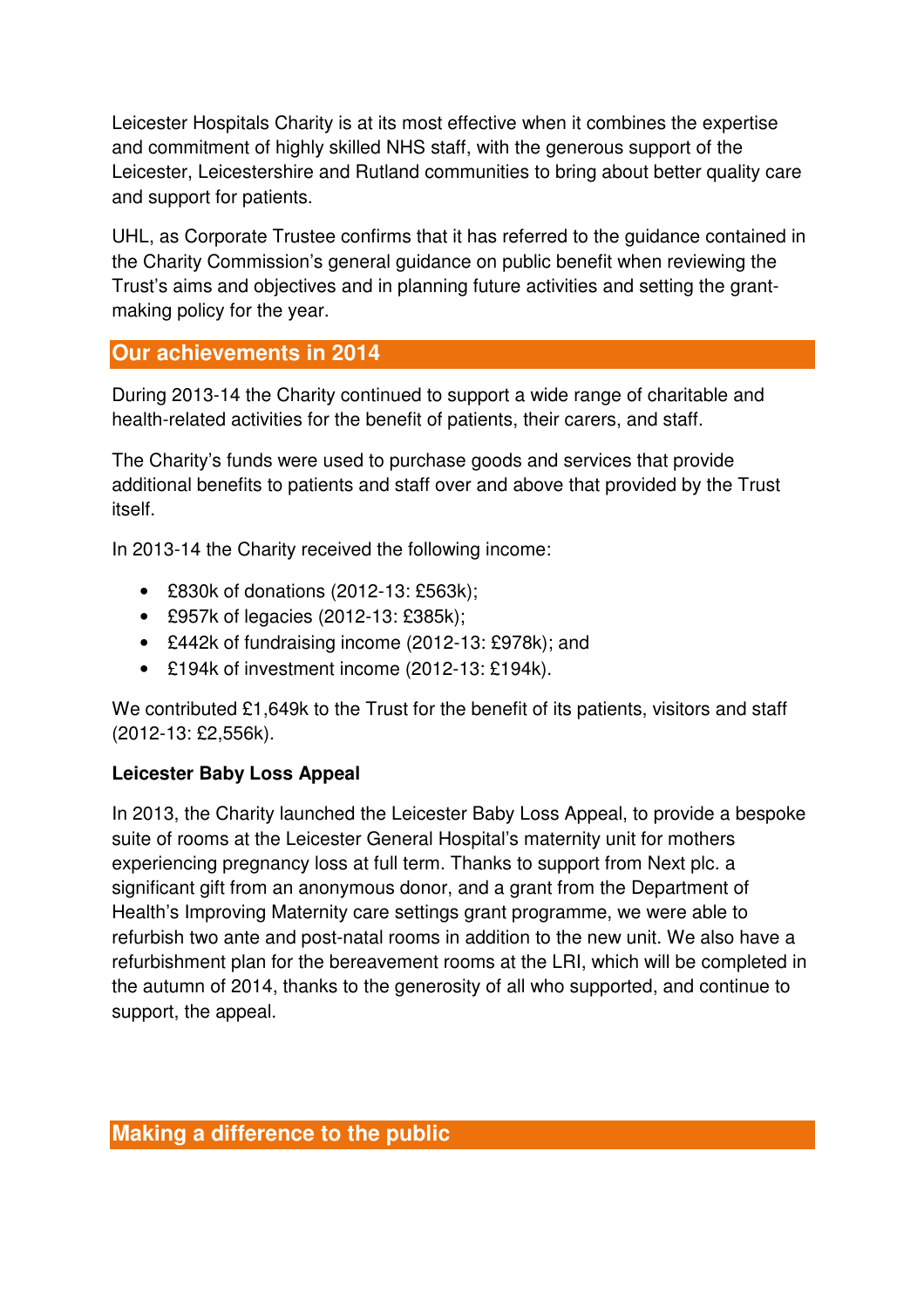Charitable Funds have been used to fund equipment and refurbishments which will have a significant impact on the patients we treat. For example:

- An ultrasound machine to support respiratory patients at the Glenfield
- Scalp cooling treatment for cancer patients was provided by a deed of gift
- Televisions for the benefit of patients using the haemodialysis unit at the Leicester General Hospital
- Parent accommodation next to the Children's Intensive Care unit at the Leicester Royal Infirmary

As well as one-off purchases of equipment, and refurbishment projects, the Charity funds a number of initiatives to benefit staff and patients. The following posts continue to be funded by the Charity:

- A Time for a Treat Co-ordinator;
- A meaningful activities Co-ordinator, working with patients with dementia; and
- A Volunteer Services Placement and Project Officer

The following activities were funded by the Charity in 2013-14:

- The 2013 festive meal;
- The Caring At Its Best staff Awards ceremony
- The on-going funding of retirement gifts

The Charity has also funded training and research projects during the year.

### **How we have raised the funds**

Thanks to tremendous support from many donors, the Charity has had a significant impact on patient environment. Several key areas across the Trust have been given a "facelift" with the use of colour, design and bespoke furniture. We have formed a good working relationship with Grosvenor Interiors who have created quality branding and themes we are proud of.

These include a brand new **day room for Haematology patients** on ward 41 in the Osborne Building LRI which was mainly funded by the Solanki family in memory of their late son Alpesh who was treated for sickle cell disease all of his life in Leicester. The Osborne Day Ward is now much brighter and more welcoming with new wall art, blinds and chairs for regular day patients and in-patients funded by many kind benefactors who use the service. **Three parent waiting rooms**, which double up for overnight stays have been completely re-designed near the **Children's Intensive Care Unit** in Balmoral with the help of a £30,000 donation from the charity **Heartlink**. They are making a huge difference to parents at such a worrying time. The additional £4,000 that was needed to make them complete was contributed by several families with poorly children.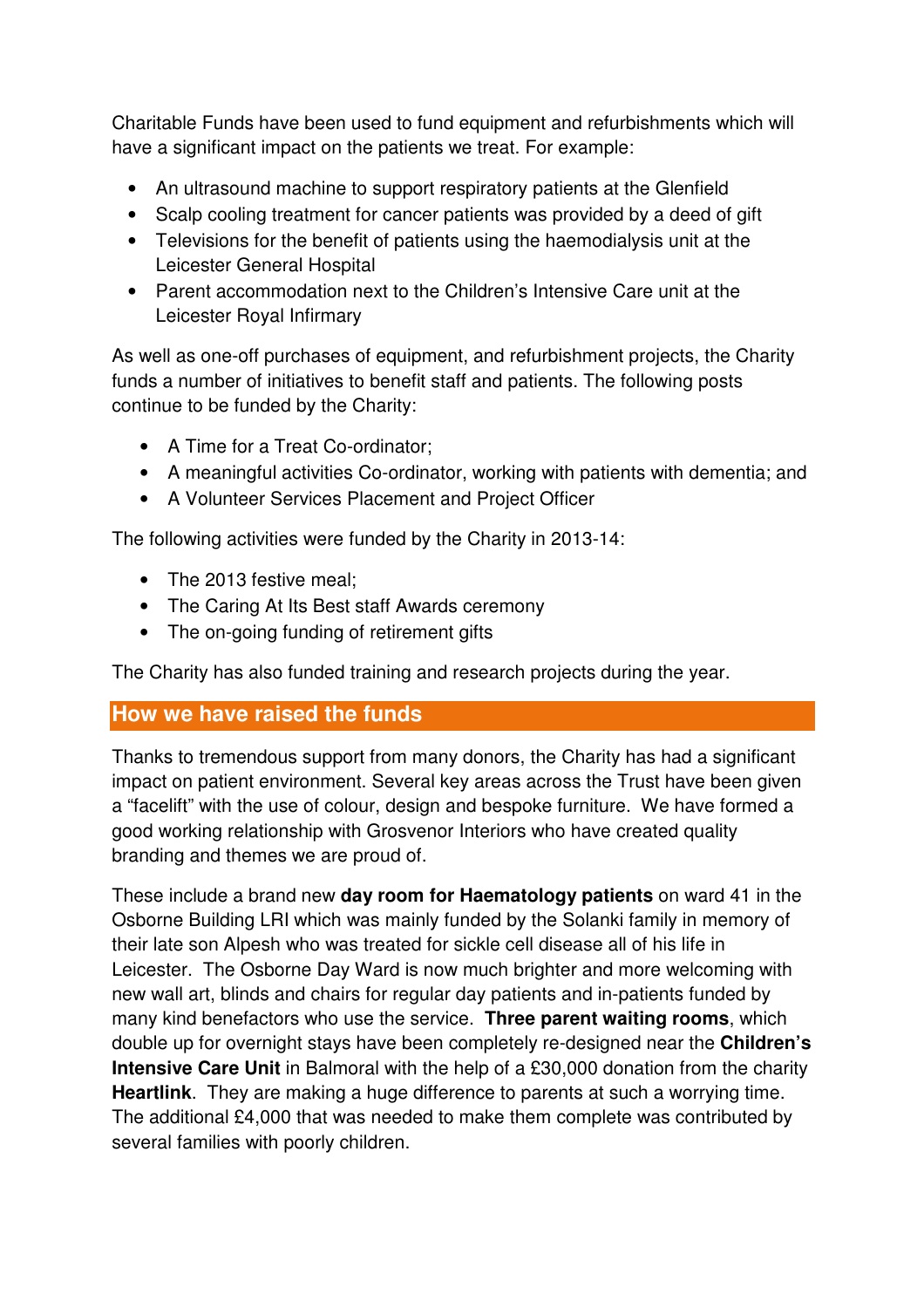Members of Scraptoft Golf Club and Hinckley Golf Club excelled themselves by raising over £17,000 towards **patient environments in wards 39 and 40** in the Osborne Building. This work is on-going.

Several cherished donors have been working with us to improve the **Chemotherapy Suite**, providing new electronic therapy chairs for patients who need to stay seated for long periods of time during their treatment. Fundraisers include Sally & Pater Anderson of GEMS Charity, Cancer patient Paula Harrison, Widow Jayne Smith and patient Philip Read. We are very grateful for all their hard work and generosity.

We held the biennial **Foxtrot walk** for orthopaedic patients at Ratcliffe College on Sunday 16th June to raise funds for an **Instron Machine** to aid research into hip and knee replacements. We raised over £23,000 after costs, thanks to the hundreds of people who sent gifts and/or took part in the walk.

### **Donations & legacies**

Many of our gifts and donations are given directly to wards to thank staff for the care they have given to patients. These gifts are used for charitable activities that benefit staff and patients. Charitable funds also allow all grades of staff to attend training courses not funded by the NHS, which helps keep them abreast of new ideas and techniques around patient care and treatment.

The Charity also received a number of legacies in the year. Legacies can often have a transformational impact, enabling us to provide new equipment, or fund important improvements to ward or clinic areas, for which NHS funds are not available Thanks to one substantial legacy received in 2013, we were able to provide the Breast Care Centre at the Glenfield General Hospital with a new ultrasound scanner.

### **Ongoing appeals**

We continue to work with the renal team in managing the Kidney Care Appeal and the orthopaedic team in managing the Foxtrot sponsored walk. The Our Space Appeal, although it has achieved its target, continues to benefit children and young people with cancer. Donations enable the staff at Ward 27 to fund activities for the young people during their often lengthy stays in hospital.

The Lord Mayor's Stroke Appeal concluded in May 2013. This exceeded its target, raising £98,353 in total (£35,544 in 2013/14). The funds were used to invest in equipment and training at all stages of treatment, diagnosis and rehabilitation. One particular piece of equipment was the stroboscope. This allows clinicians to assess a patient's ability to swallow – often compromised following a stroke. This helps assess what type of nutrition the patient can handle, and enables the staff to provide a better tailored treatment regime in the early stages of recovery from stroke.

### **Staff Lottery & wellbeing at work**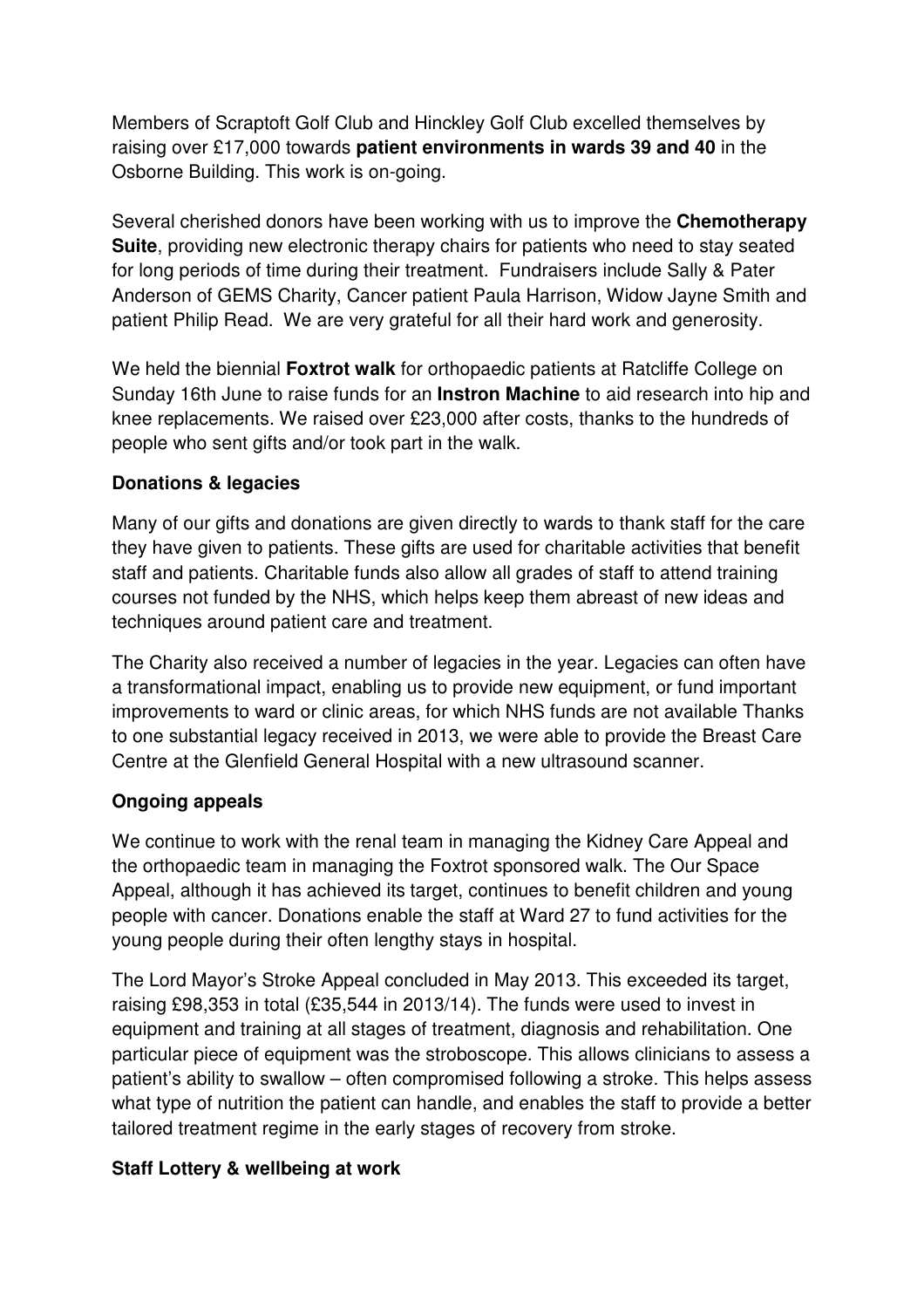We continue to manage the UHL staff lottery, including marketing and promotion to new and existing staff. The lottery's turnover has increased over the past few years and now stands at £193k (£186k in 2012-13). The lottery funds the Wellbeing at Work programme, which offers discounted and free activities and therapies to members of staff to help them achieve a healthier lifestyle.

### **The Charity's Five Year plan**

In 2013 we launched the Charity's five year fundraising plan – to increase the overall funds available to support UHL in delivering its five year plan. One of the first activities we tackled was developing a fundraising plan around promoting and securing legacies. We will maintain a soft promotion around legacies through including it in as many communications channels as possible (for example on email footers; in fundraising leaflets; on the website). We have also begun surveys of donors and hospital supporters to establish what interest there is in supporting the Charity through legacy bequests in the future.

In order to increase income to the Charity over time, we embarked on recruitment of external support to assist with funding bids to companies and grant-making trusts. In 2014, we move to new offices, and will be recruiting new members of staff to the fundraising and finance teams, to enable us to handle the increased workload that will come with supporting more appeals and projects at any one time.

The Fundraising strategy will remain focused on three key elements:

- Use of existing funds (leverage)
- Building and maintaining relationships with funding partners
- Creating and managing our own fundraising appeals; using those appeals to strengthen, develop and increase the size and scope of the fundraising team and the number of donors we can engage with.

Consideration will be given to developing new income streams from new activities, or activities carried out in a different way, to allow more people to become involved.

### **Marketing and Communications**

During 2013-14, the Charity renewed all its signage across the three sites. We are undergoing a review of all published material – leaflets, posters etc. to ensure a thematic consistency in the updated material.

We have also noticed an increase in the use of social media by our supporters. We are developing our response to this to ensure we make use of social media channels to encourage fundraisers and promote the work of the Charity.

### **Governance and Finance**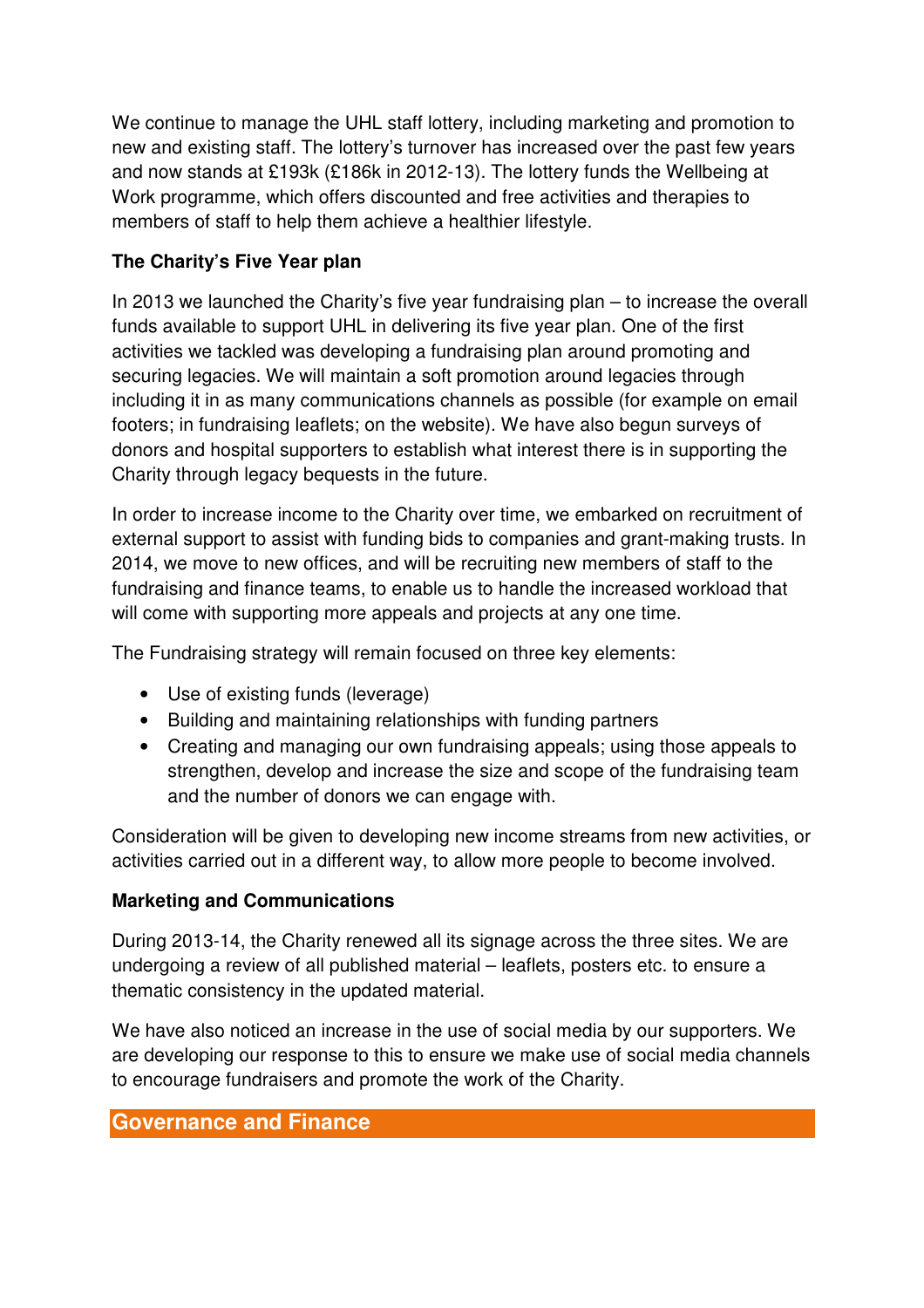### **Trustees**

The Charity has a Corporate Trustee, the University Hospitals of Leicester NHS Trust. The members of the NHS Trust's Board who served during the financial year were as follows:

| <b>Title</b>                                         |
|------------------------------------------------------|
| Non-Executive Director / Acting Chairman<br>(from    |
| October 2013)                                        |
| Chairman (until September 2013)                      |
| <b>Chief Executive</b>                               |
| Director of Finance and Procurement                  |
| Chief Operating Officer (from July 2013)             |
| Chief Operating Officer / Director of Nursing (until |
| June 2013)                                           |
| Chief Nurse (from Sept 2013)                         |
| <b>Acting Medical Director</b>                       |
| Director of Human Resources                          |
| Non-Executive Director                               |
| <b>Non-Executive Director</b>                        |
| <b>Non-Executive Director</b>                        |
| <b>Non-Executive Director</b>                        |
| <b>Non-Executive Director</b>                        |
| <b>Non-Executive Director</b>                        |
|                                                      |

The above members of the Trust Board have complied with the duty in section 4 of the Charities Act 2011 to have due regard to public benefit guidance published by the Commission.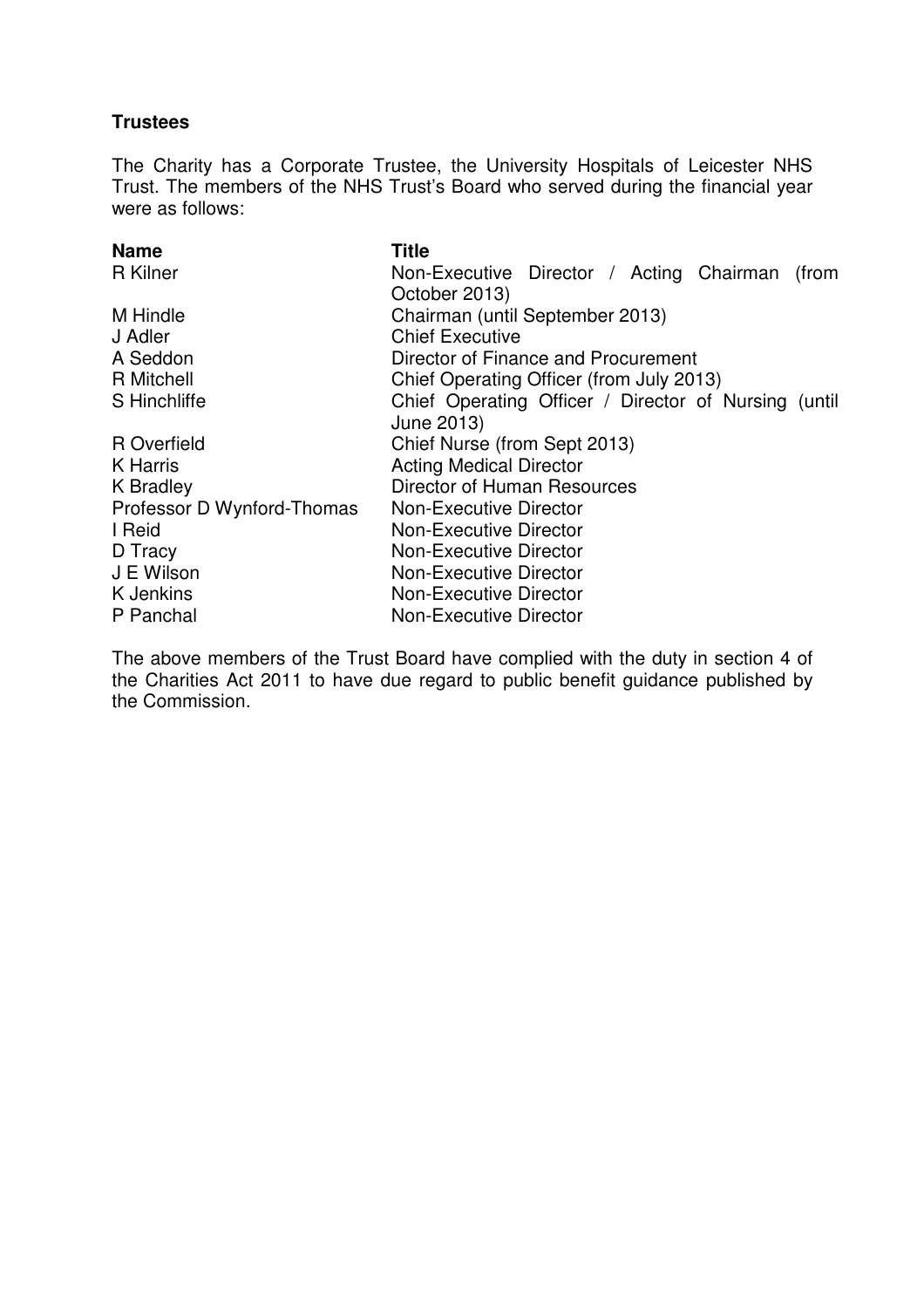# **Maintaining a healthy balance sheet**

The assets and liabilities of the Charity as at 31 March 2013 are stated below, compared with the position at 31 March 2012.

|                                   | <b>Total Funds</b><br>2013-14 | <b>Total Funds</b><br>2012-13 |
|-----------------------------------|-------------------------------|-------------------------------|
|                                   | £000                          | £000                          |
|                                   |                               |                               |
| <b>Fixed Asset Investments</b>    | 4,736                         | 4,933                         |
| <b>Net Current Assets</b>         | 854                           | 238                           |
| <b>Total Net Assets</b>           | 5,590                         | 5,171                         |
| <b>Funds of the Charity</b>       |                               |                               |
| <b>Endowment Funds</b>            | 1,097                         | 1,095                         |
| <b>Restricted Funds</b>           | 587                           | 673                           |
| <b>Unrestricted Funds</b>         | 3,906                         | 3,403                         |
| <b>Total Funds of the Charity</b> | 5,590                         | 5,171                         |

### **Useful definitions:**

Fixed Asset Investments are investments in quoted stocks and shares.

Net Current Assets represent cash held on deposit plus debtors less the value of outstanding liabilities.

Endowment Funds represents endowments which are held in perpetuity so that only the income is available for distribution.

Restricted Funds represents money which is held by the Trustees which can only legally be used for specified purposes.

Unrestricted Funds are funds available to be spent within the objects of the Charity which can legally be spent wholly in accordance with the discretion of the Trustees.

### **Sources of funds**

Incoming resources increased from £2,120k in 2012-13 to £2,423k in 2013-14 to. Fundraising income decreased by £536k primarily due to the large OurSpace appeal during 2012-13 for which there has not been a scheme of similar scale in 2013-14. Legacy income has increased by £572k mainly due to the notification of several large legacies around the year end.

Total resources expended have decreased from £2,896k in 2012-13 to £2,017k in 2013-14 mainly due to a decrease in charitable activities of £906k, a large element of which is due to the increased spend in 2012-13 on the OurSpace scheme.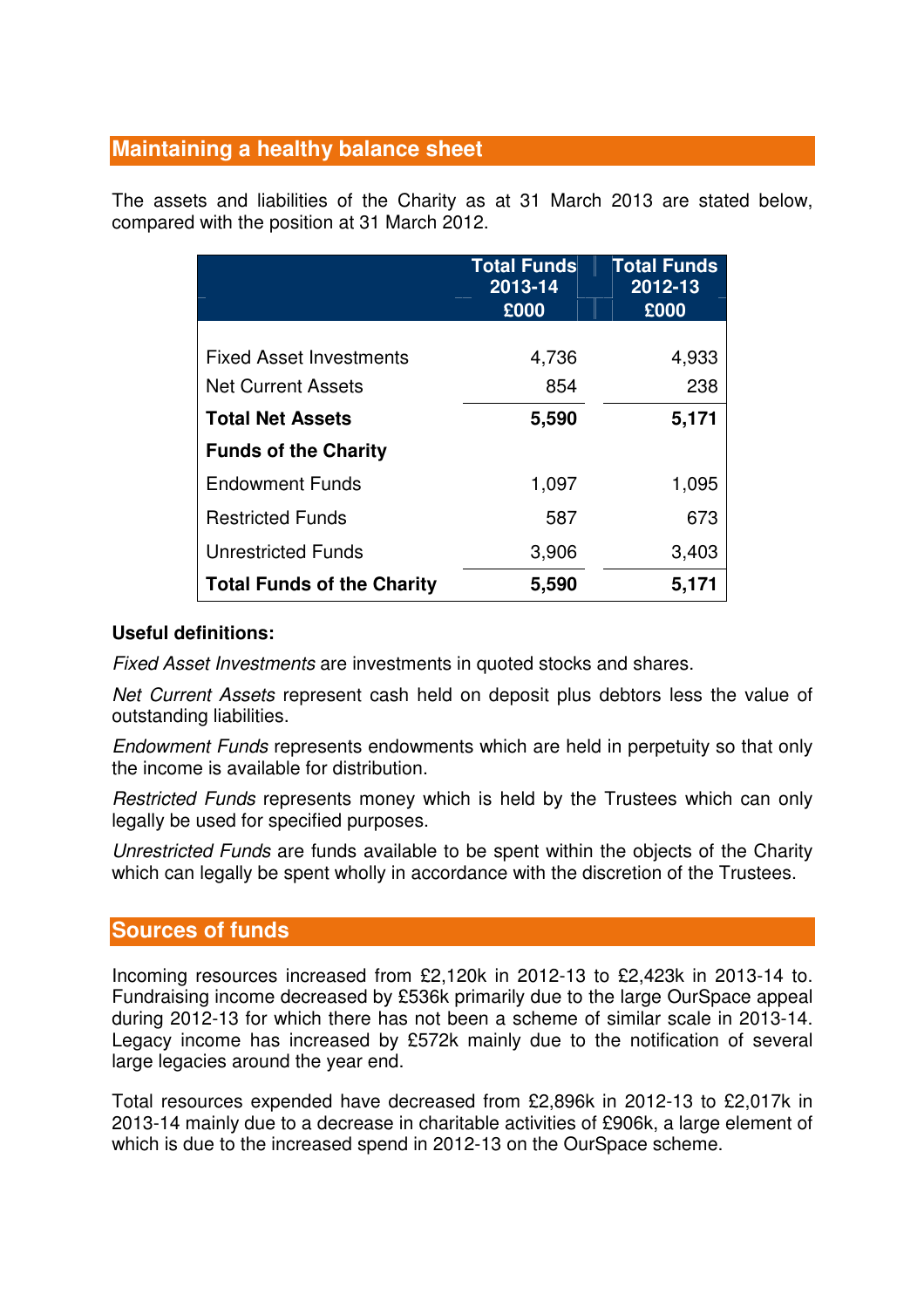The Charity generated a £419k surplus on the Statement of Financial Activities, with an excess of expenditure compared to income of £406k and an investment gain of £13k.

Although the Charity understands the importance of maintaining a healthy balance sheet and an adequate level of funds it does not plan to generate a surplus each year. The Charity's view is that where there is an excess of available funds over the minimum required level then these funds should be utilised. In some years it is appropriate for spending to exceed income, particularly where a large scheme is being funded following a fundraising campaign.



Income was received from the following sources:

Voluntary income most notably included legacies of £173k and £110k; and a further nine legacies between £50k and £100k. Donations from the WRVS totalled £88k in the year. A further £47k was raised through the gift aid scheme. A total of £194k was raised through fundraising schemes.

During the year, the total return, including dividends and interest, was £194k (2012- 13: £194k). The Charity also benefited from investment gains of £13k (gain of £432k in 2012-13) reflecting the performance of the stock market over the last twelve months.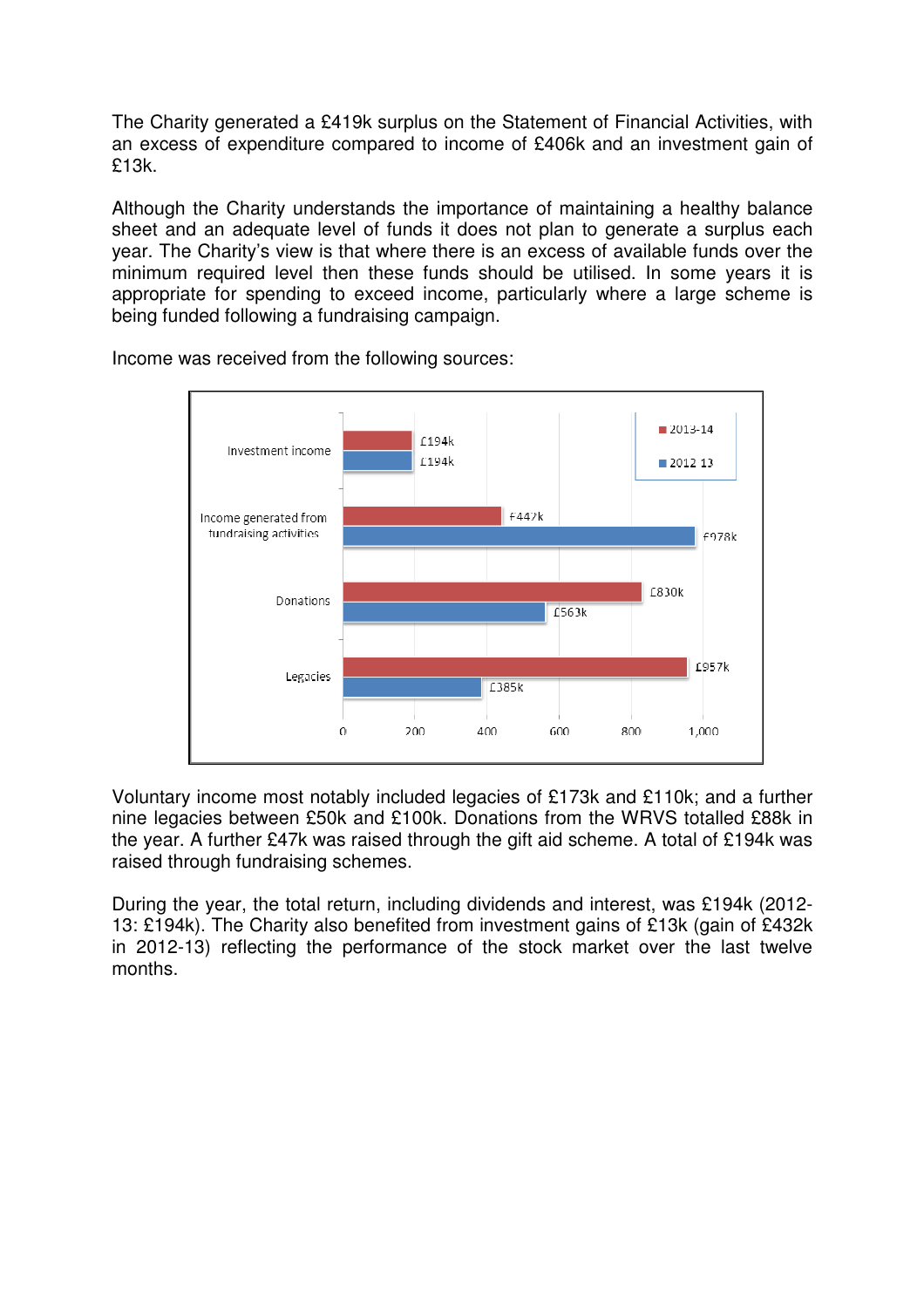### **Where we spent the money**

The awarding of grants represents the main activity for the Charity. During the 2013- 14 financial year, the Charity expended £1,648k in grants as shown below:



### **Grants to provide benefits to patients**

The Charity spent £623k (2012-13: £636k) on grants to benefit patients, including:

- Purchases of Equipment to Supplement Wards and Departments £199k
- Furnishings of Patient Areas **EXALL EXALL 2018**

### **Grants to provide benefits to staff**

The Charity spent £279k (2012-13: £217k) on grants with a purpose to provide benefits to the Trust's staff, including:

| • UK and Overseas Course Fees, Study Leave and Travel           | £44k |
|-----------------------------------------------------------------|------|
| • Social Activities                                             | £32k |
| • Furnishing Improvements to Staff Areas                        | £52k |
| • Prize giving                                                  | £23k |
| • Wellbeing at work (including other miscellaneous expenditure) | £69k |

### **Capital projects for donation to the NHS Trust**

The Charity spent £585k on grants with a purpose to provide benefits to the Trust's patients and staff through capital expenditure, including:

| • Construction works           | £245k |
|--------------------------------|-------|
| • Medical and dental equipment | £320k |
| • Computer and other equipment | £19k  |

### **Grants awarded for research projects**

The Charity has a number of research funds and during the year £59k was spent on research related activities. The majority of this expense (£26k) related to the purchase of equipment for use in research activities.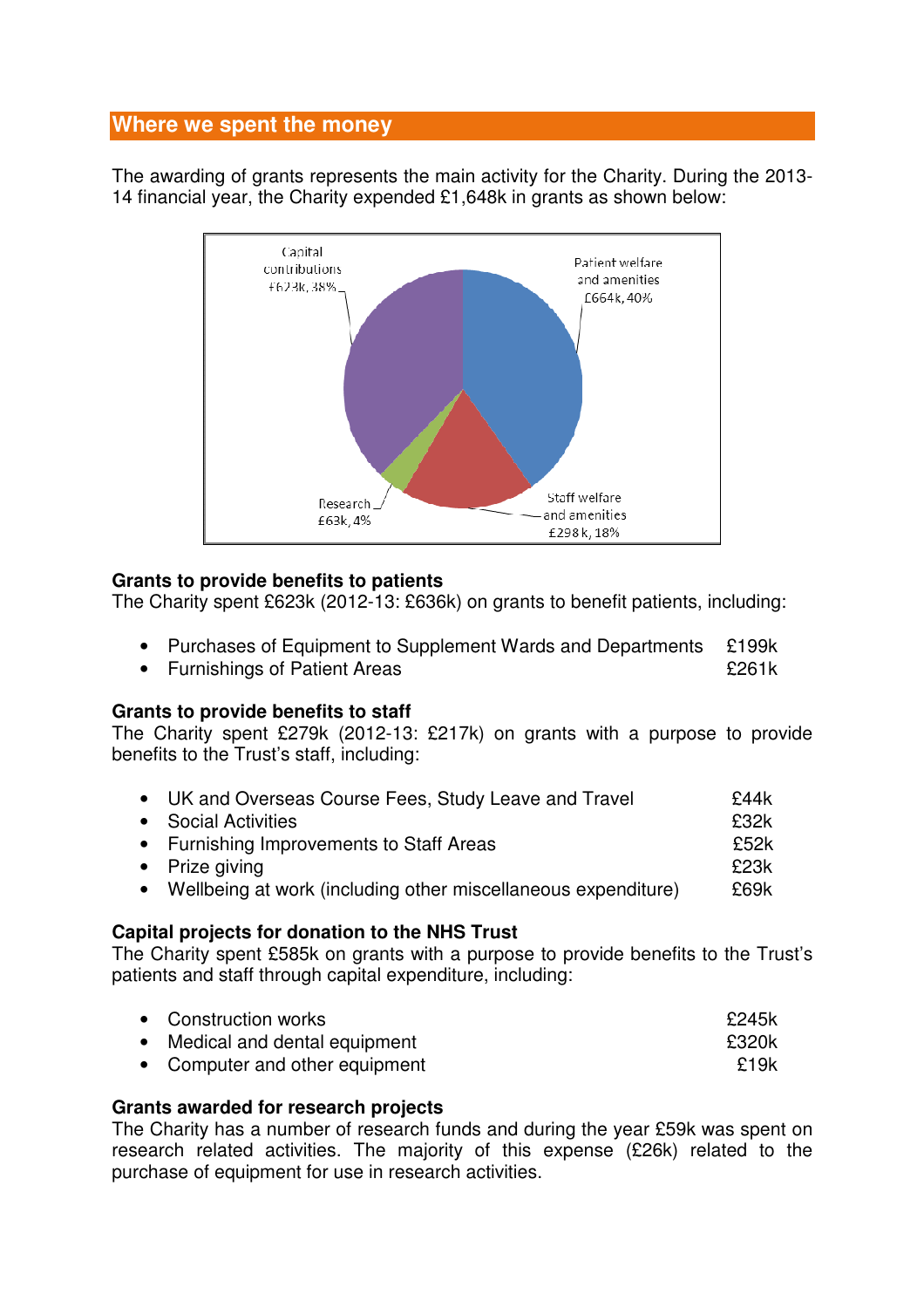### **Risk management**

The Charity has identified no new material risks during 2013-14, with the main risk being the potential loss from a fall in the market value of investments.

The Charity has established an investment strategy to mitigate this risk, which requires an investment portfolio which balances risk and return, and includes investments which can be converted to meet short term cash requirements. New investment managers have been appointed in the year and they act in accordance with the Charity's investment strategy.

Financial reports are presented to the Charitable Funds Committee and any significant trends and risks are highlighted in the commentaries supporting the reports. Other low priority operational risks relate to the grant application process and the financial system risks around the receiving of donations, ordering of goods and services and payment of invoices.

Appropriate controls and systems have been established to mitigate these risks, including the Charity adopting UHL's standing orders and standing financial instructions. Assurances are obtained from internal audit that these controls are operating effectively.

The Trust's Audit Committee routinely receives updates on the Charity's performance and is responsible for the controls over the financial probity and management of the Charity and for overseeing the work of the auditors.

### **Grant-making policy**

The use of our funds is restricted by the governing document which established the Charity to purposes connected with the NHS. When approving grant expenditure consideration is first given to the public benefit that will be generated from the expenditure, as this is a core value in our activities.

The main activity for the Charity is the awarding of grants to UHL. Grants are awarded through the scheme of delegation, and authorisation is dependant on the fund's purpose and the value of the application. The grant application process ensures that individual funds are not able to commit expenditure in the absence of available funds.

Grant applications are subject to robust review and challenge before they are approved, including a review as to whether the expenditure is for the public benefit and cannot be met through core NHS funds.

Where expenditure relates to the purchase of medical equipment there is an expectation that the NHS Trust Medical Equipment Panel approves these before any application is submitted for consideration. This ensures that there remains consistency between the capital expenditure plans of the NHS Trust and the Charity in terms of capital planning, and compatibility with existing resources.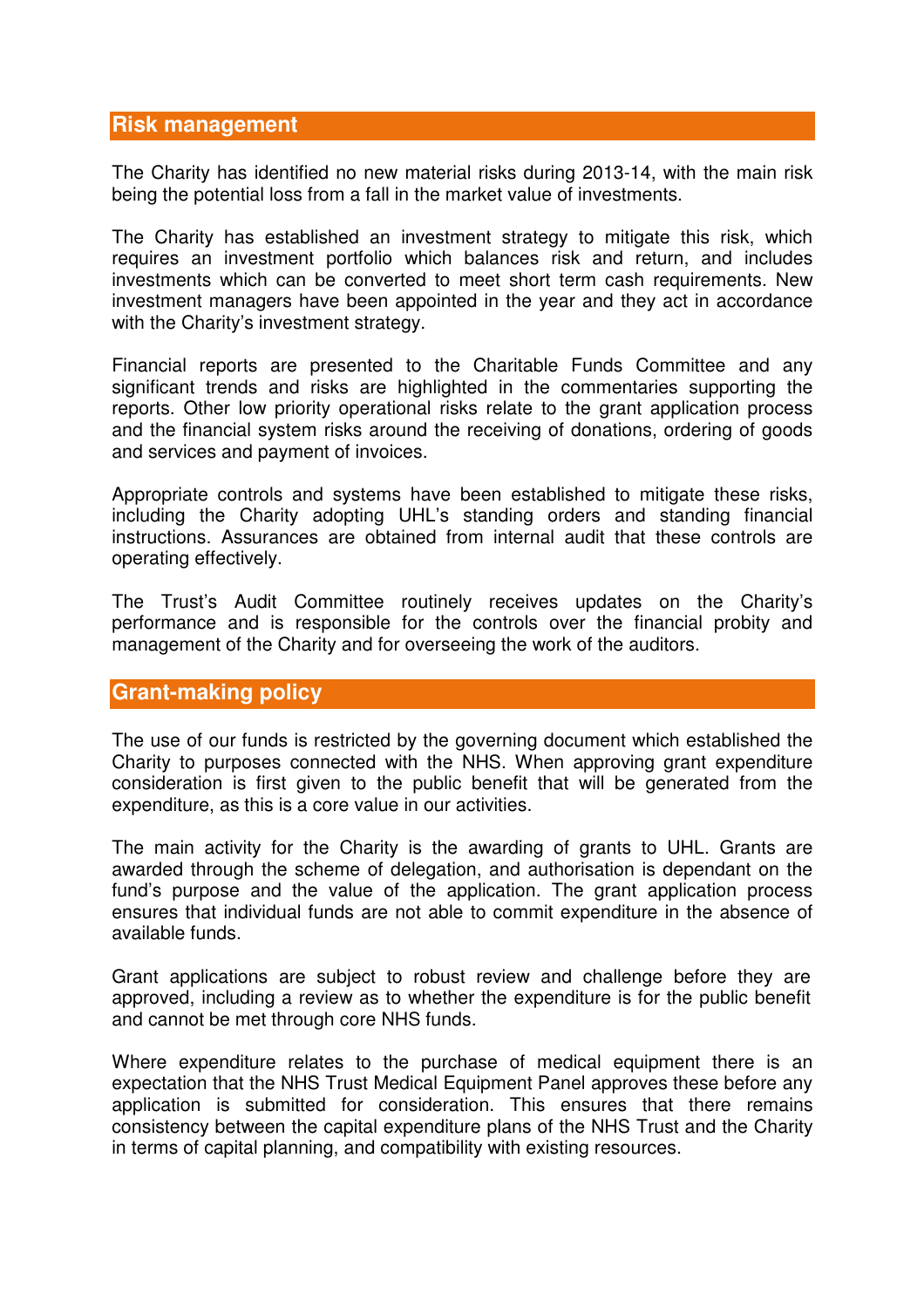The Committee approves grants up to £25,000 in relation to the use of the Charity's funds The Charity Finance Manager is empowered by the Committee to consider and approve all grant applications of up to £10,000 from restricted or designated funds within the criteria set by the Committee. A report is presented to the next meeting of the Committee which details these approvals.

Applications involving proposed expenditure of £25,000 or more are referred to the NHS Trust Board, as Corporate Trustee, with the Committee's recommendation as to whether or not they should be approved or rejected.

### **Reserves**

The Charity has an overall plan to provide long term support to the Trust. The Corporate Trustee has held the view that income donated to the Charity should be expended in a timely way in accordance with the wishes of the donors. This does not prevent any individual fund balances from being built up in order to purchase larger items in the future.

The Corporate Trustee's intent is that general funds are spent within a reasonable period of receipt and therefore foresee a need to only maintain reserves at a sufficient level to provide certainty of funding for the ongoing running costs of the Charity. This is in line with the following legal requirement:

"…reserves must be justified and by law, the Charity must spend income it receives within a reasonable period of time unless there's a good reason not to".

The Charity must be clear about the reasons for keeping reserves and is required to have a reserves policy. This helps explain to others why we are setting money aside rather than spending it on the charity's aims.

The Charity Commission defines reserves as the part of the Charity's funds which are "freely available" and excludes endowment, restricted and committed funds. The level of reserves available for general use as at  $1<sup>st</sup>$  April 2014 is as follows:

| <b>Breakdown of reserves</b> | £'000    |
|------------------------------|----------|
| Total funds                  | 5,291    |
| less restricted funds        | (509)    |
| less endowments              | (1, 107) |
| less committed funds         | (1,257)  |
| Freely available reserves    | 2,418    |

The Charity's income and expenditure from 2008-09 to 2012-13 is shown in the table below.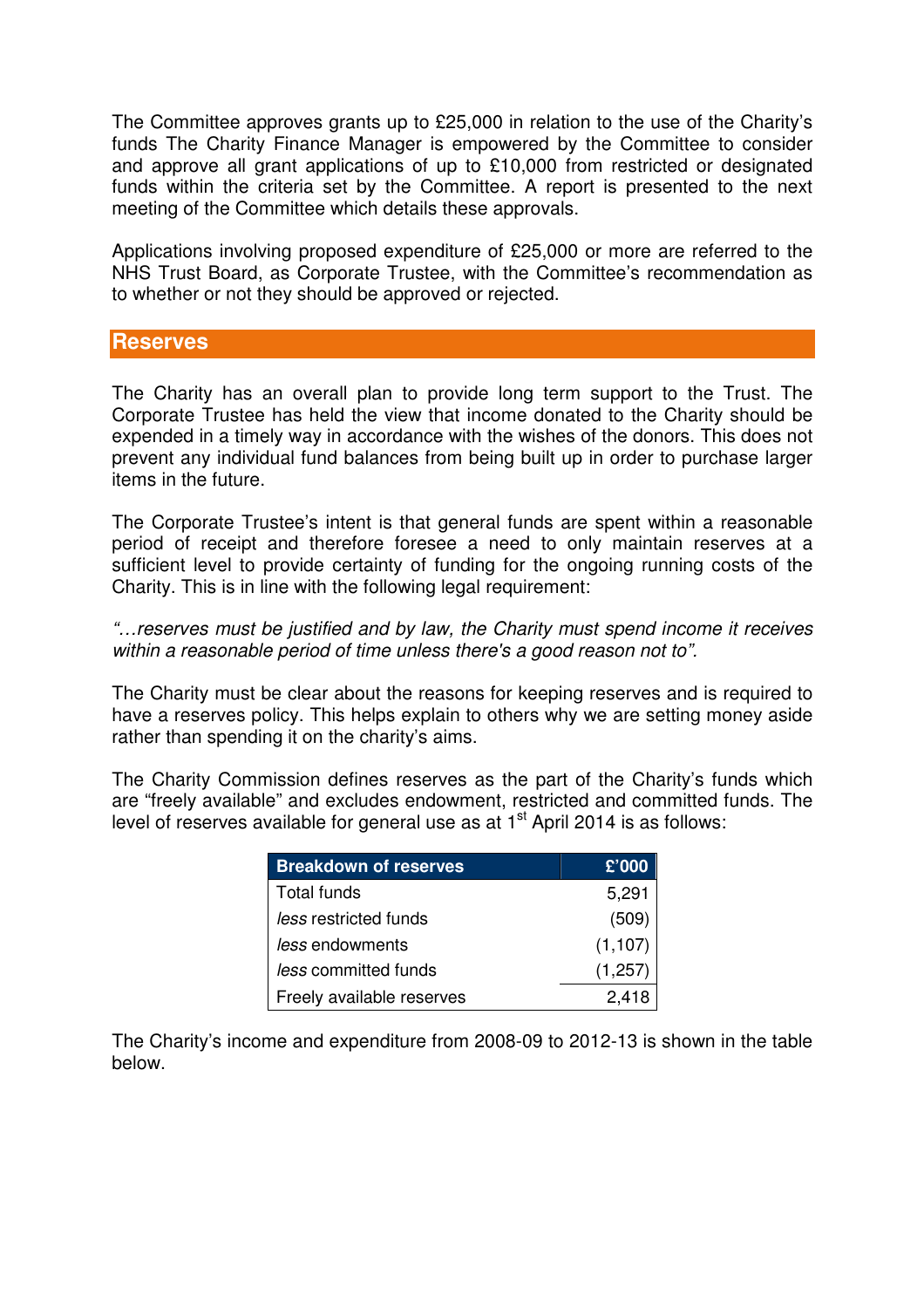| Year    | <b>Income</b> | <b>Expenditure</b> | in funds | Net Movement Movement as a %<br>of total funds |
|---------|---------------|--------------------|----------|------------------------------------------------|
|         | £'000         | £'000              | £'000    | %                                              |
| 2012-13 | 2,120         | 2,895              | $-775$   | $-15%$                                         |
| 2011-12 | 2,126         | 2,395              | $-269$   | $-5%$                                          |
| 2010-11 | 1,651         | 2,092              | $-441$   | -8%                                            |
| 2009-10 | 1,564         | 1,687              | $-123$   | $-2\%$                                         |
| 2008-09 | 2,144         | 1,953              | 191      | 4%                                             |

The largest movement in funds (as a percentage of total fund balances) occurred in 2012-13 and this was primarily due to the successful OurSpace appeal. The net movement in funds is usually not material when compared to the total level of fund balances. On average the annual net movement in funds has been a deficit of (£283k) over the 5 year period.

Overall fund balances have remained constant and there is a regular core level of income. The graph below shows the total fund balances over the last six years.



Fund balances dipped in 2008-09 due to losses on investments. Since the recovery in value of these investments in 2009-10 the total value of funds has been steadily decreasing, although the total fund value for 2013-14 has increased to £5,590k.

The Charity has calculated that it requires approximately £100k to meet its ongoing running costs and fund the spending that would be required to wind the Charity down should the need ever arise.

Taking into account the level of income and expenditure over the last five years it would be prudent to maintain freely available reserves at no less than £500k to ensure that the Charity has sufficient funds to cover its immediate commitments, plus sufficient funds to cover any likely annual deficit.

Linking the level of reserves to an annual level of spend is consistent with the Trust's own going concern assessment.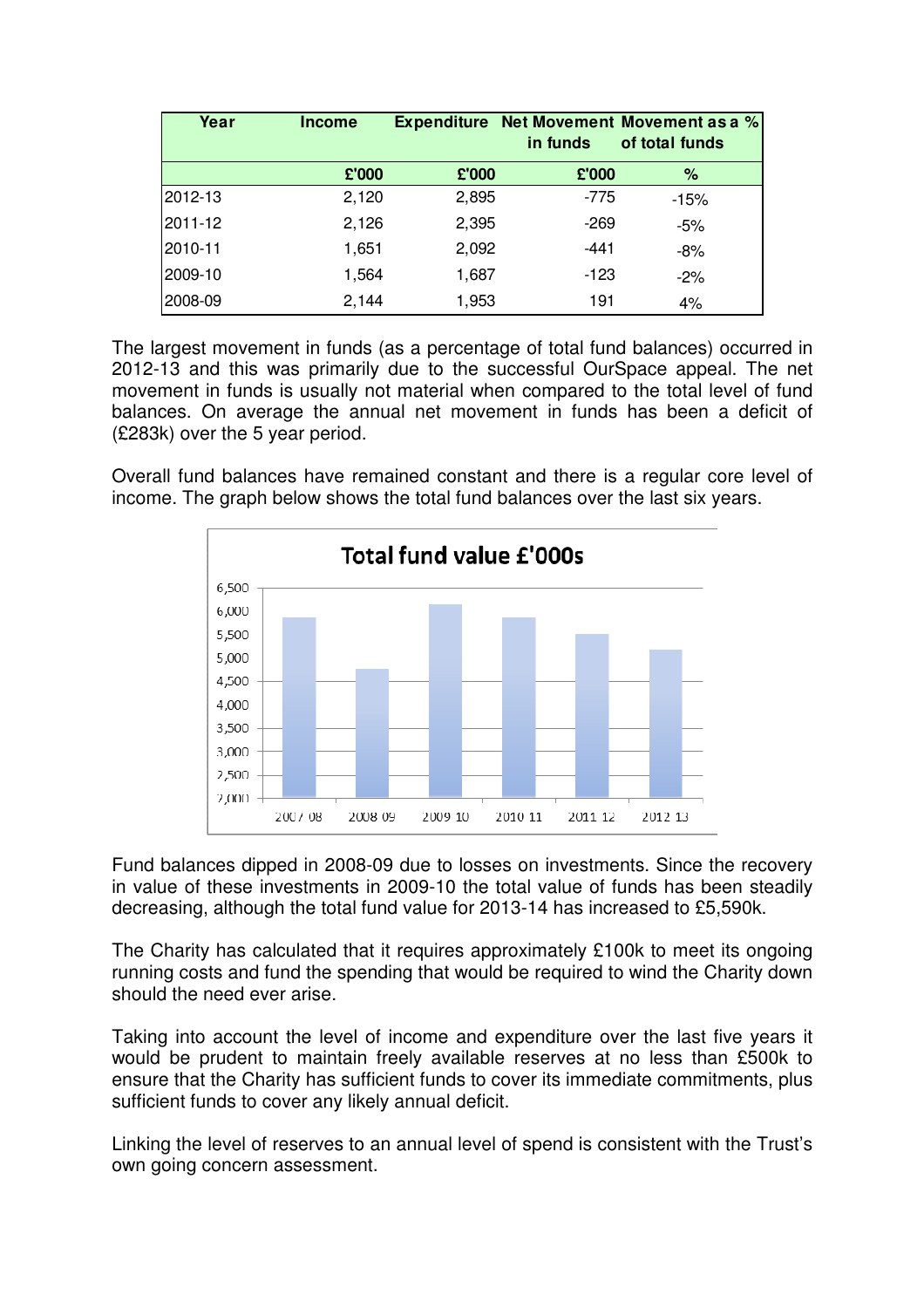Each year, as part of the accounting process, the Trust assesses whether it will be operating as a going concern for the next financial year. The going concern assumption is less of a risk to the Charity as it is to the Trust as the majority of the Charity's expenditure is discretionary.

The Charity will be refining its approach to annual and long term planning, and will be linking spending plans to fundraising requirements. The going concern of the Charity would therefore not be put at risk if a large item of expenditure was identified as this would be supported by a fundraising scheme to meet any shortfall in available funds. There is therefore minimal risk to the Charity by reducing its reserves from the current level as expenditure is not approved unless funds, or fundraising plans, are in place.

The Charity currently has a level of freely available reserves which is significantly higher than the required level and the Charity's planning process will take this into account and aim to stabilise the reserves at the required level.

### **Our investments**

The investments of the Charity are managed by Cazenove Capital Management (Cazenove) with the emphasis on maintaining a high level of liquidity and a low to moderate investment risk.

As part of the investment policy, Cazenove has the delegated authority to invest funds into equity, property and bond markets as well as maintain cash holdings. The investment firm are expected to work within the agreed portfolio mix shown below.

| <b>Investment Class</b> | <b>Permissible</b><br>Range (%) | <b>Proportion as at</b><br>$31/03/14$ (%) | <b>Proportion as at</b><br>$31/03/13$ (%) |
|-------------------------|---------------------------------|-------------------------------------------|-------------------------------------------|
| Equities (UK/Overseas)  | 30 to 60                        | 62.1                                      | 61.8                                      |
| <b>Fixed interest</b>   | 15 to 35                        | 23.5                                      | 25.3                                      |
| Absolute return         | $0$ to 10                       | 8.4                                       | 8.7                                       |
| Property                | 0 to 20                         | 3.9                                       | 3.8                                       |
| Cash                    | <b>Balance</b>                  | 21                                        | 0.4                                       |

The slight increase of UK equities above the permissible range is due to fluctuations in the market value of these and other investments which can impact on the proportion of total investments represented by equities.

The following restrictions also apply to the Charity's investment portfolio:

- investments that are not readily realisable must not exceed 10% of the total portfolio;
- investment in any one issuer's securities should not exceed 10%; and
- payment must be made on demand to the Charity in line with agreed procedures and approved signatories.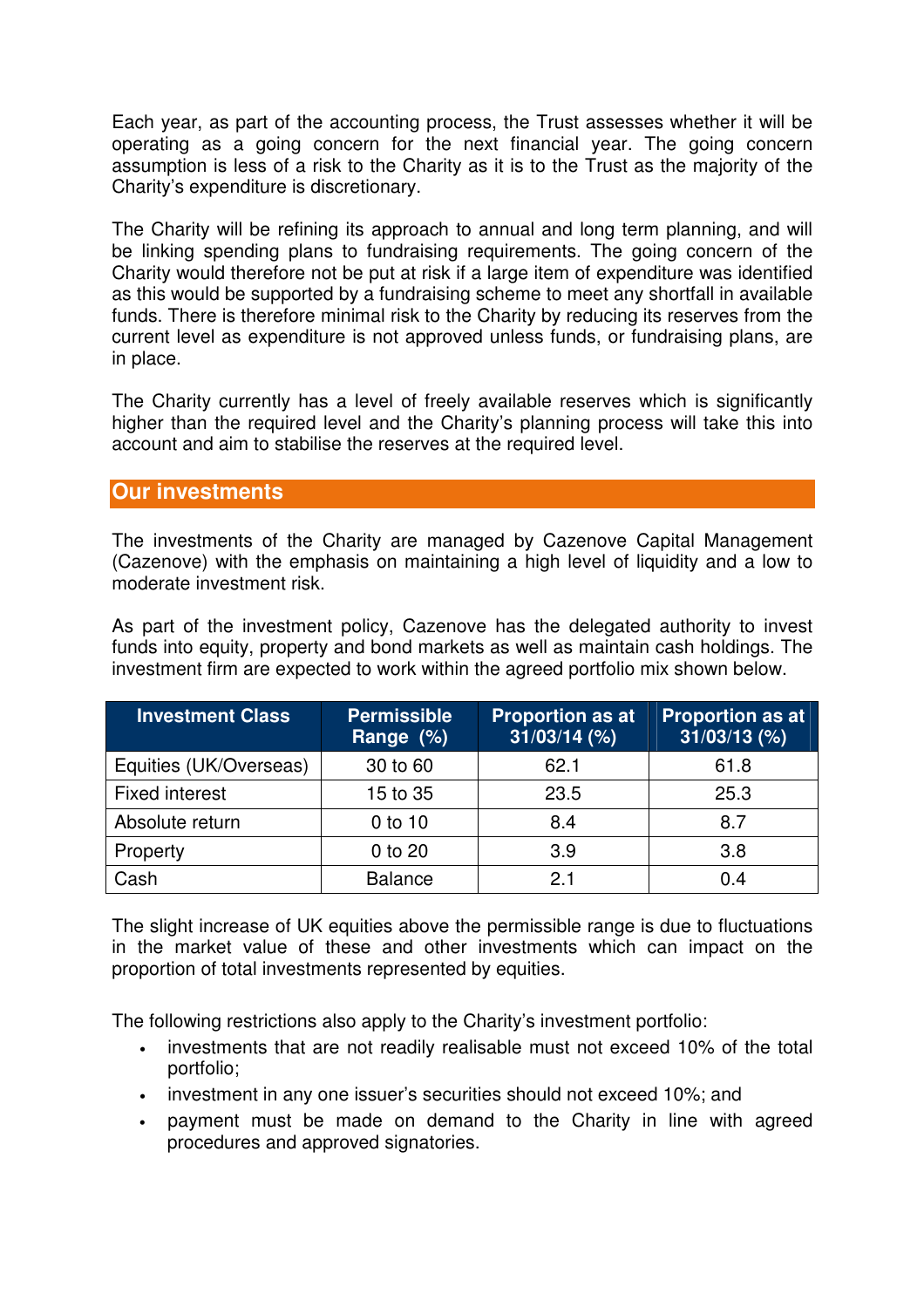The Charity's governing document imposes two further restrictions on the Charity's power to invest funds:

- The Charity must not make any speculative or hazardous investment (and for the avoidance of doubt, this power to invest does not extend to the laying out of money on the acquisition of futures or traded options); and
- the Charity must not engage in trading ventures.

The Charity does not wish to invest in companies whose principal activities are tobacco related. The Charity accepts that the investment in common investment funds (and similar products) may give the Charity indirect exposure to tobacco related investments.

The Charitable Funds Committee reviews investment management performance at each meeting. The investment managers provide the Charity with monthly performance reports highlighting performance against key indices such as the FTSE All Share Index. The investment managers also provide the Charity with a commentary in relation to the portfolio and market outlook. The Charity receives regular advice from its investment managers and reviews opportunities to amend the Investment Strategy.

The Charity does not apportion unrealised investment gains or losses across funds unless they are in excess of £250k.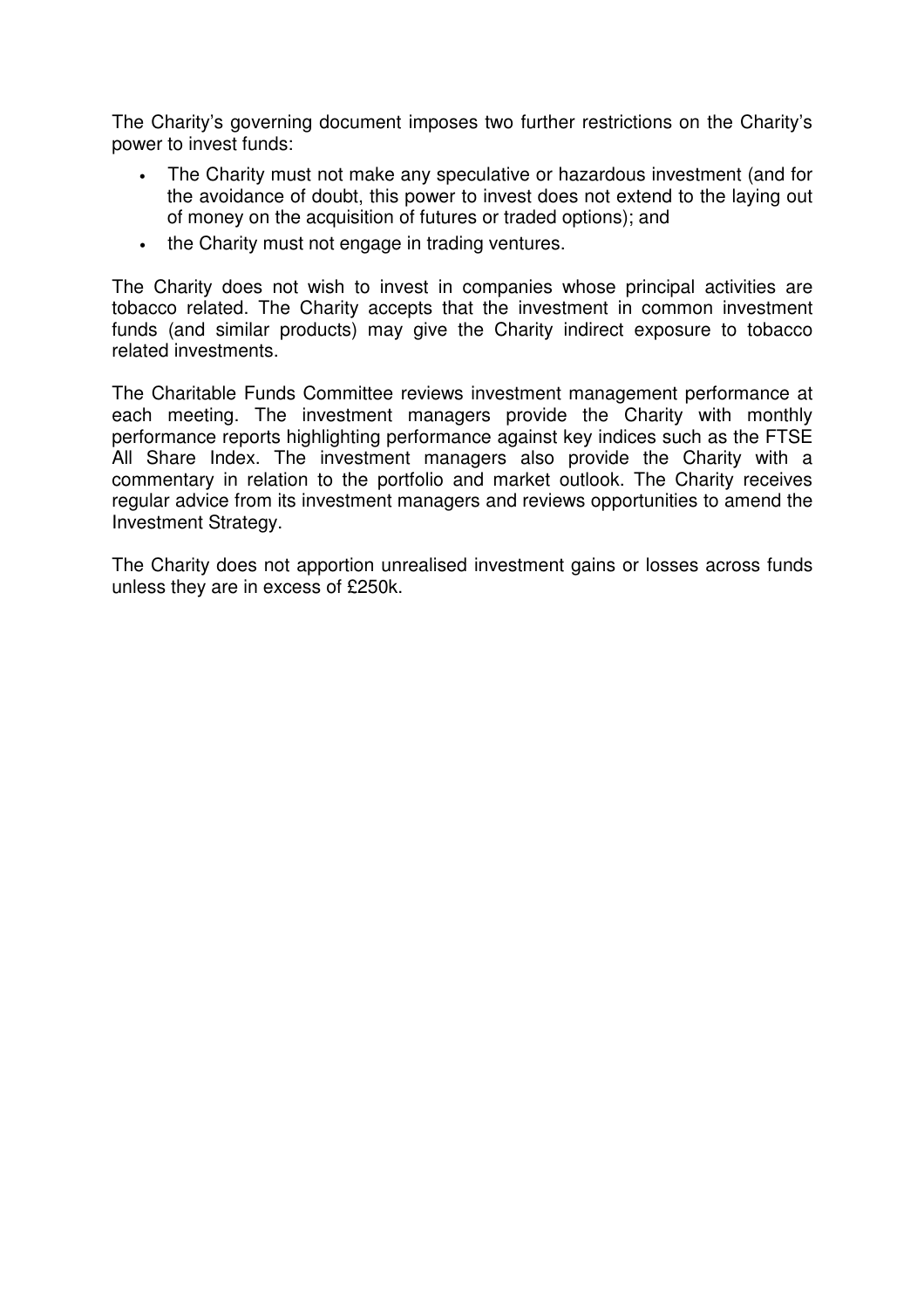# **Reference and Administration details**

| <b>Charity Name</b>        | Leicester Hospitals Charity                                                                                                                                                            |                                                                                                                                                                  |                                   |  |  |
|----------------------------|----------------------------------------------------------------------------------------------------------------------------------------------------------------------------------------|------------------------------------------------------------------------------------------------------------------------------------------------------------------|-----------------------------------|--|--|
| <b>Charity Address</b>     | <b>Trust Headquarters</b><br>Level 3, Balmoral Building<br>Leicester Royal Infirmary<br>Infirmary Square,<br>LE1 5WW                                                                   |                                                                                                                                                                  |                                   |  |  |
| <b>Registered Number</b>   | 1056804                                                                                                                                                                                |                                                                                                                                                                  |                                   |  |  |
| <b>Charity Staff</b>       | Tim Diggle<br>Debbie Adlerstein                                                                                                                                                        | (Head of Fundraising)                                                                                                                                            | (Community and Events Fundraising |  |  |
|                            | Marie Hough<br>Maxine Walmsley<br><b>Nick Sone</b><br>Julie Woolley<br>Mandy Tuddenham                                                                                                 | Manager)<br>(Fundraising Administrator)<br>(Fundraising Events Assistant)<br>(Charity Finance Lead)<br>(Charity Finance Manager)<br>(Charitable Funds Assistant) |                                   |  |  |
| <b>Internal Auditors</b>   | PricewaterhouseCoopers LLP<br>Cornwall Court,<br><b>19 Cornwall Street</b><br>Birmingham<br><b>B3 2DT</b>                                                                              |                                                                                                                                                                  |                                   |  |  |
| <b>External Auditors</b>   | <b>KPMG LLP</b><br>One Snowhill<br>Snow Hill Queensway<br>Birmingham<br><b>B4 6GH</b>                                                                                                  |                                                                                                                                                                  |                                   |  |  |
| <b>Solicitors</b>          | Eversheds<br>1 Royal Standard Place<br>Nottingham<br>NG1 6FZ                                                                                                                           |                                                                                                                                                                  |                                   |  |  |
| <b>Bankers</b>             | The Royal Bank of Scotland<br>St Johns House<br><b>East Street</b><br>Leicester<br>LE1 9NB                                                                                             |                                                                                                                                                                  |                                   |  |  |
| <b>Investment Managers</b> | <b>Cazenove Capital Management Limited</b><br>12 Moorgate<br>London<br>EC2R 6DA                                                                                                        |                                                                                                                                                                  |                                   |  |  |
| <b>Corporate Trustee</b>   | <b>NHS</b><br>University<br>οf<br>Leicester<br>Trust<br>Hospitals<br><b>Trust Headquarters</b><br>Level 3, Balmoral Building<br>Leicester Royal Infirmary<br>Infirmary Square, LE1 5WW |                                                                                                                                                                  |                                   |  |  |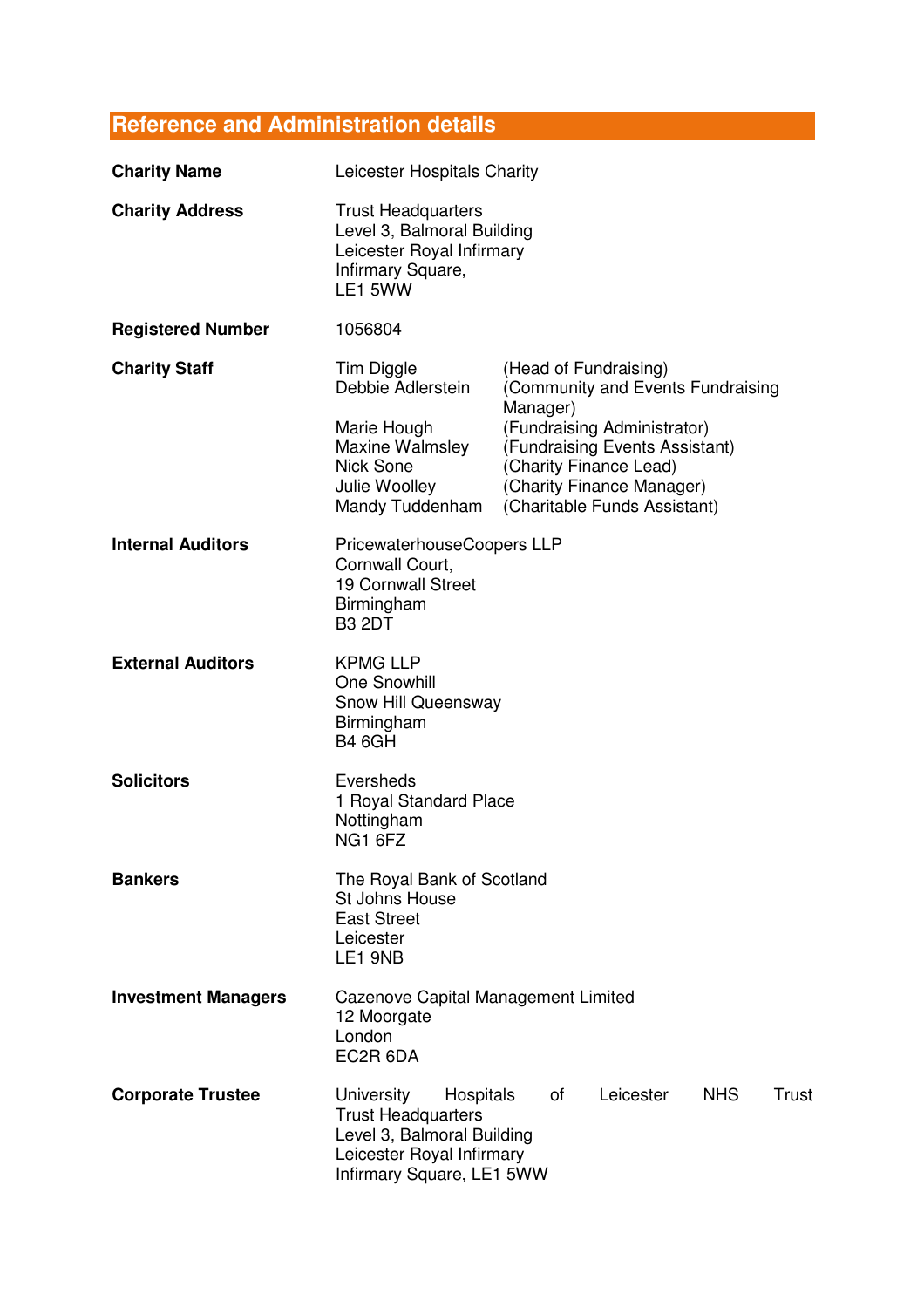### **Thank you**

On behalf of all the patients who continue to benefit from improved services due to donations and legacies, Leicester Hospitals Charity would like to thank all patients, relatives, staff and partners for their support.

If you want to know more about how to become involved in the work of the Trust, or take part in fundraising activities, or simply make a donation, contact the Leicester Hospitals Charity Fundraising team on 0116 258 8709, or email fundraising@uhltr.nhs.uk.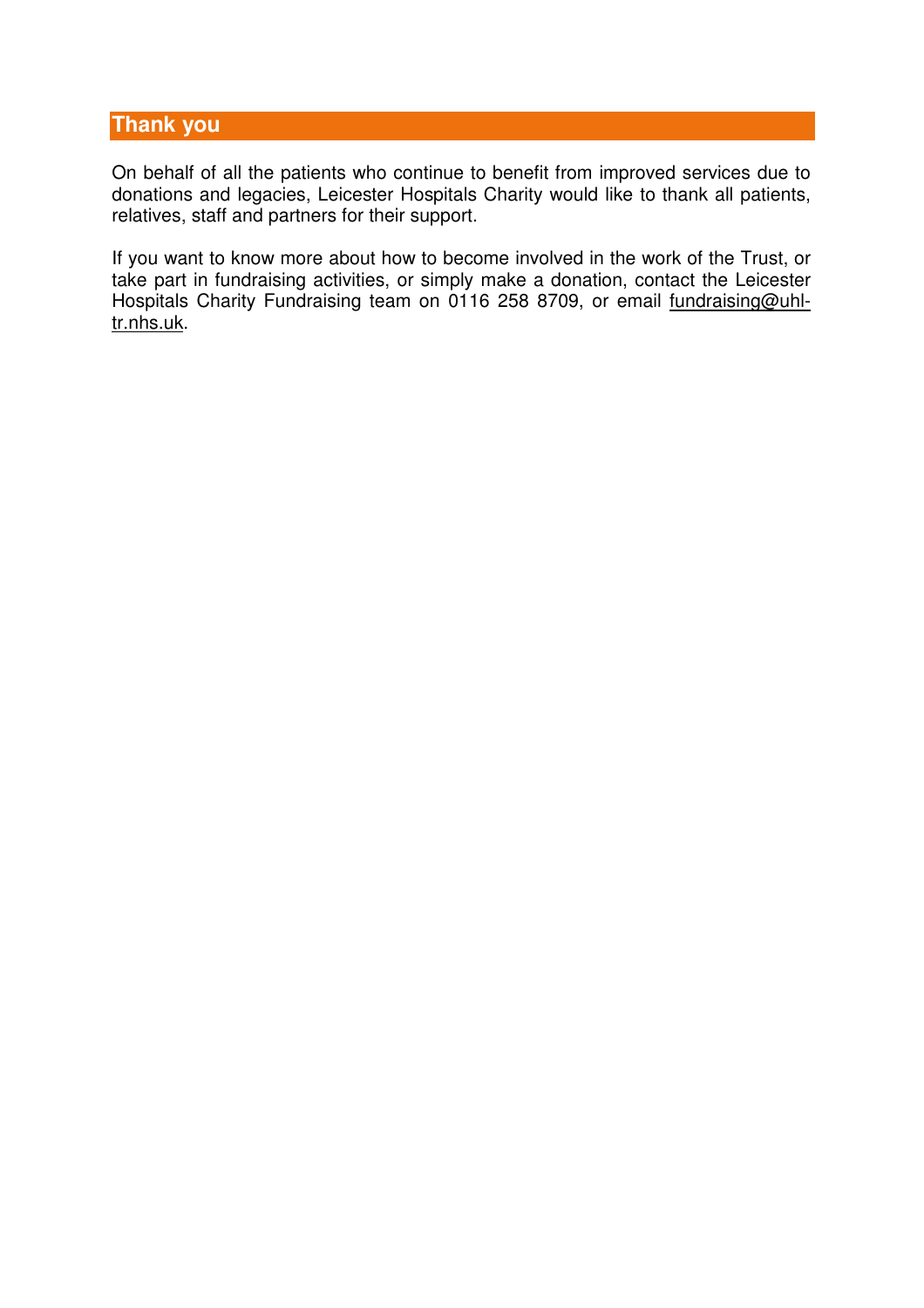

# **Leicester Hospitals Charity (Discussion Draft)**

Audit highlights memorandum and management letter for the year ended 31 March 2014

October 2014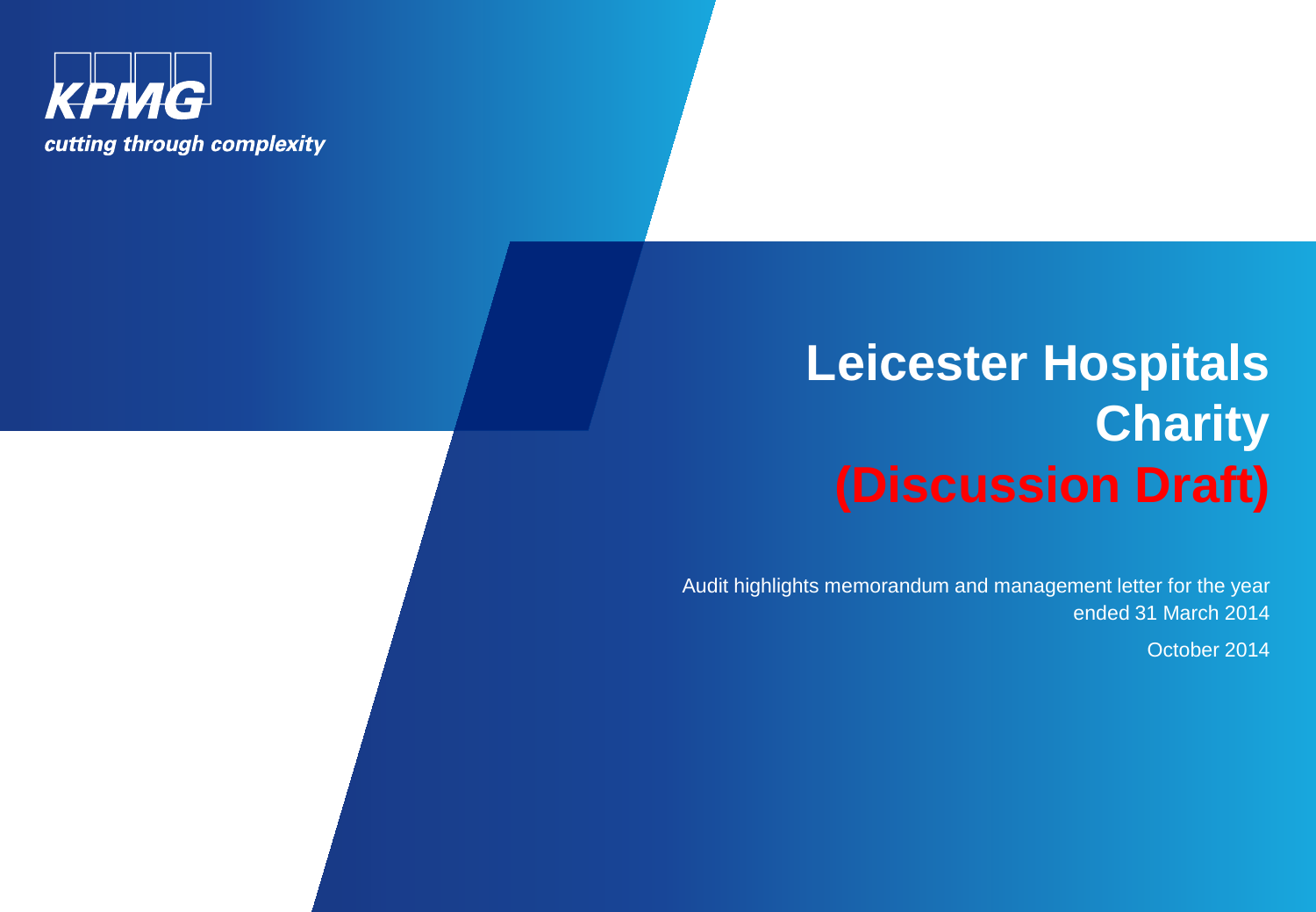

# **Contents**

6. Auditor independence

The contacts at KPMG in connection with this report are:

**Jonathan Brown** *Director* Tel: 0117 905 4362 [jonathan.brown@kpmg.co.uk](mailto:jonathan.brown@kpmg.co.uk)

**David Sharif** *Senior Manager*  Tel: 0121 232 3551 [david.sharif@kpmg.co.uk](mailto:kevin.clark@kpmg.co.uk) 

**Daniel Hayward** *Manager*  Tel: 0121 232 3694 [daniel.hayward@kpmg.co.uk](mailto:kevin.clark@kpmg.co.uk)

**Sukhdeep Rai** *Assistant Manager*  Tel: 0116 256 6044

[sukhdeep.rai@kpmg.co.uk](mailto:kevin.clark@kpmg.co.uk)

|                                            | Page |
|--------------------------------------------|------|
| <b>Executive summary</b>                   | 2    |
| <b>Audit status and observations</b>       | 3    |
|                                            |      |
| <b>Appendices</b>                          |      |
| Summary of audit differences<br>1.         | 5    |
| Key issues and recommendations<br>2.       | 6    |
| 3. Fund movements over the past five years | 8    |
| Accounting developments<br>4.              | 9    |
| 5. Tax Update                              | 14   |

This report is addressed to University Hospitals of Leicester NHS Trust as the Corporate Trustee of Leicester Hospitals Charity, and has been prepared for the use of the Trustee only. We accept no responsibility towards any member of staff acting on their own, or to any third parties.

External auditors do not act as a substitute for the Trustee own responsibility for putting in place proper arrangements to ensure that public business is conducted in accordance with the law and proper standards, and that charitable money is safeguarded and properly accounted for, and used in line with the intentions of the donors.

If you have any concerns or are dissatisfied with any part of KPMG's work, in the first instance you should contact Jonathan Brown who is the engagement partner to the Charity, telephone 0117 905 4362 or email jonathan.brown@kpmg.co.uk who will try to resolve your complaint.

Please note that that this report is confidential between the Trustees and this firm. Any disclosure of this report beyond what is permitted above will prejudice this firm's commercial interests. A request for our consent to any such wider disclosure may result in our agreement to these disclosure restrictions being lifted in part. If the Trustees receive a request for disclosure of this report under the Freedom of Information Act 2000, having regard to these actionable disclosure restrictions you must let us know and you must not make a disclosure in response to any such request without our prior written consent.

17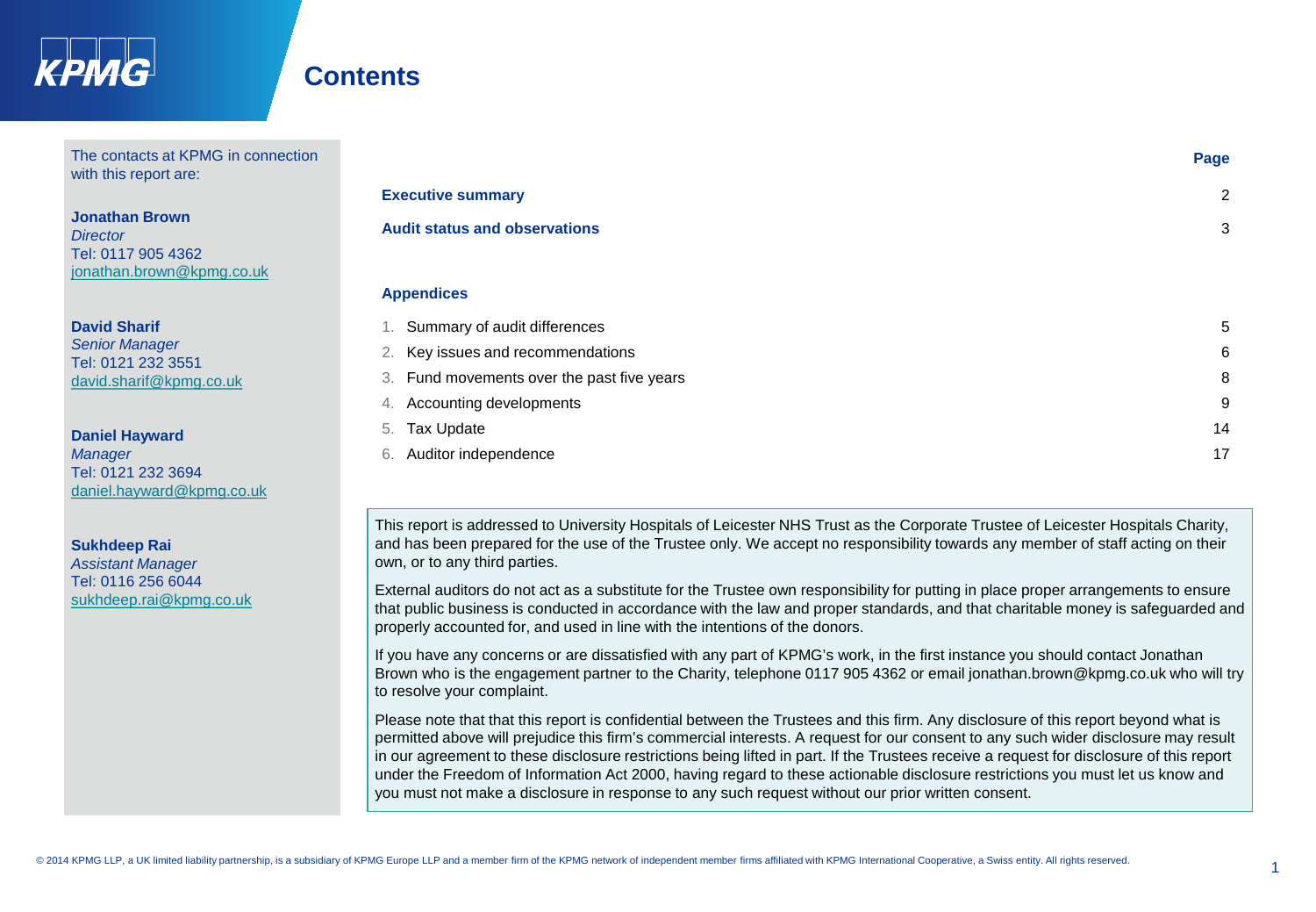

# **Executive summary**

### **Background**

The overall objective of the fund is " achieve benefit for the public in all if its activities."

During the year the funds continued to support a wide range of charitable and health related activities benefiting both patients and staff. In general these funds are used to purchase additional goods and or services that the NHS is unable to provide.

The net assets of the Charity as at 31 March 2014 were £5.590 million (an overall increase of £419k on the prior year). The key factor in this rise is an increase of £869k in the level of donations and legacies upon which the Charity is dependent. Of the total resources expensed of £2.017 million (2012/13: £2.896 million) charitable expenditure on direct charitable activity for the public benefit, excluding governance costs, was £1.995 million.

| <b>Audit conclusions</b>          |                                                                                                                                                                                                                                                                                                                                                                                        |  |
|-----------------------------------|----------------------------------------------------------------------------------------------------------------------------------------------------------------------------------------------------------------------------------------------------------------------------------------------------------------------------------------------------------------------------------------|--|
|                                   | An unqualified audit opinion is proposed on the financial statements.                                                                                                                                                                                                                                                                                                                  |  |
| <b>Accounting matters</b>         |                                                                                                                                                                                                                                                                                                                                                                                        |  |
|                                   | We have identified a number of audit differences, which are explained in more detail in Appendix 1.                                                                                                                                                                                                                                                                                    |  |
|                                   | We identified a small number of presentational issues during our audit and management have adjusted for all of these matters.                                                                                                                                                                                                                                                          |  |
|                                   | Accounting policies appropriate for the annual report and the financial statements are in accordance with disclosure requirements of relevant charities<br>legislation, UK GAAP and the Statement of Recommended Practice.                                                                                                                                                             |  |
| <b>Auditing matters</b>           |                                                                                                                                                                                                                                                                                                                                                                                        |  |
|                                   | We have completed the audit subject to receipt of the signed management representations letter.                                                                                                                                                                                                                                                                                        |  |
|                                   | No significant audit issues arose during the course of our audit of the Charity.                                                                                                                                                                                                                                                                                                       |  |
|                                   | We have raised three medium recommendations to improve the control environment of Leicester Hospitals Charity. These relate to recording of Committee<br>approval for expenditure, the setting of a medium term strategy for use of accumulated fund balances, and adherence to the Terms of reference of the<br>Charitable Fund Committee in respect of meeting dates and attendance. |  |
| <b>Regulatory and tax matters</b> |                                                                                                                                                                                                                                                                                                                                                                                        |  |
|                                   | No significant regulatory or tax matters came to our attention during the course of our normal audit work.                                                                                                                                                                                                                                                                             |  |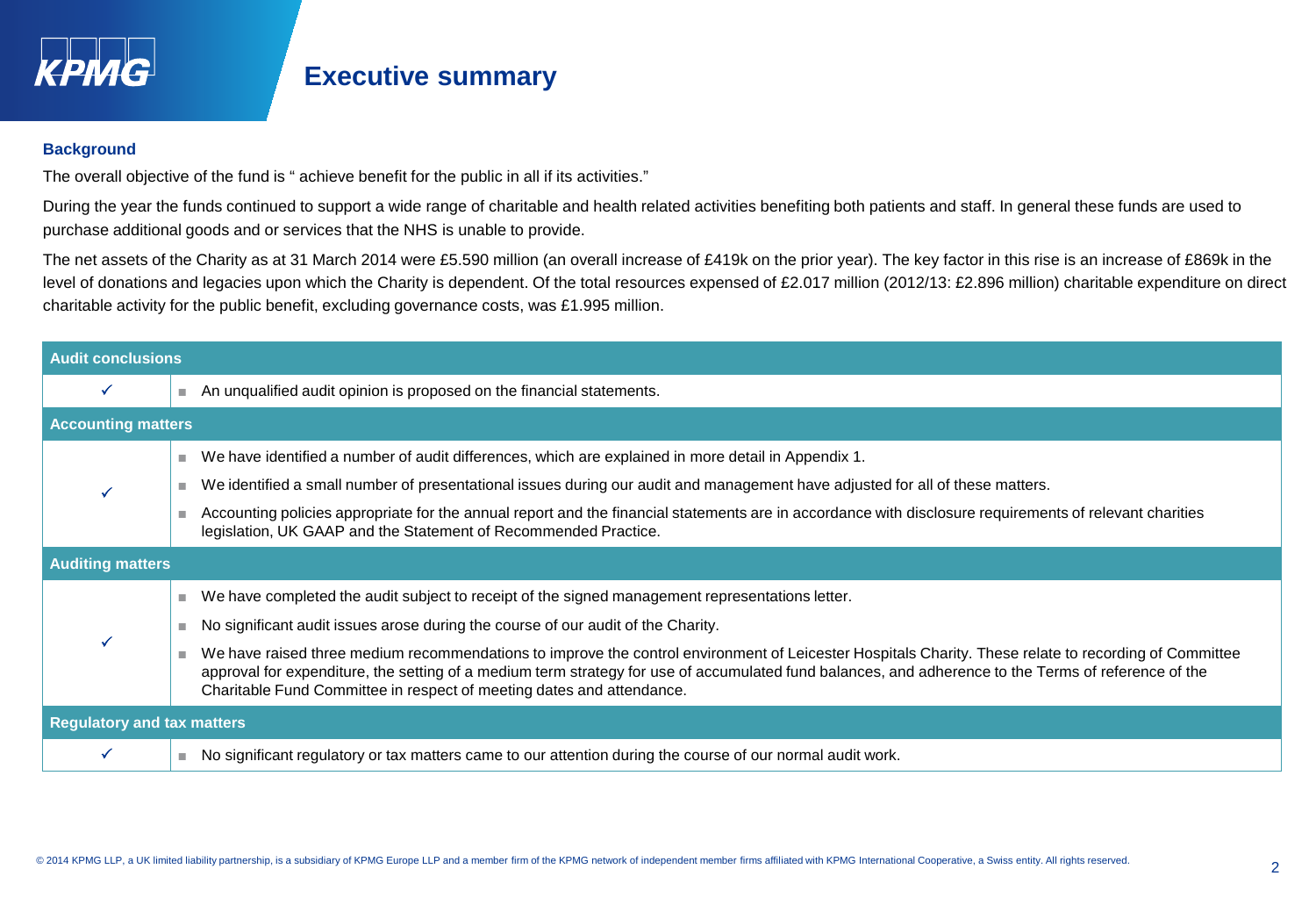**The purpose of this document is to set out certain matters which came to our attention during the course of our audit of the accounts of Leicester Hospitals Charity (the Charity) for the year ended** 

**31 March 2014.** 

# **Audit status and observations**

### **The purpose of our audit**

The main purpose of our audit, carried out in accordance with the Clarified International Auditing Standards issued by the Auditing Practices Board, is to issue a report to the Trustee of Leicester Hospitals Charity. This expresses in our opinion, whether the Charity financial statements:

- **give a true and fair view**, in accordance with UK Generally Accepted Accounting Practice, of the state of the Charity's affairs as at 31 March 2014 and of its incoming resources and application of resources for the year then ended; and
- **have been properly prepared** in accordance with the SORP 2005.

### **Our audit objectives**

Our audit objectives go beyond the delivery of the statutory requirements of audit (the provision of an opinion) and reflect our desire to meet and exceed the Charity's expectations. Our audit objectives are to:

- deliver a high quality, efficient audit, focusing on key issues and risks, with an appreciation of operational sensitivities and of the overall environment in which the Charity operates;
- provide added value commentary on current issues, control recommendations and accounting and regulatory developments in our management reporting; and
- report effectively within agreed timescales.

In delivering these objectives, we worked closely with finance staff to ensure that our work was undertaken with the minimum of disruption to the Trust.

### **Acknowledgements**

■ We would like to take this opportunity to thank the Charitable Funds accountant and finance team for their co-operation and assistance with our audit.

We set out below details of the required communications to the Trustee:

| <b>Disagreement</b><br>with<br>management                        | There have been no disagreements with<br>management on financial accounting and<br>reporting matters that, if not satisfactorily<br>resolved, would have caused a modification of<br>our auditors' report on the financial<br>statements.                                                                                                 |
|------------------------------------------------------------------|-------------------------------------------------------------------------------------------------------------------------------------------------------------------------------------------------------------------------------------------------------------------------------------------------------------------------------------------|
| <b>Consultation</b><br>with other<br><b>accountants</b>          | To the best of our knowledge, management<br>has not consulted with or obtained opinions,<br>written or oral, from other independent<br>accountants during the past year that were<br>subject to the requirements of Statement<br>1.213 of the Institute of Chartered Accountants<br>in England and Wales Guide of Professional<br>Ethics. |
| <b>Difficulties</b><br>encountered in<br>performing the<br>audit | We encountered no difficulties in dealing with<br>management in performing the audit.                                                                                                                                                                                                                                                     |
| <b>Material written</b><br>communications                        | In accordance with the communication<br>requirements of Clarified International<br>Standard on Auditing (UK and Ireland) 260,<br>we provide the following material written<br>communications to the Trustee:                                                                                                                              |
|                                                                  | Report to the Charitable Fund Committee -<br>ш<br>this is the main body of this report; and                                                                                                                                                                                                                                               |
|                                                                  | KPMG Independence communication<br>ш                                                                                                                                                                                                                                                                                                      |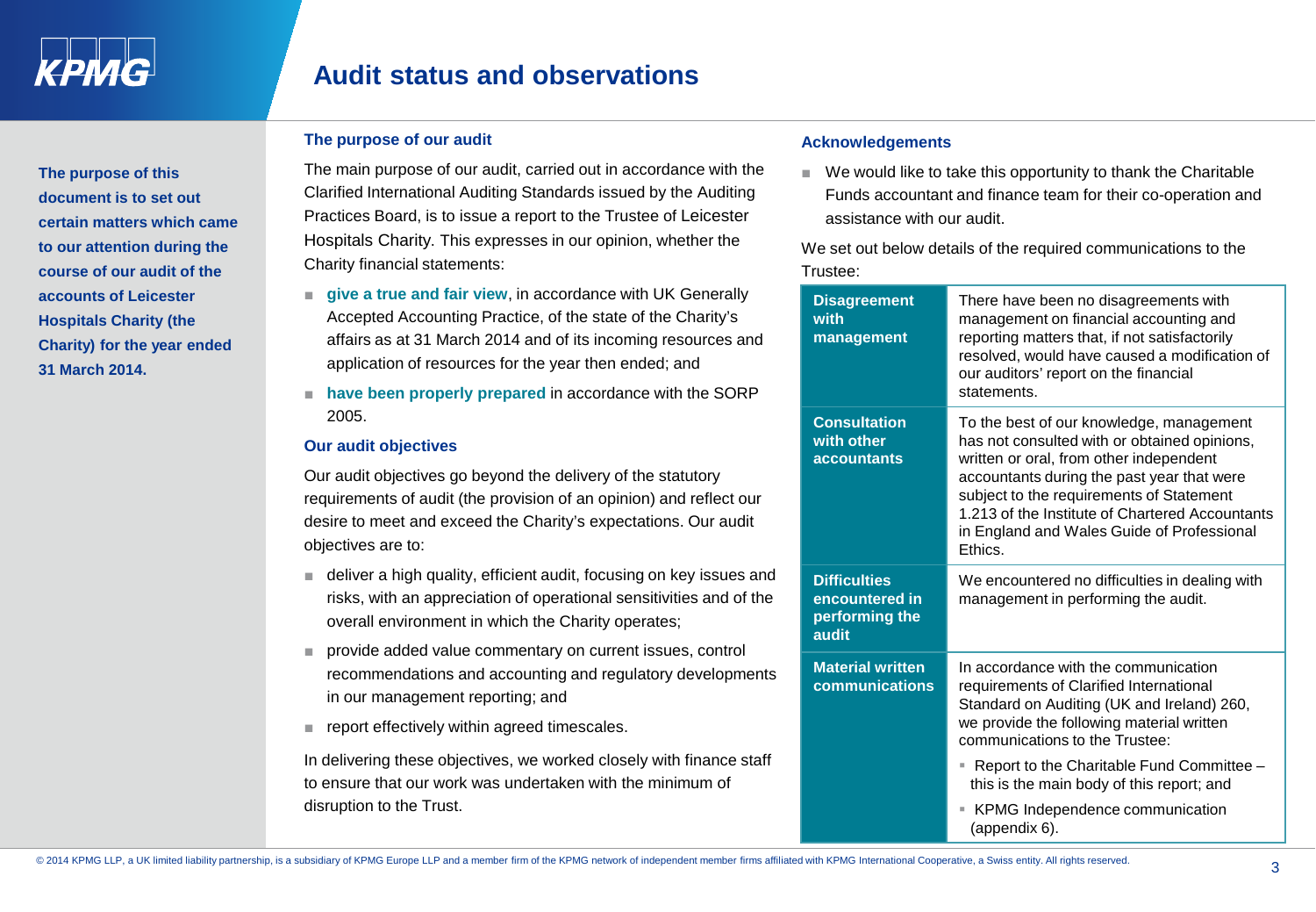**There were no material unadjusted misstatements identified as part of our audit work.**

| <b>Management</b><br><b>Representations</b> | In accordance with Clarified ISA 580 Written<br>representations, we will request written<br>representations from those charged with<br>governance.                                                                                                                                                                            |
|---------------------------------------------|-------------------------------------------------------------------------------------------------------------------------------------------------------------------------------------------------------------------------------------------------------------------------------------------------------------------------------|
| <b>Audit</b><br>misstatements               | Under the requirements of Clarified ISA 260<br>Communication of audit matters with those<br>charged with governance, we are required to<br>report any adjusted audit misstatements and<br>any unadjusted misstatements above our<br>posting threshold which have arisen from our<br>work.<br>There are no material unadjusted |
|                                             | misstatements.                                                                                                                                                                                                                                                                                                                |

### **Management Report**

Our objective is to use our knowledge of the Charity gained during our routine audit work to make useful comments and suggestions for you to consider. However, you will appreciate that our routine audit work is designed to enable us to form the above audit opinions on the annual financial statements of Leicester Hospitals Charity and should not be relied upon to disclose errors or irregularities which are not material in relation to those financial statements.

#### **Trust Charities**

Our audit work on the financial statements is now substantially complete and we plan to issue an unqualified audit opinion for the year ended 31 March 2014 (based on our position at the date of this report), following our receipt of the management representations letter.

There were no significant issues identified during our audit as reported in this document in appendix 2.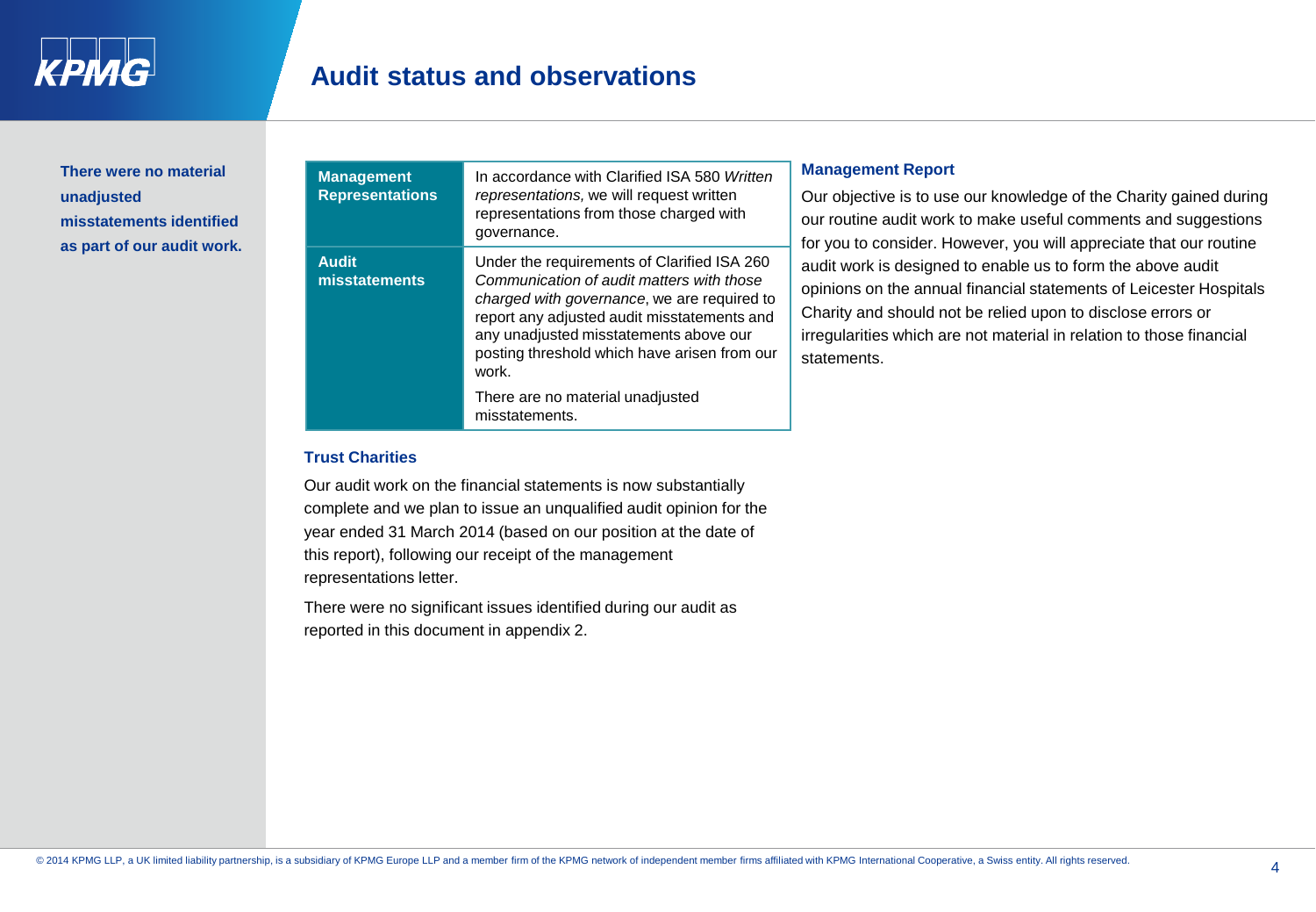

# Appendix 1 **Summary of audit differences**

### **Summary of audit differences**

We are required by ISA (UK and Ireland) 260 Communication of Audit Matters to Those Charged with Governance to communicate all uncorrected misstatements, other than those that we believe are clearly trivial, to the Charitable Fund Committee. We are also required to report all material misstatements that management has corrected but that we believe should be communicated to the Charitable Fund Committee to assist it in fulfilling its governance responsibilities.

This appendix sets out the audit differences that we identified following the completion of our audit for the year ended 31 March 2014.

### **Unadjusted audit differences**

We are pleased to report that there were no unadjusted audit differences.

### **Adjusted audit differences**

Detailed below are the material audit differences which have been identified during the course of our work which have been corrected by management in the financial statements.

|                                                                                                                   | <b>Balance Sheet</b><br>(E'000) |    | <b>Statement of Financial Activities</b><br>(E'000) |  |
|-------------------------------------------------------------------------------------------------------------------|---------------------------------|----|-----------------------------------------------------|--|
| <b>I</b> Issue                                                                                                    | .Dr                             |    | Dr                                                  |  |
| Unrestricted funds which have been transferred from restricted to unrestricted in the year<br>relate to $2014/15$ | 23                              | 23 |                                                     |  |

#### **Presentational Issues**

We identified a number of minor presentational issues during our audit and these have all been amended by the Charity.

#### **Other Matters**

There are no additional matters to report.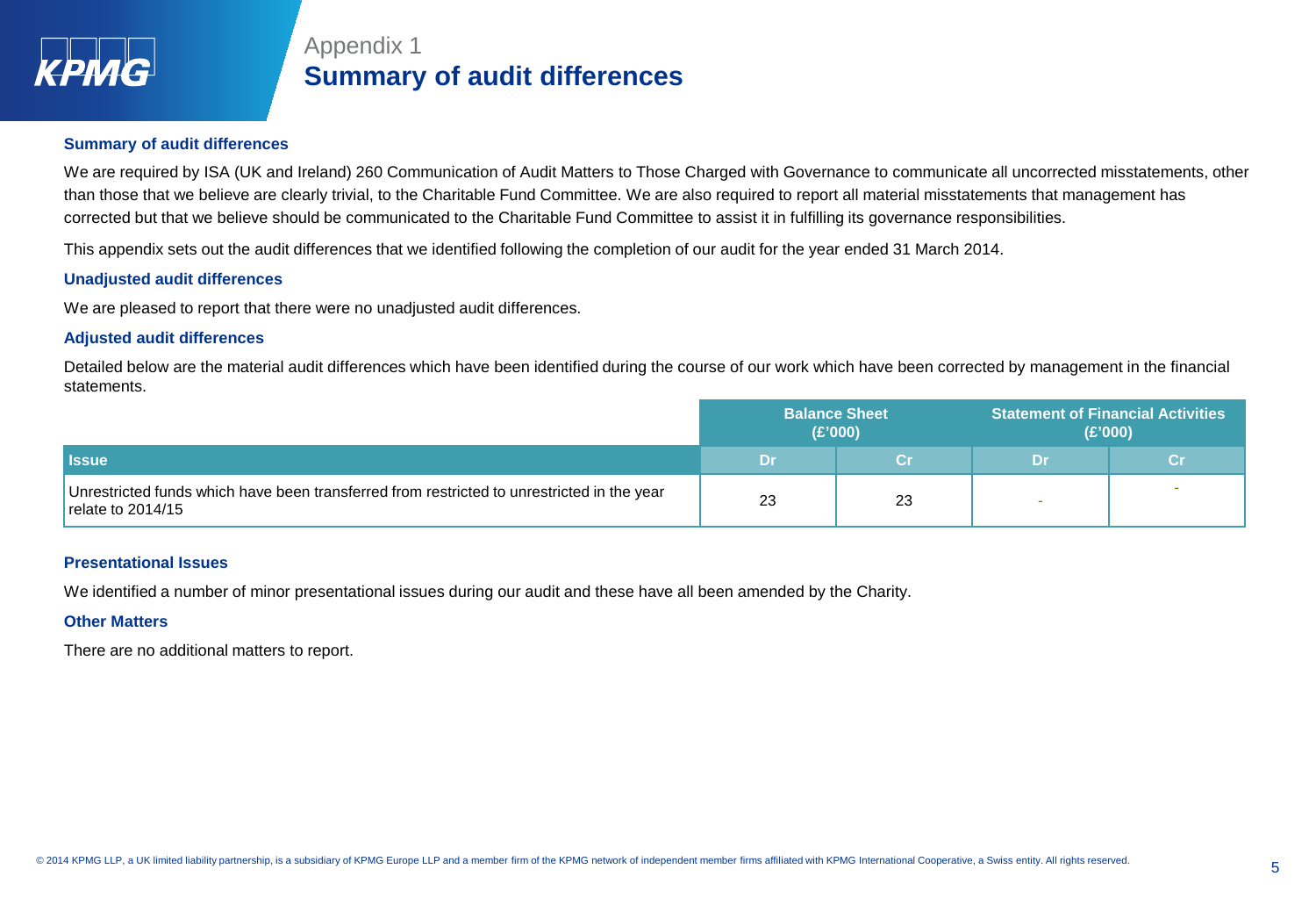

This appendix summarises the recommendations that we have identified from our work. We have given each of our recommendations a risk rating (as explained below) and agreed with management what action you will need to take.

|                                                                                                                                                                                                                            | <b>Priority rating for recommendations</b>                                                                                                                                                                                                                              |                                                                                                                                                                                                                                                         |
|----------------------------------------------------------------------------------------------------------------------------------------------------------------------------------------------------------------------------|-------------------------------------------------------------------------------------------------------------------------------------------------------------------------------------------------------------------------------------------------------------------------|---------------------------------------------------------------------------------------------------------------------------------------------------------------------------------------------------------------------------------------------------------|
| <b>Priority one:</b> issues that are fundamental and<br>material to your system of internal control. We<br>believe that these issues might mean that you do<br>not meet a system objective or<br>reduce (mitigate) a risk. | <b>Priority two:</b> issues that have an important<br>effect on internal controls but do not need<br>immediate action. You may still meet a system<br>objective in full or in part or reduce (mitigate) a<br>risk adequately but the weakness remains<br>in the system. | <b>Priority three:</b> issues that would, if corrected,<br>improve the internal control in general but are not<br>vital to the overall system. These are generally<br>issues of best practice that we feel would benefit<br>you if you introduced them. |

| <b>Risk</b> | <b>Recommendation</b>                                                                                                                                                                                                                                                                                                                 | <b>Management Response/Responsible Officer/Due Date</b> |
|-------------|---------------------------------------------------------------------------------------------------------------------------------------------------------------------------------------------------------------------------------------------------------------------------------------------------------------------------------------|---------------------------------------------------------|
| 2           | Approval of use of funds                                                                                                                                                                                                                                                                                                              |                                                         |
|             | As part of our sample testing of expenditure, we identified a case of funds seemingly being<br>expended without proper approval by the Charitable Fund Committee.                                                                                                                                                                     |                                                         |
|             | In testing for approval of this expenditure, minutes of the relevant the Charitable Fund<br>Committee noted this had not been approved, however further investigation confirmed this<br>had been approved by the Committee and the minutes recorded incorrectly.                                                                      |                                                         |
|             | Based on their presence in the meeting, the Head of Fundraising had made the purchase as<br>a result of the verbal approval, but prior to minutes being circulated to confirm this approval in<br>writing.                                                                                                                            |                                                         |
|             | We were able to confirm that for the remaining approvals for the year, all funds had been<br>approved prior to use.                                                                                                                                                                                                                   |                                                         |
|             | <b>Recommendation</b>                                                                                                                                                                                                                                                                                                                 |                                                         |
|             | The Charity should ensure that minutes for each Committee meeting are taken accurately,<br>and distributed to members for review and approval in a timely manner afterwards. Charitable<br>fund expenditure requiring approval by the Committee should only be undertaken once<br>written confirmation has been recorded of approval. |                                                         |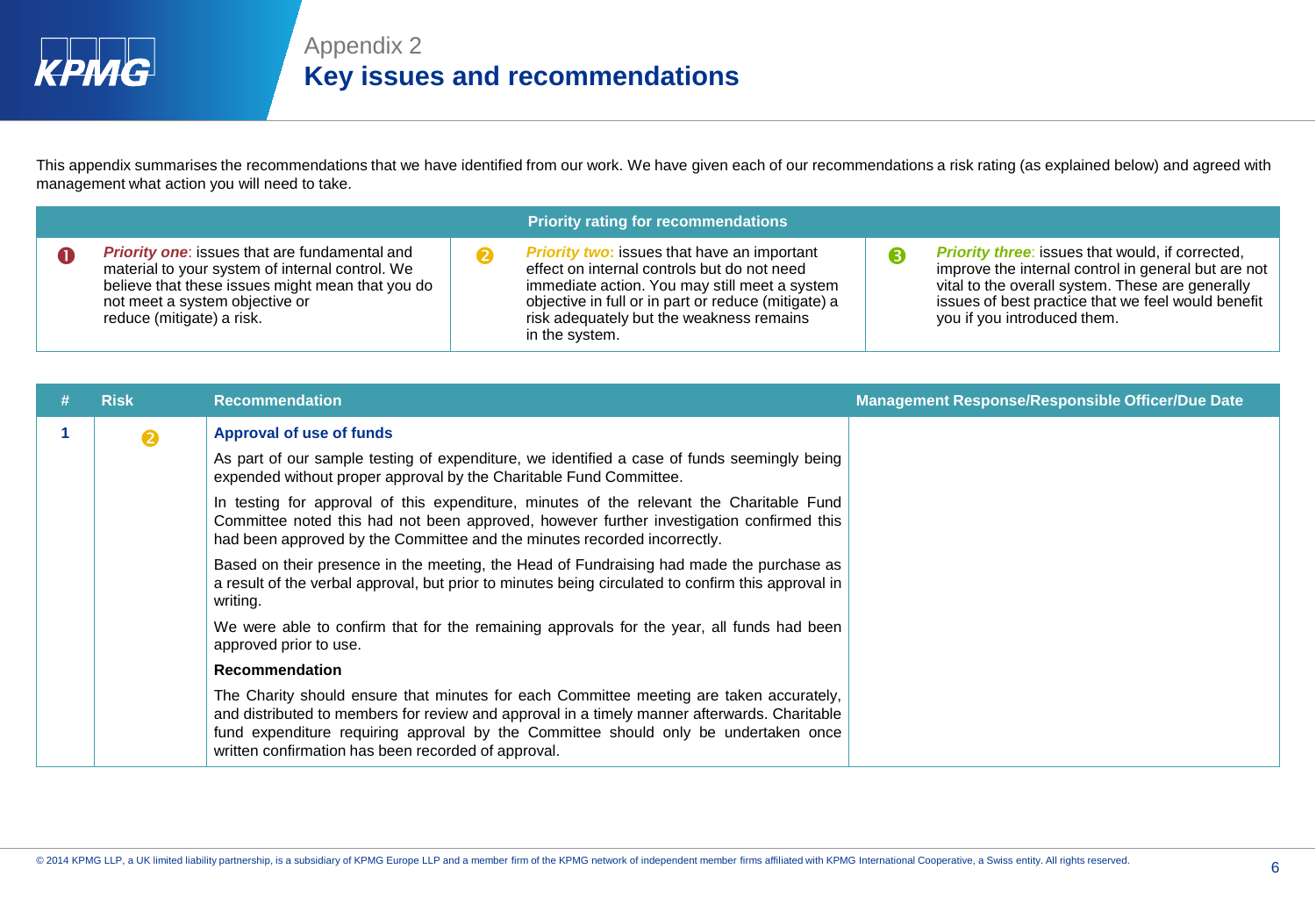|              | <b>Risk</b>           | <b>Recommendation</b>                                                                                                                                                                                                                                                                                                                                                                                               | <b>Management Response/Responsible</b><br><b>Officer/Due Date</b> |
|--------------|-----------------------|---------------------------------------------------------------------------------------------------------------------------------------------------------------------------------------------------------------------------------------------------------------------------------------------------------------------------------------------------------------------------------------------------------------------|-------------------------------------------------------------------|
| $\mathbf{2}$ | $\boldsymbol{\Omega}$ | <b>Medium Term Strategy</b>                                                                                                                                                                                                                                                                                                                                                                                         |                                                                   |
|              |                       | Leicester Hospitals Charity has held an average of £4.6 million in funds for the last five years (see appendix 3).<br>Currently there is no medium term strategy to utilise these reserves, and generally income received in the<br>financial year is expended to an equal amount. Unused funds accumulate interest but this is not part of a longer<br>term strategy of fundraising for specific projects.         |                                                                   |
|              |                       | The Charity calculates that as a safety net it would need just £80k to operate, and therefore this is effectively the<br>de-minimis level of reserves required.                                                                                                                                                                                                                                                     |                                                                   |
|              |                       | <b>Recommendation</b>                                                                                                                                                                                                                                                                                                                                                                                               |                                                                   |
|              |                       | The Charity should develop a medium term policy for use of is funds to ensure that reserves are utilised<br>appropriately for charitable fund expenditure in line with the charitable objectives rather than simply accumulate<br>interest through investment.                                                                                                                                                      |                                                                   |
| 3            | $\boldsymbol{\Omega}$ | <b>Charitable Fund Committee Terms of Reference</b>                                                                                                                                                                                                                                                                                                                                                                 |                                                                   |
|              |                       | Per the terms of reference for the Charitable Fund Committee, meetings should be held bi-monthly and a<br>quorum for the transaction of business meetings of the Committee shall be three voting members, one of which<br>is required to be a Non-Executive Director (NED).                                                                                                                                         |                                                                   |
|              |                       | In the 2013/14 financial year, there were three committees held (17 May 2013, 13 September 2013 and 3<br>February 2014), and therefore the Committee did not adhere to its terms of reference.                                                                                                                                                                                                                      |                                                                   |
|              |                       | Whilst these meetings were quorate (with one NED was present at each meeting as well as the Director of<br>Corporate and Legal Affairs, the Financial Accountant and Deputy Director of Finance/Financial Controller) it is<br>understood the cancelled meetings were due to the unavailability of NEDS.                                                                                                            |                                                                   |
|              |                       | <b>Recommendation</b>                                                                                                                                                                                                                                                                                                                                                                                               |                                                                   |
|              |                       | The Charity should ensure that the Charitable Fund Committee adheres to its Terms of Reference, and where<br>issues arise these should be reported to the Trust Board. If the current Terms of Reference are deemed<br>inappropriate then they should be updated to reflect new arrangements, whilst the Trust should look to appoint<br>additional NEDs as members to ensure meetings are able to be held quorate. |                                                                   |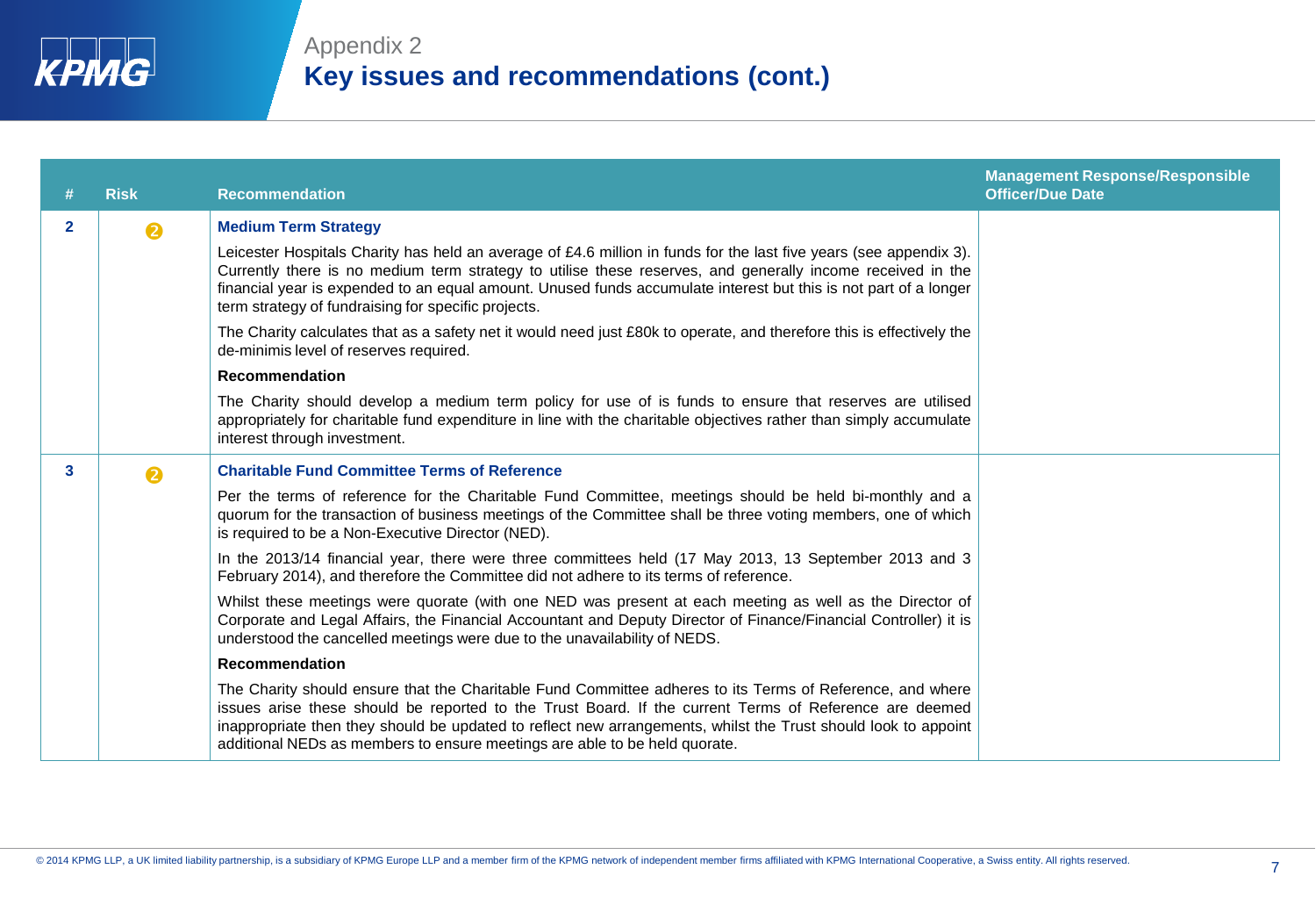This table shows the total funds for the Charitable Fund for the past five years (at year end), which is in a graph on the next slide.

| Year    | <b>Unrestricted Funds</b>          |                                           | <b>Restricted Funds</b>    |                                    |                                           | <b>Combined</b>            |                            |
|---------|------------------------------------|-------------------------------------------|----------------------------|------------------------------------|-------------------------------------------|----------------------------|----------------------------|
|         | Incoming<br>Resources*<br>(E'000s) | <b>Resources</b><br>Expended*<br>(E'000s) | Balance at Y/E<br>(E'000s) | Incoming<br>Resources*<br>(E'000s) | <b>Resources</b><br>Expended*<br>(E'000s) | Balance at Y/E<br>(E'000s) | Balance at Y/E<br>(E'000s) |
| 2009/10 | 2.456                              | (1, 421)                                  | 4.251                      | 466                                | (282)                                     | 790                        | 5,041                      |
| 2010/11 | 1,517                              | (1,670)                                   | 4,147                      | 357                                | (451)                                     | 696                        | 4,843                      |
| 2011/12 | 1,841                              | (2,020)                                   | 3.968                      | 296                                | (451)                                     | 540                        | 4,508                      |
| 2012/13 | 2,115                              | (2,681)                                   | 3,403                      | 393                                | (258)                                     | 673                        | 4,076                      |
| 2013/14 | 2,186                              | (1,681)                                   | 3,906                      | 272                                | (361)                                     | 587                        | 4,493                      |

\*The Transfers and Gains and Losses have been included in the relevant Incoming Resources and Resources Expended column to accurately show the year on year movements.

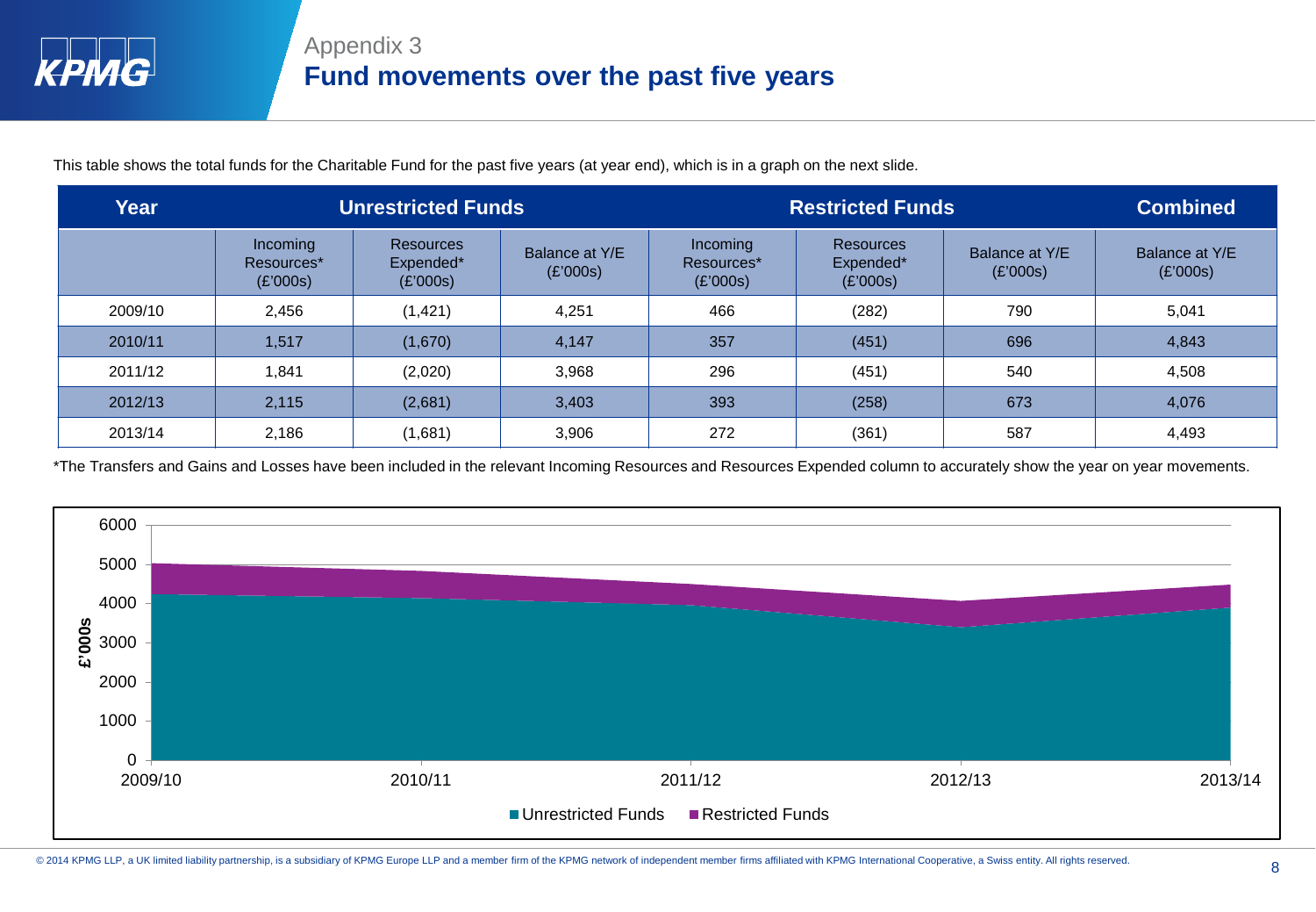

# Appendix 4 **Accounting developments**

### **New UK GAAP**

In March 2013, the Financial Report Council (FRC) issued FRS102, the Financial Reporting Standard applicable in the UK and Republic of Ireland. This is the main part of the new UK GAAP regime and follows the issue in November 2012 of FRS 100 (overview of the framework) and FRS 101 (reduced disclosure framework that is not applicable to charities).

Charities will apply FRS 102, or, if eligible the FRSSE. They are not allowed to apply EU-IFRS or FRS 101. FRS 102 is based on the IFRS for Small and Medium Sized Enterprises (IFRS for SMEs) although amendments were made specifically for the UK market. There is a reduced disclosure framework under FRS 102 which, if certain criteria are met, exempts a charity's subsidiaries from preparing a cash flow statement, and certain other disclosures. The current draft of the Charity SORP Exposure Draft does not allow charitable subsidiaries to adopt this reduced disclosure framework.

New UK GAAP is applicable for accounting periods beginning on or after 1 January 2015. This will require a transition balance sheet for Leicester Hospitals Charity to be prepared as at 1 April 2014. Early adoption is permitted for periods ending on or after 31 December 2012 once the Charities SORP has been issued.

| <b>Accounting regime</b>                | <b>Applicable to:</b>                                                      | Example:                                                                                      |
|-----------------------------------------|----------------------------------------------------------------------------|-----------------------------------------------------------------------------------------------|
| <b>FRS 102</b>                          | Large and medium sized entities<br>٠                                       | Large and medium private companies<br>Larger charities                                        |
| <b>FRS 102 with reduced disclosures</b> | Individual accounts of qualifying parent and<br>m.<br>subsidiary entities* | Parent company and subsidiaries in a group<br>П<br>Company subsidiaries in a charitable group |
| <b>FRSSE</b>                            | Eligible small entities<br>m.                                              | Small** private companies<br>Small** charities                                                |

**\*** A qualifying parent or subsidiary is a member of a group that prepares publicly available financial statements intended to give a true and fair view, in which it is consolidated. Fewer exemptions are available for financial institutions.

**\* \*** As defined by company law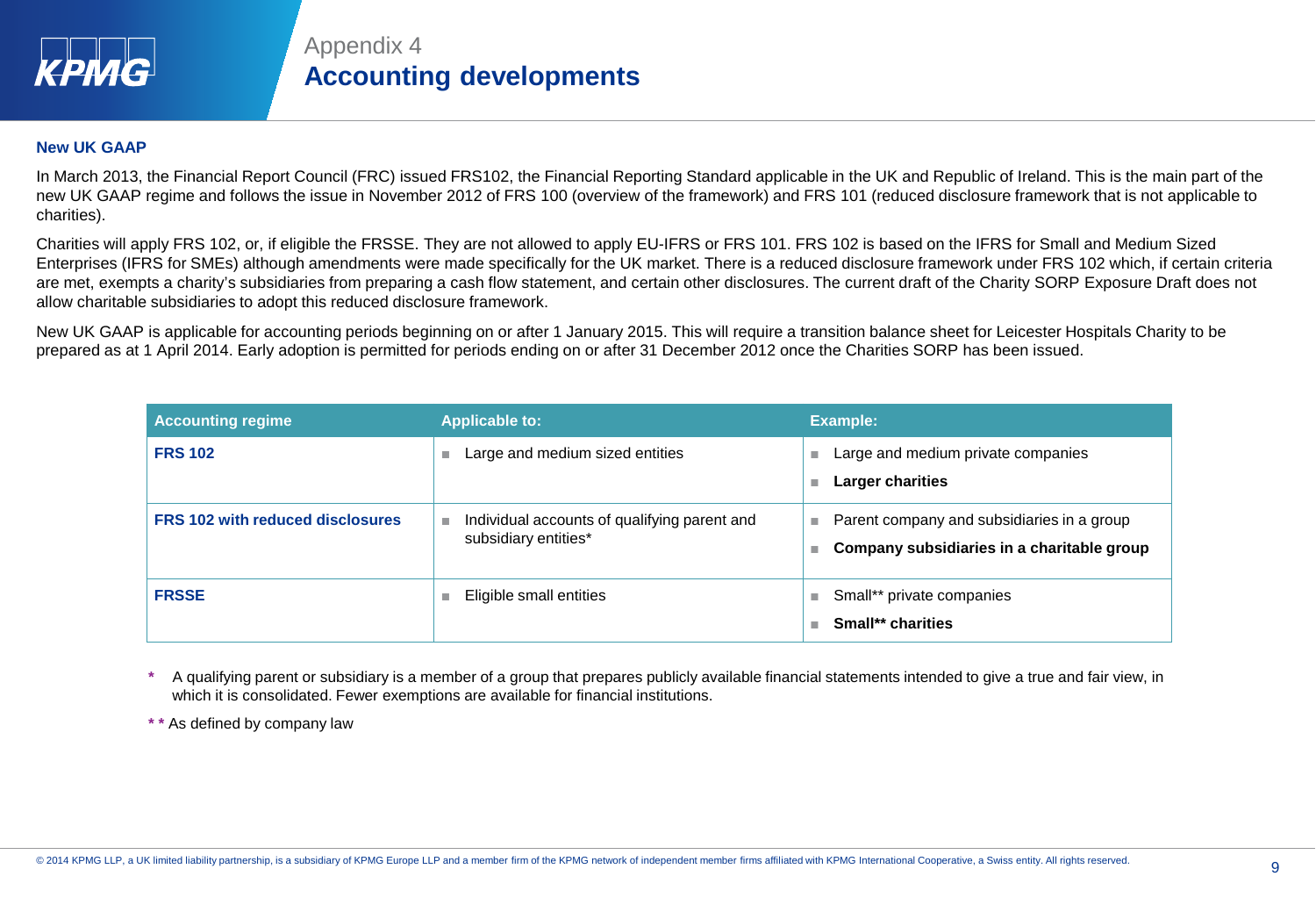

### **FRS 102 GAAP differences**

Differences between FRS 102 and current UK GAAP that may impact charities include:

| <b>Selected GAAP differences</b>                   |                                                                                    |                                                                                                                                                        |                                                                                                                                                                                                   |  |  |  |
|----------------------------------------------------|------------------------------------------------------------------------------------|--------------------------------------------------------------------------------------------------------------------------------------------------------|---------------------------------------------------------------------------------------------------------------------------------------------------------------------------------------------------|--|--|--|
|                                                    | <b>Current UK GAAP</b>                                                             | <b>FRS 102</b>                                                                                                                                         | <b>EU-IFRS*</b>                                                                                                                                                                                   |  |  |  |
| <b>Defined benefit</b><br>pension plans            | Multi-employer plans (including group) off<br>balance sheet in individual accounts | Group plans must be on at least one balance<br>ш<br>sheet. For non-group multi-employer plans,<br>provision is made for agreed deficit funding         | Group plans must be on at least one balance<br>sheet. For non-group multi-employer plans,<br>provision is made for agreed deficit funding                                                         |  |  |  |
|                                                    | Expected return on assets reflects returns<br>expected on assets held              | One net interest charge/credit based on net<br>balance sheet asset/liability i.e., return on asset<br>element calculated using liability discount rate | One net interest charge/credit based on net<br>balance sheet asset/liability i.e., return on asset<br>element calculated using liability discount rate<br>(for periods commencing 1 January 2013) |  |  |  |
| <b>Goodwill</b>                                    | Rebuttable presumption that amortised over<br>maximum life of 20 years             | Amortised over a presumed life of five years<br>٠<br>unless has longer life                                                                            | No amortisation, but reviewed annually for<br>impairment                                                                                                                                          |  |  |  |
|                                                    | Intangibles generally subsumed within goodwill                                     | Intangibles recognised separately<br>$\blacksquare$                                                                                                    | Intangibles recognised separately                                                                                                                                                                 |  |  |  |
| <b>Derivatives</b>                                 | ■ Generally off balance sheet (non-FRS 26)                                         | On balance sheet<br>×.                                                                                                                                 | On balance sheet                                                                                                                                                                                  |  |  |  |
| Intercompany<br>payables and<br><b>receivables</b> | Recognised at face value (non-FRS 26)<br>٠                                         | Recognised at fair value<br>ш<br>If the loan is for a fixed term and not at a<br>m.<br>commercial rate then fair value will not equal<br>face value.   | Recognised at fair value<br>If the loan is for a fixed term and not at a<br>commercial rate then fair value will not equal<br>face value.                                                         |  |  |  |
| <b>Borrowing/</b><br><b>Development</b><br>costs   | May capitalise when criteria met<br>ш                                              | May capitalise when criteria met<br>ш                                                                                                                  | Must capitalise when criteria met                                                                                                                                                                 |  |  |  |

**\*** Under company and charity law a charity cannot apply EU-IFRS. The accounting treatment is given here for completeness.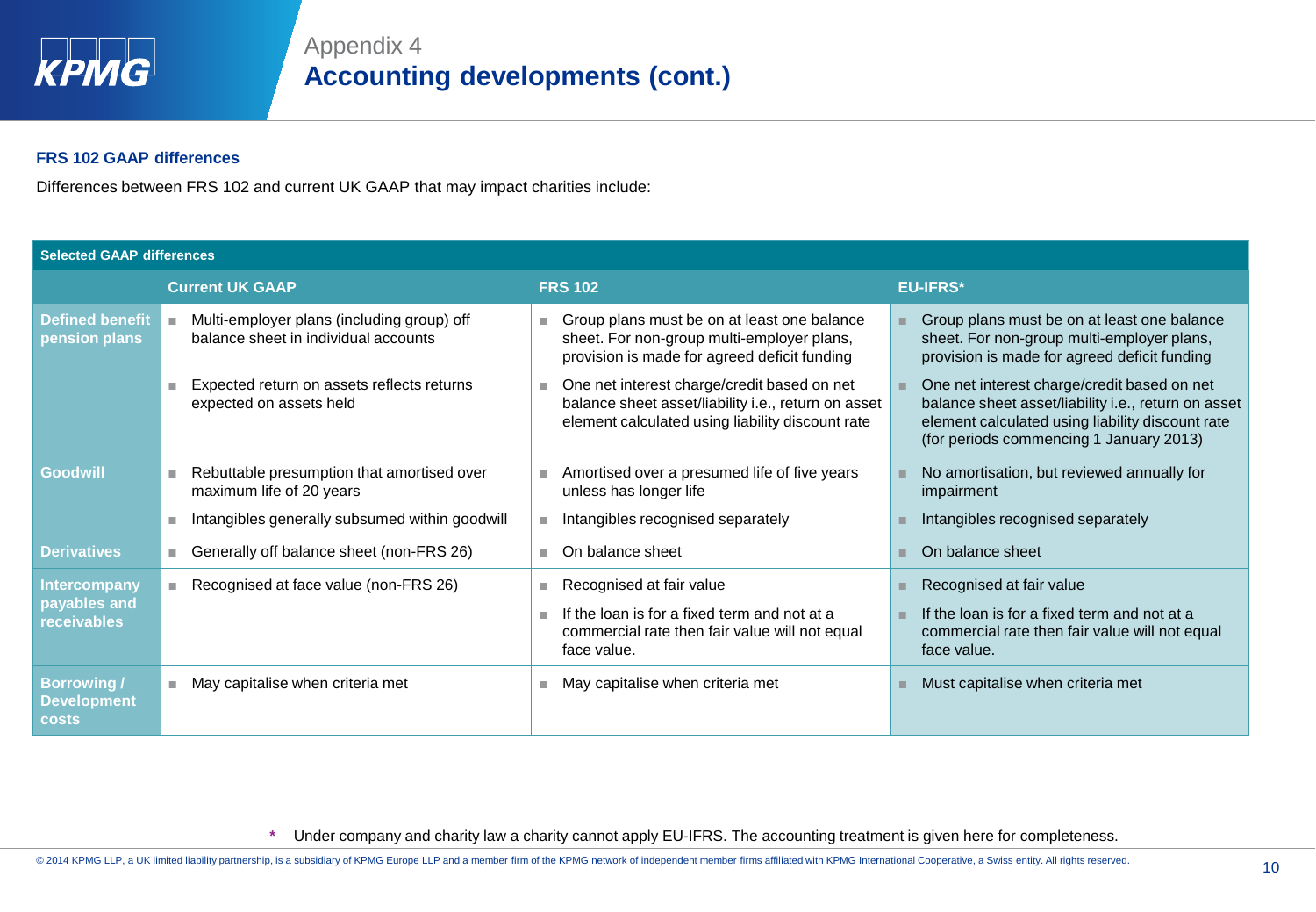

### **FRS 102 Public benefit entity requirements**

Under FRS 102 charities are public benefit entities (PBEs) and therefore follow the PBE requirements given for:

- Property held for the provision of social benefits
- Funding commitments
- Concessionary loans loans between a PBE and a third party at below market rate that are not repayable on demand
- Incoming resources from non-exchange transactions donated goods & services
- Public benefit entity combinations combinations that are in substance a gift, or are a merger

### **Statement Of Recommended Practice (SORP)**

In July 2014, the SORP Committee issued the new Charity SORPs to reflect the new UK accounting framework and to provide guidance on the application of FRS 102. The new SORPs provide a comprehensive framework for charity accounting that all charities that prepare accrual accounts must follow. The new SORPs apply to financial years beginning on or after 1 January 2015. The new SORPs were needed due to changes in UK accounting following the new Financial Reporting Standard (FRS102) that was issued by the Financial Reporting Council in March 2013. In their joint role as the SORP-making body for UK charities, the regulators have been working closely with the sectorbased SORP committee to write the new SORPs, which included a public consultation held from July to November 2013.

Responding to sector feedback the new framework provides a SORP to support each of the accounting standards from which charities can choose, depending on their size. Broadly speaking, in order to use the FRSSE, charities must meet two out of three of the following criteria: an annual income of less than £6.5million; total assets of less than £3.26million; or fewer than 50 employees. FRS 102 may be followed by any charity. Charities following FRS 102 are often required to provide more information in the notes to the accounts and must provide a Statement of Cash-flows irrespective of their level of income.

It is essential for a charity to make the correct choice before [downloading](http://www.charitysorp.org/download-a-full-sorp/), [customising](http://www.charitysorp.org/customise-your-sorp/) or [selecting](http://www.charitysorp.org/choose-sorp-modules/) SORP modules. Although the two SORPS have the same structure and order of modules, the requirements differ significantly due to underlying differences in terminology, accounting policies and disclosures required by the FRSSE and FRS 102. The FRSSE SORP and FRS 102 SORP share the same requirements for the form and contents of the trustees' annual report, fund accounting and common formats for the balance sheet, however there are many areas of difference including a different treatment for realised and unrealised gains and losses on investments in the statement of financial activities.

The new SORPs can be viewed on the SORP microsite <http://www.charitysorp.org/> along with a help sheet<http://www.charitysorp.org/about-the-sorp/helpsheets/> to assist charities in making their decision about which accounting framework to follow.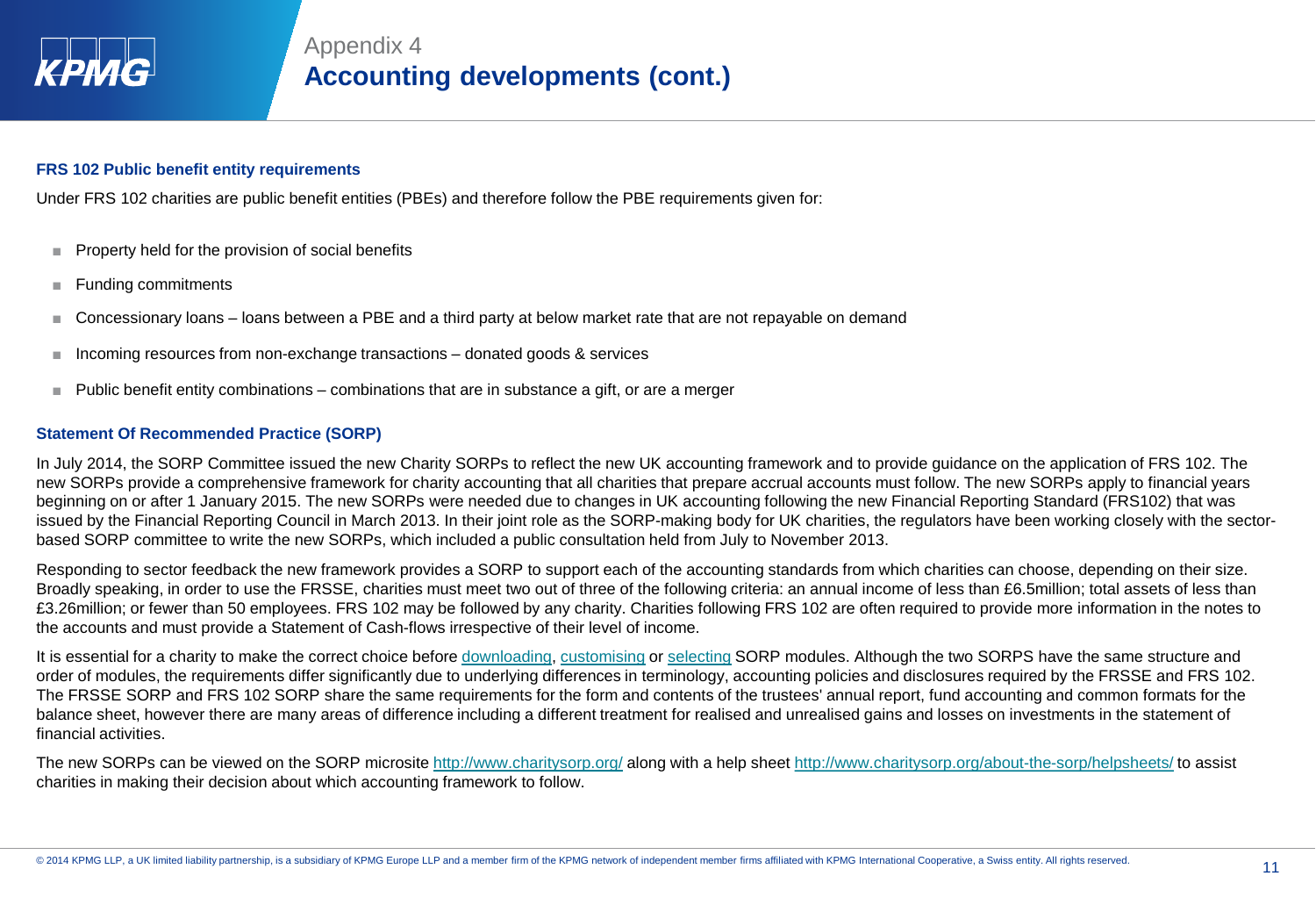**SORP Exposure Draft – summary of key changes from current SORP (2005)**

| <b>Summary of key differences</b>          |                                                                                                                                                                                                                                  |
|--------------------------------------------|----------------------------------------------------------------------------------------------------------------------------------------------------------------------------------------------------------------------------------|
|                                            | <b>New SORP</b>                                                                                                                                                                                                                  |
| <b>Trustees' Report</b>                    | Risk management - expanded for larger charities to include an explanation of the principal risks and uncertainties faced by<br>m.<br>the charity and how these risks are managed.                                                |
|                                            | Achievements and performance – the trustees must provide a balanced picture and should identify the effect or impact of<br>m.<br>results on beneficiaries and wider society.                                                     |
|                                            | Going concern - nature of any uncertainties must be explained.                                                                                                                                                                   |
|                                            | Reserves policy - the trustees must disclose if there is no reserves policy and give reasons for this.<br>ш                                                                                                                      |
|                                            | Pension liability - disclose the impact of any material pension liability.<br>٠                                                                                                                                                  |
|                                            | Trustee names – the concession allowing only 50 trustee names to be given has been removed so that now all trustee<br>ш<br>names must be reported.                                                                               |
| <b>SoFA</b>                                | The number of headings within the SoFA has been reduced and a "plain English" style adopted to describe the nature of<br>the income or expenditure included within each heading of the SoFA.                                     |
|                                            | The treatment of investment gains and losses has changed to reflect FRS 102 requirements. These will be recognised<br>within the "Income and Expenditure" part of the SoFA instead of the "STRGL" part where they currently sit. |
| Income recognition                         | Income is recognised when it is probable (previously virtually certain). The SORP ED includes guidance as to when<br>m.<br>legacies are recognised (on probate).                                                                 |
|                                            | Income from pledges is recognised when it is probable and can be measured.<br>٠                                                                                                                                                  |
|                                            | Income from goods donated for sale or distribution is recognised at time of receipt at fair value where practicable.<br>Otherwise it is recognised as income when the goods are sold or distributed.                             |
| <b>Cash flow statement</b>                 | The statement of cash flows required by FRS 102 is different to the current format. The new SORP gives more guidance<br>ш<br>than the current SORP with examples of cash flows that fall within the mandatory headings.          |
| <b>Trustee and management remuneration</b> | More guidance is given for where a trustee has a dual role as a trustee and employee.<br>$\overline{\phantom{a}}$                                                                                                                |
|                                            | Must disclose the total amount paid to key management personnel and any benefits paid to trustees on an individual basis.<br>m.                                                                                                  |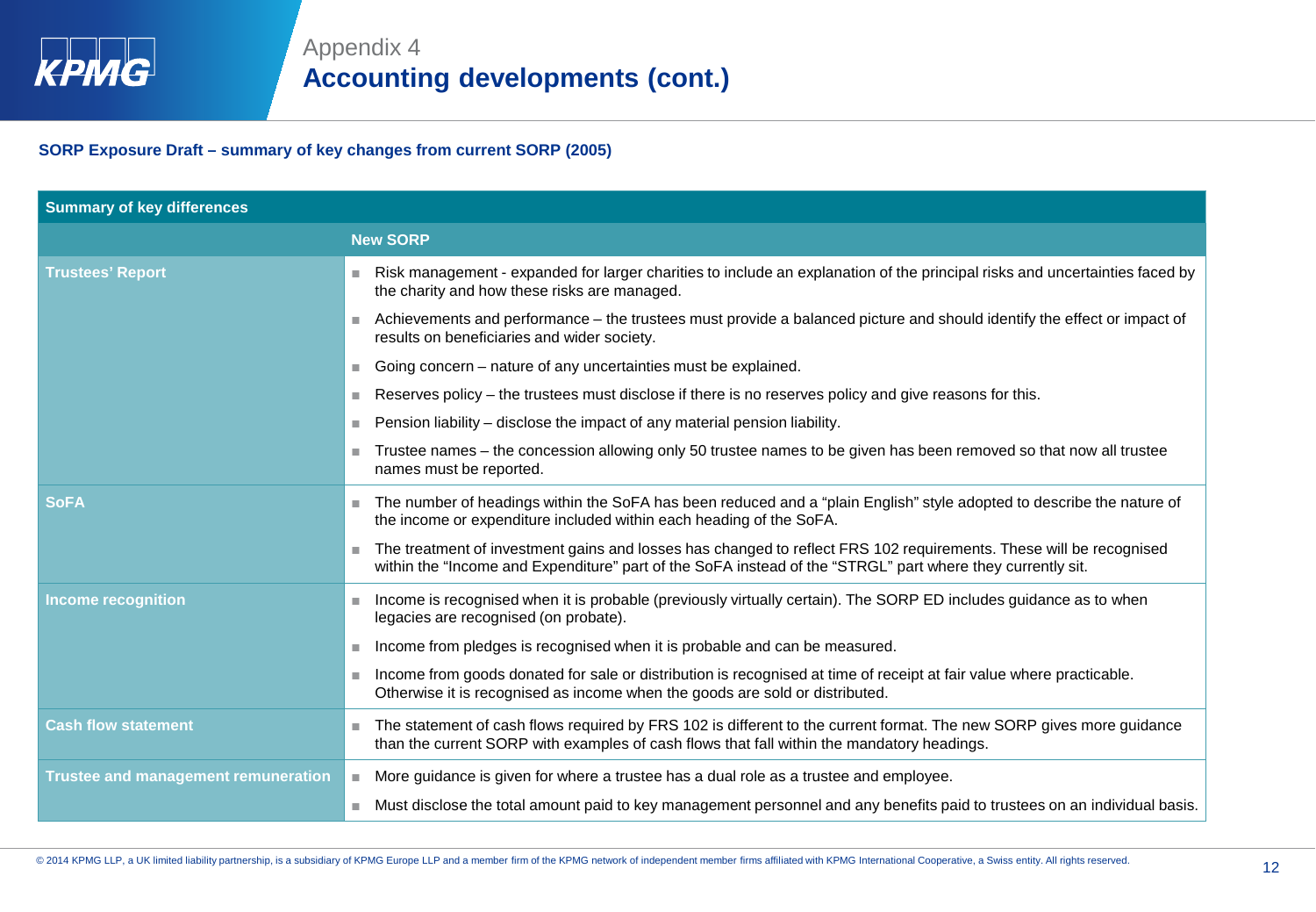

### **Strategic Report**

The Charity Commission and the Office of the Scottish Charity Regulatory (OSCR), which together make up the joint SORP making body, have published guidance to help trustees of large & medium company charities comply with new reporting requirements.

The joint SORP making body recommends that these company charities restructure their Trustees' Annual Report to allow the information required in a Strategic Report to be presented as a separate section of the Trustees' Annual Report to meet both the SORP 2005 requirements and the new provisions of the Companies Act 2006 introduced by the (Strategic Report and Director's Report) Regulations 2013. This avoids the need to duplicate information in both reports.

The joint SORP making body suggests that the Trustees' Annual Report may be structured as follows (although the SORP does not require the information to be presented in a specified order):-

**Reference and Administrative details of the Charity, its Trustees and Advisors Structure, Governance and Management Objectives and Activities Strategic Report which includes:**  Achievements and Performance Financial Review Plans for Future Periods Principal Risks and Uncertainties **Funds held as Custodian Trustees on Behalf of Others** 

In approving the Trustees' Annual Report, the trustees must include a clear statement that they are also approving the Strategic Report in their capacity as company directors.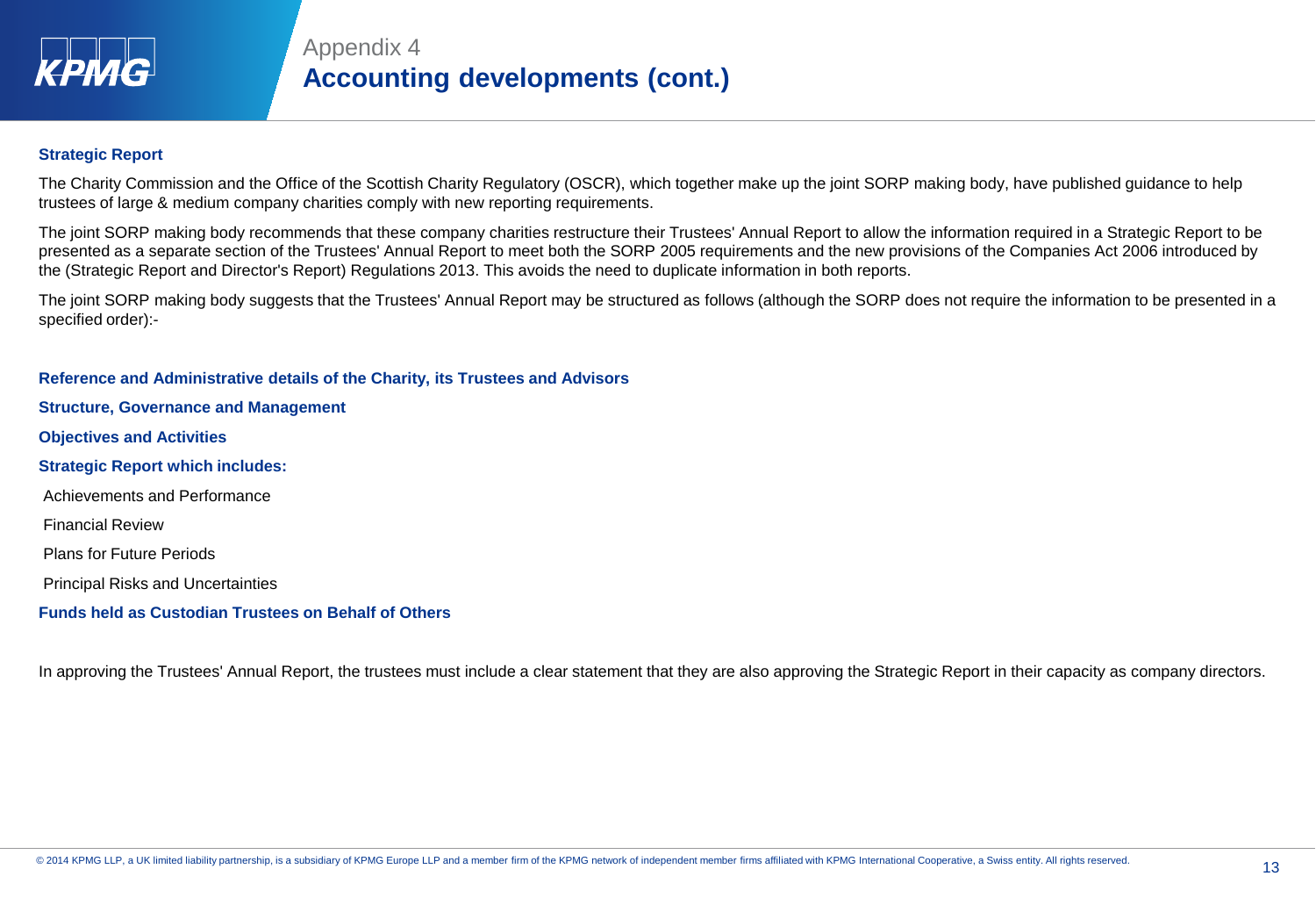

# Appendix 5 **Tax legislation update**

### **Auto-enrolment**

All charities must "auto-enrol" eligible jobholders into either:

- a) National Employment Savings Trust ("NEST"); or
- b) Their own qualifying workplace scheme

Requirements phased in between October 2012 and October 2017 for all eligible Jobholders, those between the age of 22 and the State Pension Age. When the scheme is fully in force employers will have to pay a minimum of 3% of qualifying earnings. Employees can only opt out after 1 month in the scheme, but, crucially, must be auto-enrolled again after 3 years. There may be opportunity to offset the additional cost to employers through salary sacrifice.

### **Employment Allowance**

From April 2014 all UK employers (businesses and charities) will be eligible for a new £2,000 Employment Allowance. The effect of this allowance is that it will reduce the overall amount of Employer's NIC payable to HMRC each year.

Each business will be able to employ one individual on an annual salary of £22,400, or four staff on the National Minimum Wage (£12,070 per annum), without having to pay any Employer's NIC at all.

The scheme will be administered through payroll reporting and Real Time Information and employers will be required to opt in to confirm eligibility for the allowance. It is not yet known how the new Employment Allowance will operate in relation to companies with multiple payrolls, more than one PAYE scheme reference or Group structures.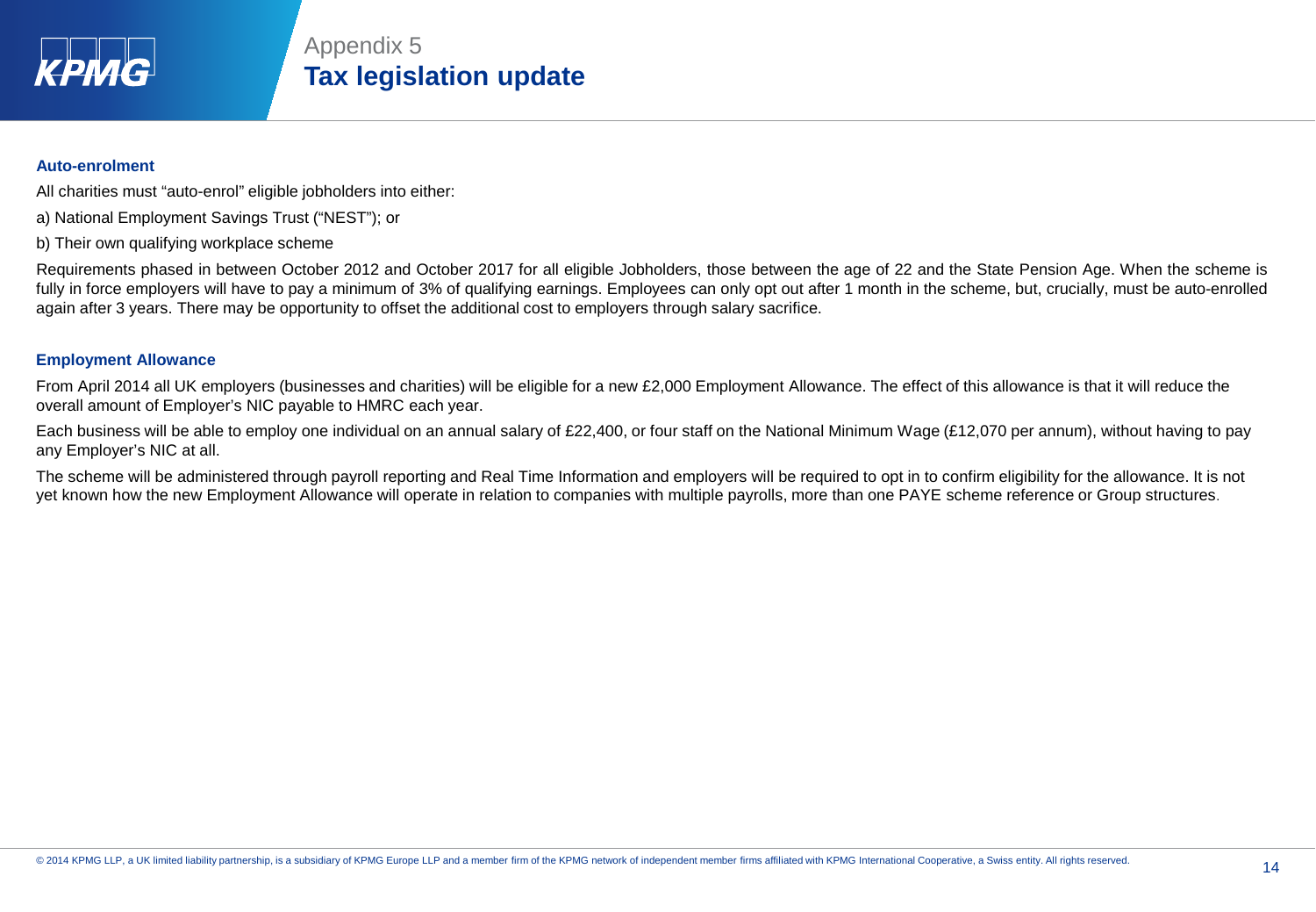

We have set out below a summary of the key elements of the UK Chancellor's Budget which may impact the charity:

### **Corporation Tax**

The following announcements made in the Budget will be applicable to non-charitable subsidiary companies:

### *Rate of corporation tax*

The current main rate of corporation tax is 23 per cent, falling to 21 per cent from 1 April 2014 and 20 per cent from 1 April 2015.

The small companies' rate of corporation tax will remain at 20 per cent.

### *Capital allowances*

There will be an increase in the Annual Investment Allowance limit from £250,000 to £500,000 for all qualifying investments in plant and machinery made between 1 April 2014 to 31 December 2015.

### **Stamp Duty Land Tax (SDLT)**

### *Charity relief*

As announced at Autumn Statement 2013, the Government will introduce legislation to extend the SDLT relief available to charities purchasing land jointly with a non-charity. The effect will be that where two or more purchasers acquire land as tenants-in-common, where at least one of them is a charity, and one is not, then the charity may claim relief on its share, subject to the land being held for qualifying charitable purposes.

The changes follow the Court of Appeal judgment in the case of *The Pollen Estate Trustee Company Limited & Kings College London v HMRC Comrs*. The Court held in that case that where a charity is buying land jointly with a non-charity then SDLT relief may be claimed by the charity on its share of the land interest.

The legislation will come into effect from the date of Royal Assent to the Finance Bill 2014 and will provide welcome clarification to the SDLT rules.

### *Extension of the 15 per cent rate of SDLT to property purchases over £500,000*

The 15 per cent rate of SDLT has been extended to companies (and other corporate vehicles) buying residential property with a value over £500,000. This will apply to land transactions where the effective date is on or after 20 March 2014.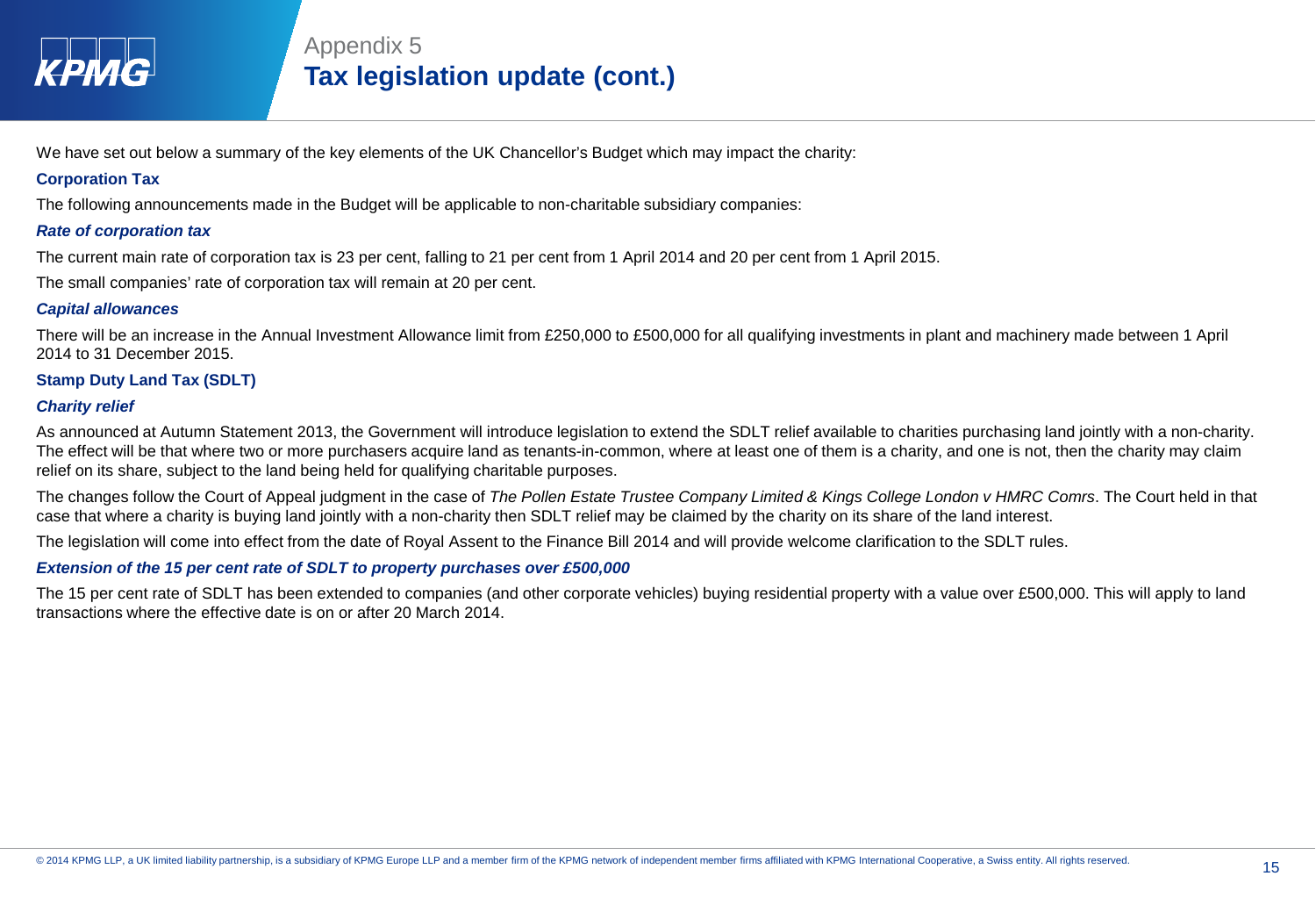

# Appendix 5 **Tax legislation update (cont.)**

### **Employment Tax**

#### *Rates, thresholds and allowances*

Rates of income tax will remain the same for 2014/15 at 20 per cent, 40 per cent and 45 per cent. As widely speculated in the run up to today's Budget, the Chancellor has announced an increase of the threshold at which the 40 per cent tax rate will apply from 6 April 2014 to £41,865, increasing to £42,285 from 6 April 2015. The 45 per cent rate will continue to apply on income above £150,000 per annum.

From April, most employers will be able to claim an Employment Allowance to reduce their employer's Class 1 National Insurance contributions (NIC) by up to £2,000 each year.

The previously announced NIC rates and thresholds for 2014/15 remain unchanged.

Employer's NICs for under-21 year olds paid up to the Upper Earnings Limit (£805 per week for 2014/15) will be abolished with effect from 6 April 2015.

### *Beneficial loans*

As announced in last year's Budget, the statutory exemption threshold for employment-related loans will increase with effect from April 2014 from £5,000 to £10,000.

#### *Childcare costs*

Following a recent consultation on tax free childcare, yesterday HM Treasury released the Government's response to the consultation in which it was confirmed that a new scheme will be introduced from autumn 2015 to replace the current tax relief available via relief at source on employment income. From autumn 2015 when the new scheme is introduced, existing employer-supported childcare arrangements will be closed to new entrants.

To be eligible, both parents must work (or one parent in the case of single parent families), with each earning more than approximately £50 per week and less than £150,000 a year, and not already receiving support through tax credits (and Universal Credit).

There have been several key changes to the original proposals announced last year, including:

The original childcare costs limit of £6,000 has now been increased to £10,000, with the Government contributing 20 per cent up to this limit (i.e. maximum £2,000 Government contribution) for each eligible child (not per parent).

The age limit will increase over the first year the scheme is introduced to include all children up to age 12 by autumn 2016.

Accounts will be required to be opened with National Savings & Investments (NS&I) via online accounts with top-ups of up to £500 per child made each quarter. Parents can then arrange for payments to be made to formally registered or approved childcare provider(s) directly from their NS&I account.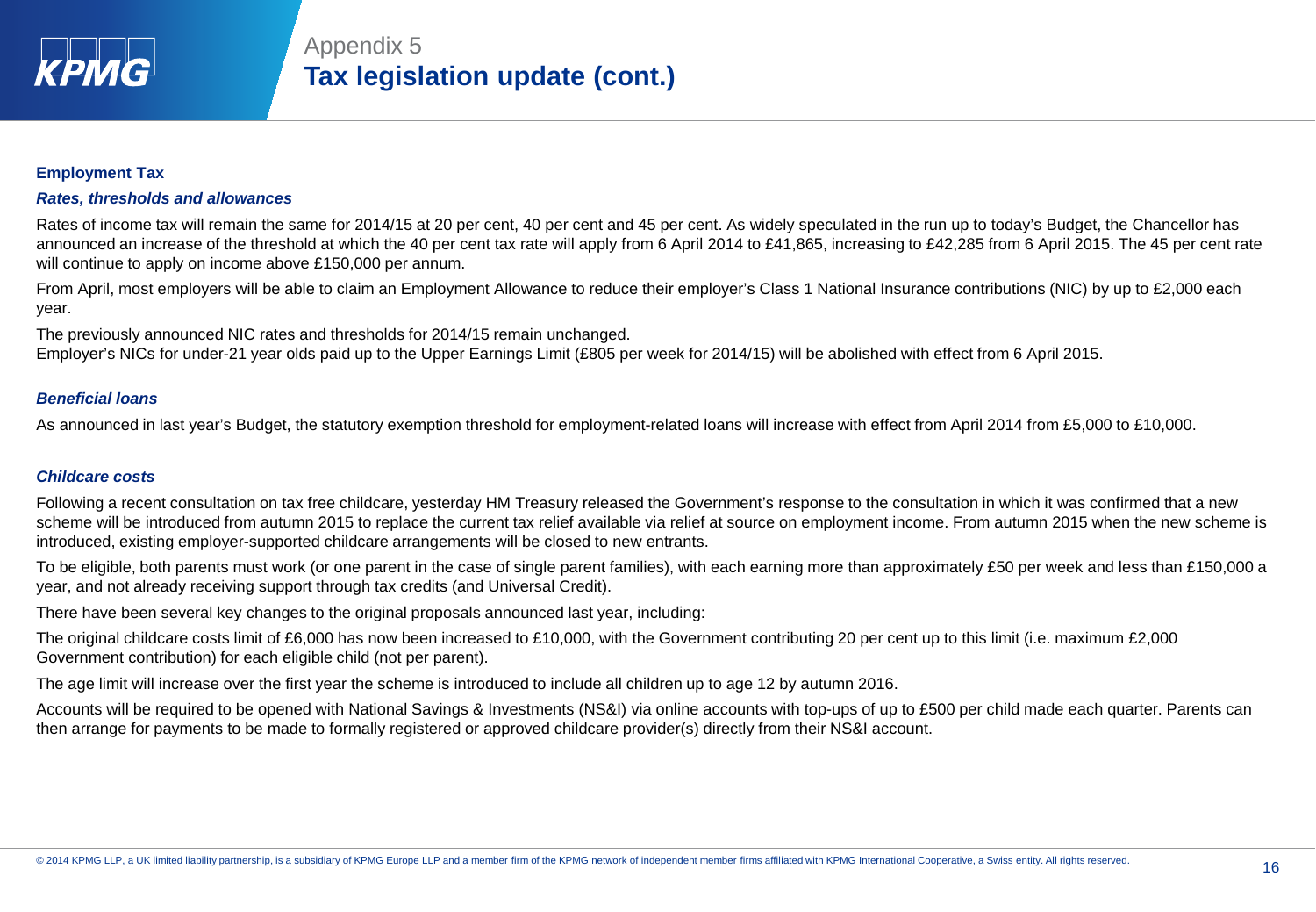

# Appendix 6 **Audit independence**

Professional ethical standards require us to communicate to you in writing at least annually all significant facts and matters, including those related to the provision of non-audit services and the safeguards put in place that, in our professional judgment, may reasonably be thought to bear on KPMG LLP's independence and the objectivity of Jonathan Brown and the audit team. This letter is intended to comply with this requirement. We have summarised below the fees paid to us by the charity for significant professional services provided by us during the reporting period.

We are satisfied that our general procedures support our independence and objectivity.

KPMG LLP is committed to being and being seen to be independent. As part of our ethics and independence policies, all KPMG LLP Audit Partners, Directors and staff annually confirm their compliance with our Ethics and Independence Manual including in particular that they have no prohibited shareholdings. Our Ethics and Independence Manual is fully consistent with the requirements of the APB Ethical Standards. As a result we have underlying safeguards in place to maintain independence through:

- Instilling professional values.
- Communications.
- Internal accountability.
- Risk management.
- Independent review.

Please inform us if you would like to discuss any of these aspects of our procedures in more detail.

There are no other matters that, in our professional judgement, bear on our independence which need to be disclosed to the Charitable Fund Committee or the Trust Board.

We confirm that as at 23 October 2014, in our professional judgment, KPMG LLP is independent within the meaning of regulatory and professional requirements and the objectivity of the Audit Director and audit staff is not impaired.

This report is intended solely for the information of the Charitable Fund Committee of the Trust Board and should not be used for any other purposes.

Any additional services provided by KPMG to you are approved by management under delegated authority from the Corporate Trustee to ensure transparency. In addition to the audit of the financial statements, during 2013/14 KPMG has also undertaken no other work for the Corporate Trustee in respect of the Charity.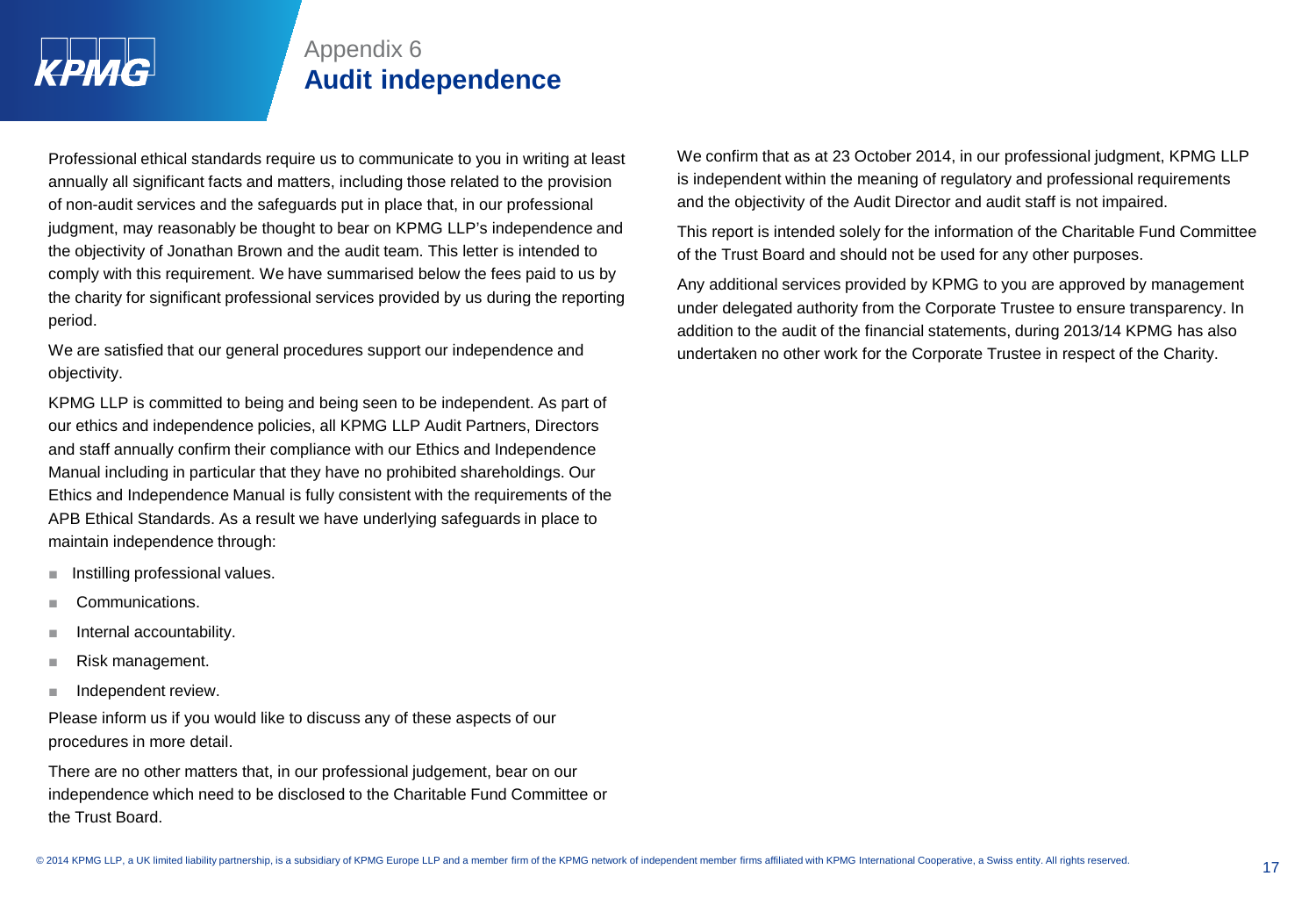

© 2014 KPMG LLP, a UK limited liability partnership, is a subsidiary of KPMG Europe LLP and a member firm of the KPMG network of independent member firms affiliated with KPMG International Cooperative, a Swiss entity. All rights reserved.

The KPMG name, logo and 'cutting through complexity' are registered trademarks or trademarks of KPMG International.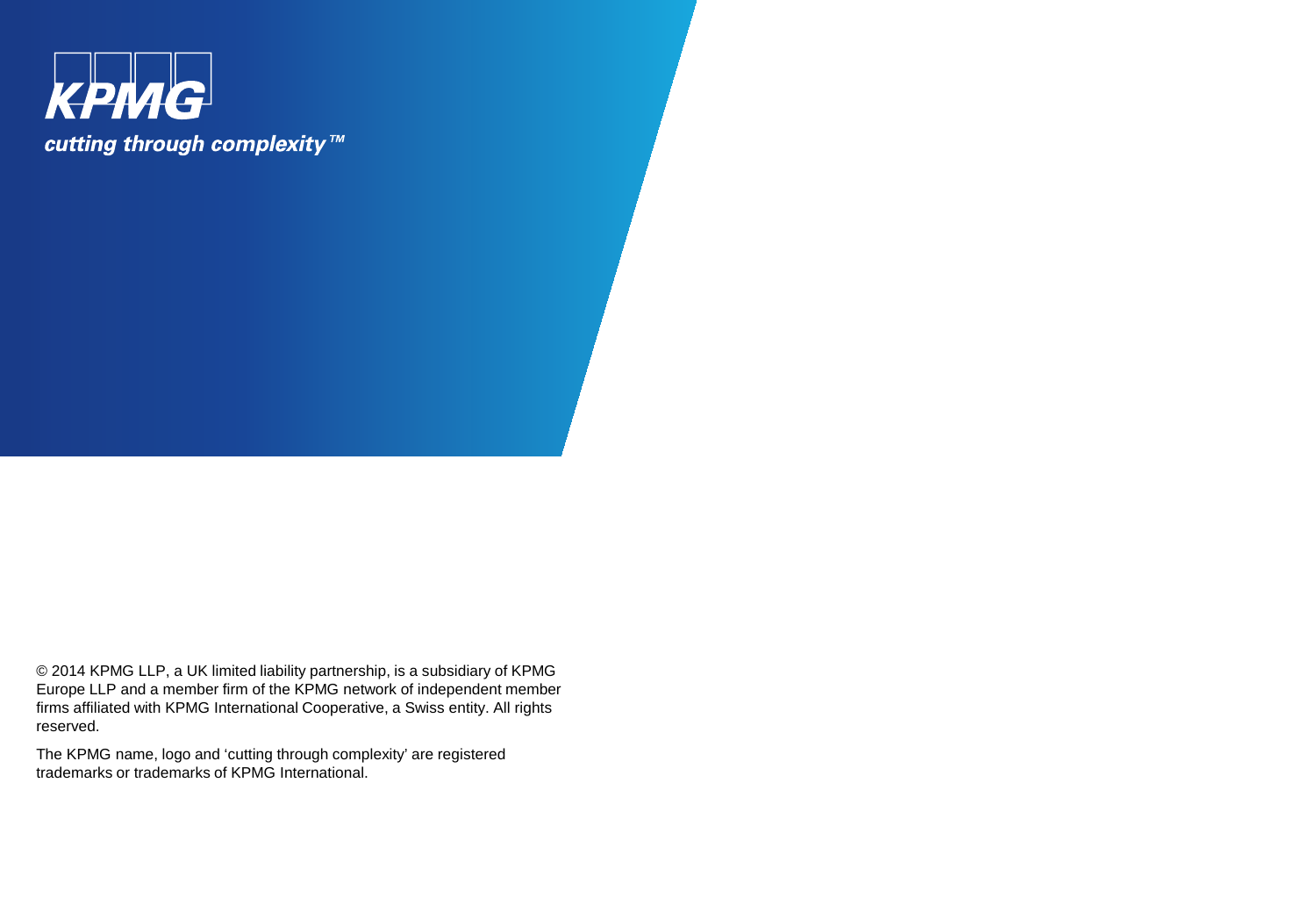KPMG LLP One Snowhill Snow Hill Queensway Birmingham B4 6GH

 $27<sup>th</sup>$  November  $2014$ 

Dear Sirs

This representation letter is provided in connection with your audit of the financial statements of Leicester Hospitals Charity ("the Charity"), for the purpose of expressing an opinion as to whether these financial statements give a true and fair view of the financial position of Leicester Hospitals Charity and of its financial performance in accordance with UK Generally Accepted Accounting Practice. These financial statements comprise the balance sheet as at 31 March 2014, and the statement of financial activities for the year then ended, and a summary of significant accounting policies and other explanatory notes.

We acknowledge as Corporate Trustee ("the Trustee") our responsibilities under the Charities Act 2011 for preparing financial statements which give a true and fair view of the Charity.

We also acknowledge as Trustee our responsibilities under the Charities Act 2011, for making accurate representations to you and for ensuring that there is no relevant audit information that you are unaware of.

The Trust Board approves the financial statements.

The Board understands that auditing standards require you to obtain representations from the Trustee on matters that are material to your opinion. The Board understands that omissions or misstatements of items are material if they could, individually or collectively, influence the economic decisions of users taken on the basis of the financial statements. Materiality depends on the size and nature of the omission or misstatement judged in the surrounding circumstances. The size and nature of the item, or a combination of both, could be the determining factor.

The Board has made appropriate inquiries of the Trustee and officers of the Charity with the relevant knowledge and experience. Accordingly, the Board confirms, to the best of its knowledge and belief, the following representations:

1. The financial statements referred to above, which have been prepared on a going concern basis, give a true and fair view in accordance with UK Generally Accepted Accounting Practice.

2. All the accounting records have been made available to you for the purpose of your audit and the full effect of all the transactions undertaken by the Charity have been adequately reflected and recorded in the accounting records in accordance with agreements, including side agreements, amendments and oral agreements. All other records and related information, including minutes of all management, committee Board and Trustee's meetings and, where applicable, summaries of actions of meetings held after period end for which minutes have not yet been prepared, have been made available to you.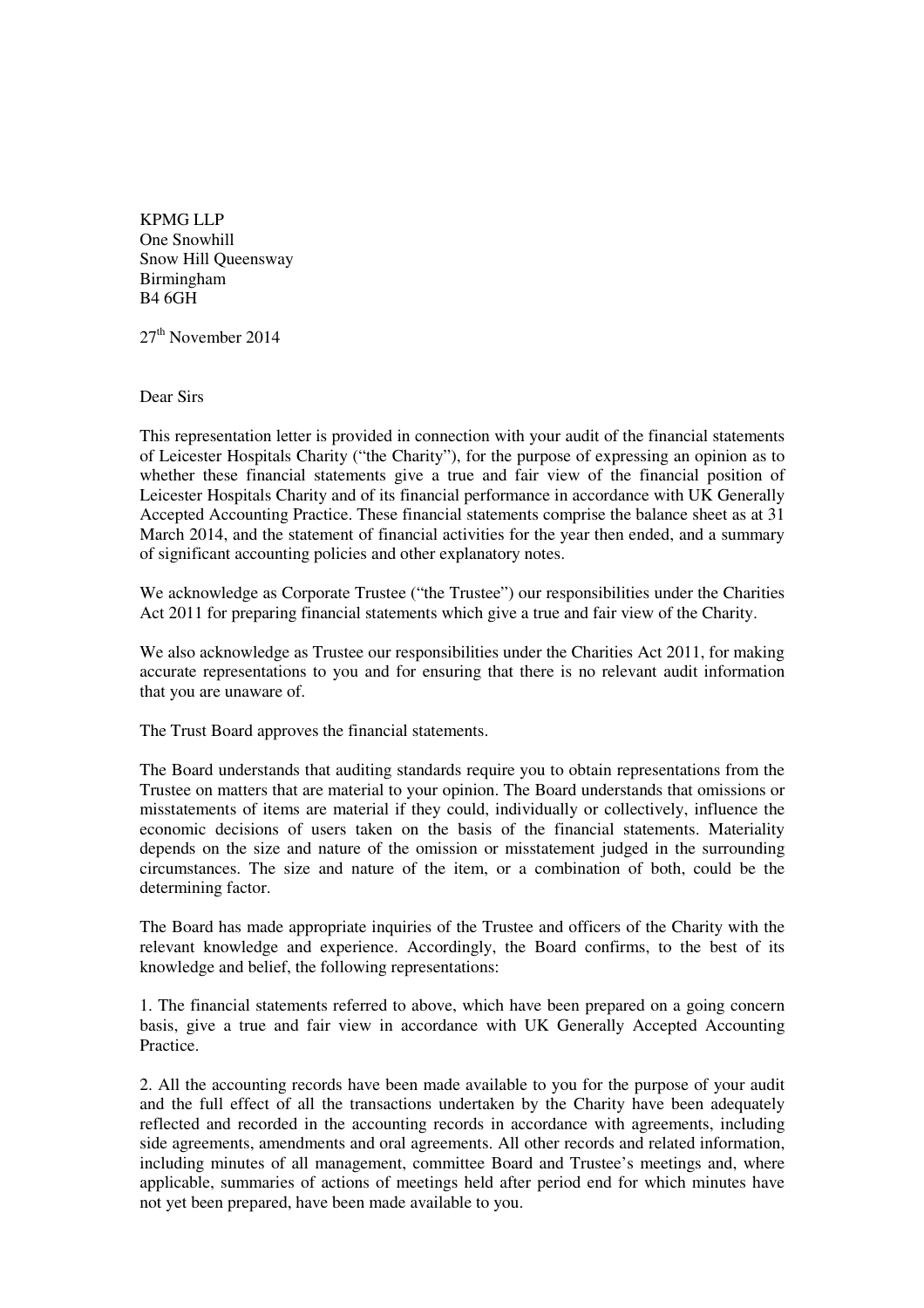3. The Board is not aware of any known actual or possible non-compliance with laws and regulations that could have a material effect on the ability of the Charity to conduct its business and therefore on the results and financial position to be disclosed in the financial statements for the year ended 31 March 2014.

4. The Board:

(a) understands that the term "fraud" includes misstatements resulting from fraudulent financial reporting and misstatements resulting from misappropriation of assets. Misstatements resulting from fraudulent financial reporting involve intentional misstatements including omissions of amounts or disclosures in financial statements to deceive financial statement users. Misstatements resulting from misappropriation of assets involve the theft of an entity's assets, often accompanied by false or misleading records or documents in order to conceal the fact that the assets are missing or have been pledged without proper authorisation.

(b) acknowledges responsibility for the design and implementation of internal control to prevent and detect fraud and error.

(c) has disclosed to you our knowledge of fraud or suspected fraud affecting the Charity involving:

- management and those charged with governance;

- employees who have significant roles in internal control; or

- others where the fraud could have a material effect on the financial statements.

(d) has disclosed to you its knowledge of any allegations of fraud, or suspected fraud, affecting the financial statements communicated by employees, former employees, analysts, regulators or others.

(e) has disclosed to you the results of its assessment of the risk that the financial statements may be materially misstated as a result of fraud.

6. The Board confirms the completeness of the information provided to you regarding the identification of related parties and regarding transactions with such parties that are material to the financial statements. The identity of, and balances and transactions with, related parties have been properly recorded and when appropriate, adequately disclosed in the notes to the financial statements. The Board is not aware of any other such matters required to be disclosed in the financial statements, whether under FRS 8 *Related Party Disclosures* or other requirements. Included in Appendix A to this letter are the definitions of both a related party and a related party transaction as the Trustee understands them and as defined in FRS 8.

7. Presentation and disclosure of the fair value measurements of material assets, liabilities and components of equity are in accordance with UK Generally Accepted Accounting Practice. The amounts disclosed represent the Trustee's best estimate of fair value of assets and liabilities required to be disclosed by these standards. The measurement methods and significant assumptions used in determining fair value have been applied on a consistent basis, are reasonable and they appropriately reflect the Trustee's intent and ability to carry out specific courses of action on behalf of the Charity where relevant to the fair value measurements or disclosures.

8. The Board has recorded or disclosed, as appropriate in the financial statements, all liabilities, both actual and contingent, including all guarantees that they have given to third parties.

9. The estimated financial effect of pending or threatened litigation and claims against the Charity has been properly recorded and/or disclosed in the financial statements. Except as disclosed in the notes to the financial statements, the Board is not aware of any additional claims that have been or are expected to be received.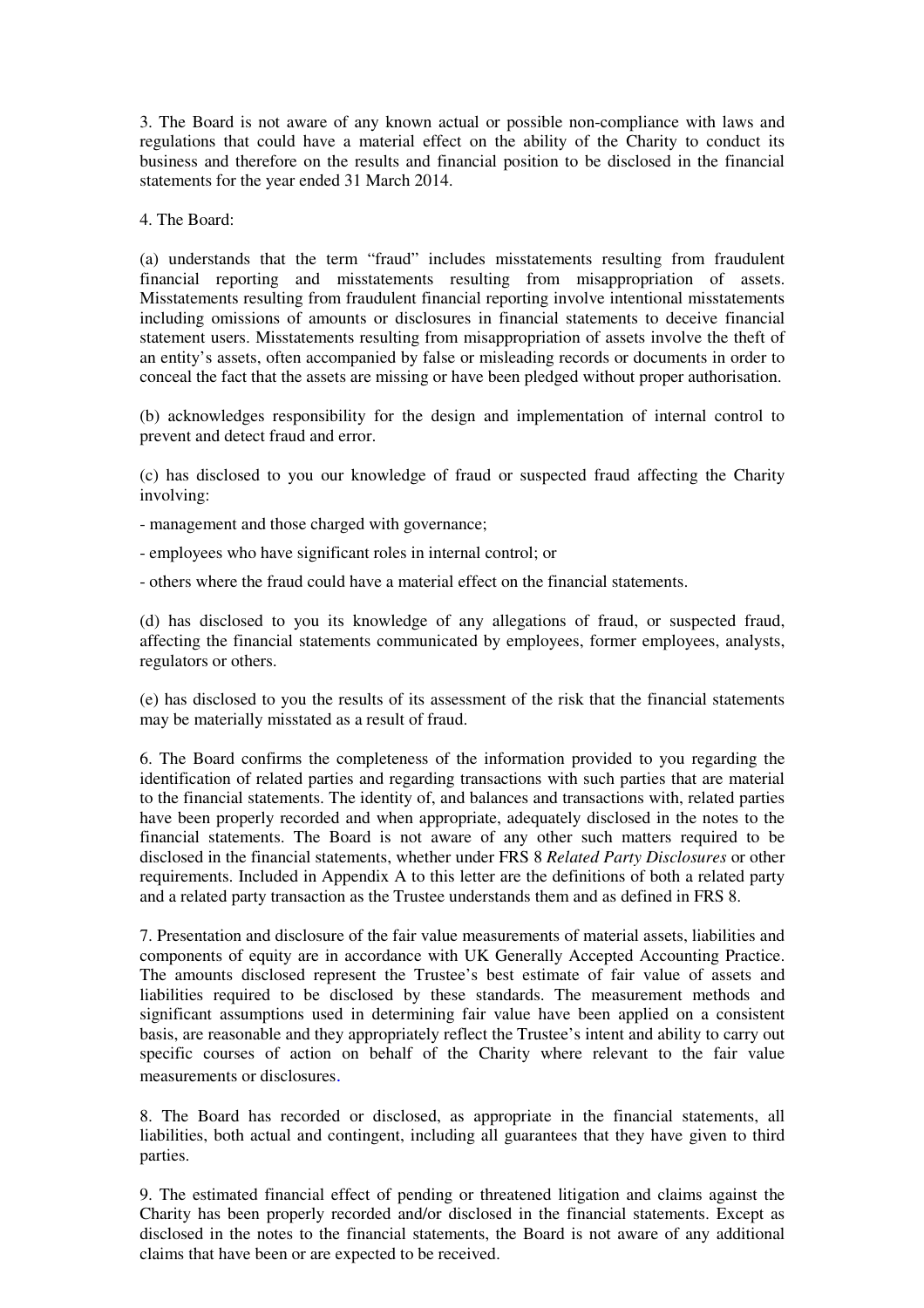10. Except as disclosed in the financial statements or notes thereto, there are no:

(a) other gain or loss contingencies or other liabilities that are required to be recognised or disclosed in the financial statements, including liabilities or contingencies arising from environmental matters resulting from illegal or possibly illegal acts, or possible violations of human rights legislation; or

(b) other environmental matters that may have a material impact on the financial statements.

This letter was agreed at the meeting of the Trust Board on  $27<sup>th</sup>$  November 2014.

Yours truly,

Chairman